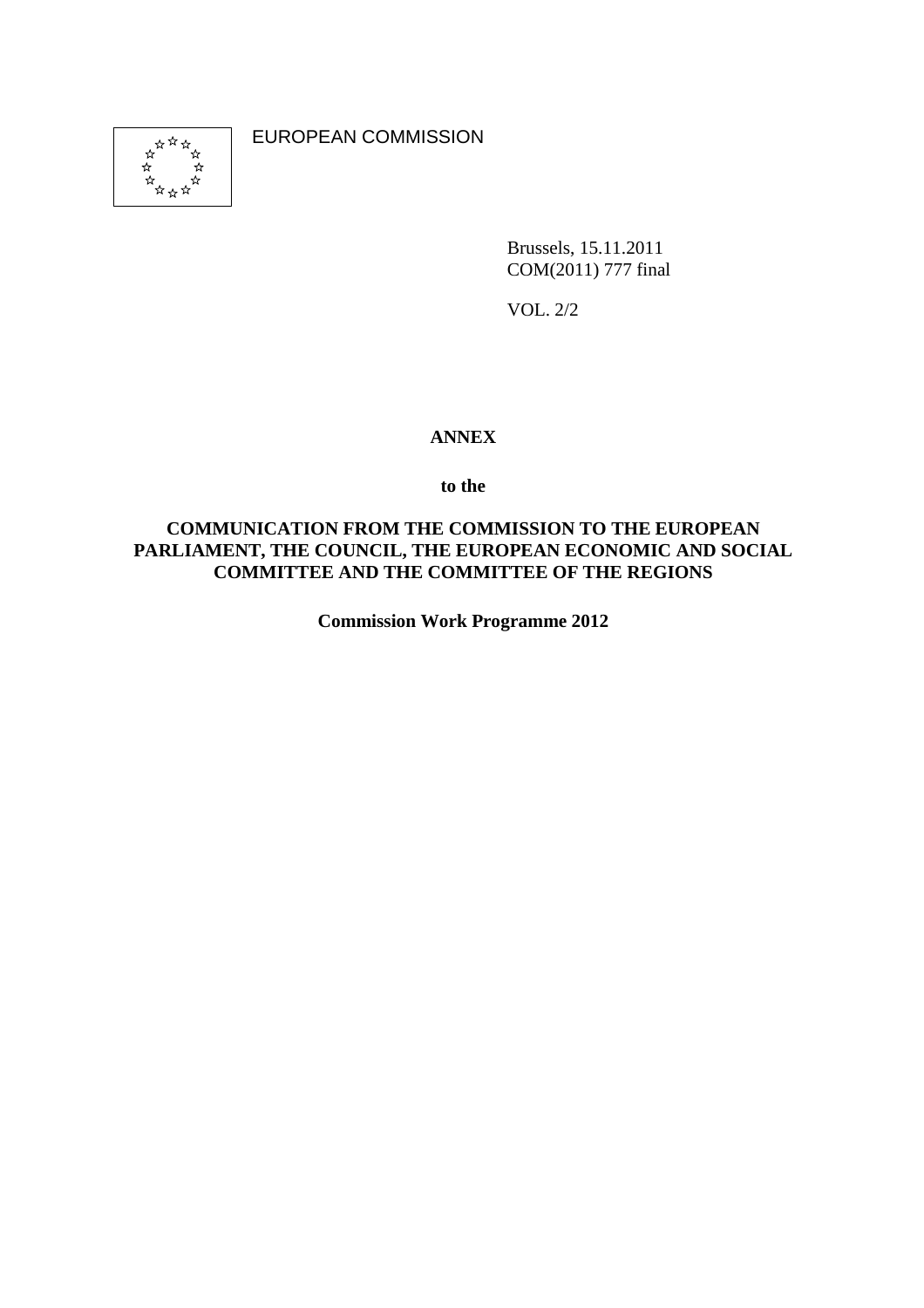## **Annex I – Forthcoming initiatives <sup>1</sup>**

## **Forthcoming initiatives 2012**

#### **\* indicates that the Commission commits to deliver this initiative in the course of 2012**

| Nr | <b>Title</b>                                                | <b>Type of initiative</b> | <b>Description of scope of objectives</b>                                                                                                                                                                                                                                                                                                                                                                |  |
|----|-------------------------------------------------------------|---------------------------|----------------------------------------------------------------------------------------------------------------------------------------------------------------------------------------------------------------------------------------------------------------------------------------------------------------------------------------------------------------------------------------------------------|--|
|    | Annual Growth Survey 2013*                                  | Non-legislative           | The Commission will present an Annual Growth Survey accompanied by a Communication which<br>will be the main input for discussions at the Spring European Council. The survey will include both a<br>review, reporting on progress, and a forward-looking part proposing strategic policy guidance<br>horizontally across Member States. (4th quarter 2012)                                              |  |
|    | <b>Agriculture</b>                                          |                           |                                                                                                                                                                                                                                                                                                                                                                                                          |  |
|    | Promotion<br>information<br>and<br>agricultural products    | for Legislative           | Recast and simplify the legislation on promotion and information to propose measures with higher EU<br>added value and designed to address the needs of the different markets (e.g.: need of more information<br>on internal market or need to facilitate access to external markets). This proposal will be a follow-up<br>to the Communication on promotion and information for agricultural products. |  |
| 3. | Smooth phasing out the milk quota Non-legislative<br>system |                           | Article 184(6) of Council Regulation (EC) No 1234/2007 provides for the Commission to present a<br>report before 31 .12.2012 regarding the evolution of the market situation and the consequent<br>conditions for smoothly phasing out the milk quota system.                                                                                                                                            |  |
|    | <b>Climate Action</b>                                       |                           |                                                                                                                                                                                                                                                                                                                                                                                                          |  |
| 4. | CO2 from cars and vans 2020 targets*                        | Legislative               | The Regulations (EC No 443/2009 and EU No 510/2011) need to be reviewed to look at the 2020<br>targets with the aim of assessing the feasibility of the 2020 target for vans and how to reach the 2020<br>targets for cars and vans. (4th quarter 2012)                                                                                                                                                  |  |

<sup>&</sup>lt;sup>1</sup> Roadmaps on the individual initiatives can be found at: http://ec.europa.eu/governance/impact/planned\_ia/roadmaps\_2012\_en.htm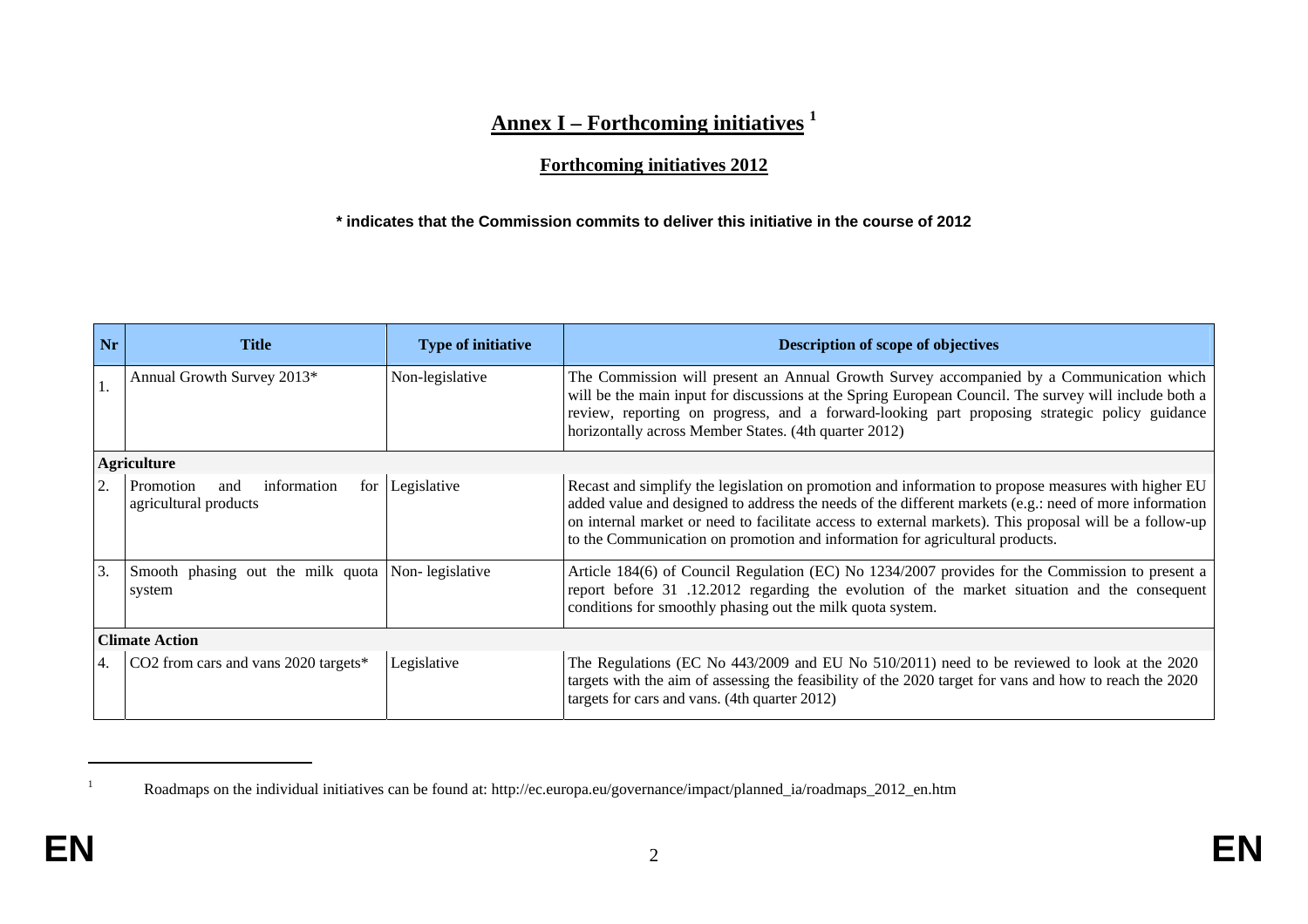| <b>Nr</b> | <b>Title</b>                                                                                           | <b>Type of initiative</b> | Description of scope of objectives                                                                                                                                                                                                                                                                                                                                                                                                                                                                                                                          |
|-----------|--------------------------------------------------------------------------------------------------------|---------------------------|-------------------------------------------------------------------------------------------------------------------------------------------------------------------------------------------------------------------------------------------------------------------------------------------------------------------------------------------------------------------------------------------------------------------------------------------------------------------------------------------------------------------------------------------------------------|
| 5.        | Including maritime transport emissions<br>in the EU's greenhouse gas reduction<br>commitment           | Legislative               | According to the EU's climate and energy legislation, measures should be taken to include maritime<br>transport emissions in the EU's greenhouse gas reduction commitment if these emissions are not<br>included in an international agreement's reduction targets by 2011.                                                                                                                                                                                                                                                                                 |
| 6.        | Fluorinated greenhouse gases reduction                                                                 | Legislative               | The aim is to ensure cost-efficient reductions of greenhouse emissions from fluorinated gases in the<br>context of the overall EU objective to cut emissions by 80-95% by 2050. The proposal is a follow-up<br>to an evaluation report mandated by the Regulation (EC) No 842/2006.                                                                                                                                                                                                                                                                         |
|           | <b>Competition</b>                                                                                     |                           |                                                                                                                                                                                                                                                                                                                                                                                                                                                                                                                                                             |
| 7.        | Actions for damages for breaches of<br>antitrust law                                                   | Legislative               | The objective of this legislative initiative would be to ensure effective damages actions before<br>national courts for breaches of EU antitrust rules and to clarify the interrelation of such private actions<br>with public enforcement by the Commission and the national competition authorities, notably as<br>regards the protection of leniency programmes, in order to preserve the central role of public<br>enforcement in the EU. The right of victims of antitrust infringements to such damages has already<br>been established by the Court. |
| 8.        | Review<br>of<br>Reference<br>the<br>rate<br>Communication                                              | Non-legislative           | Revision following market developments.                                                                                                                                                                                                                                                                                                                                                                                                                                                                                                                     |
| 9.        | Review of the Guarantees Notice                                                                        | Non-legislative           | Revision following market developments.                                                                                                                                                                                                                                                                                                                                                                                                                                                                                                                     |
| 10.       | Review of the State aid guidelines for<br>broadband networks                                           | Non-legislative           | The current Guidelines are to be reviewed by 30.09.2012 at the latest.                                                                                                                                                                                                                                                                                                                                                                                                                                                                                      |
|           | 11. Council regulation<br>Strategic<br>on<br>initiative in the field of substantive<br>State aid rules | Legislative               | Modification of Council Enabling Regulation 994/98 to allow for the enlargement of the scope of the<br>General Block Exemption Regulation (GBER) in 2013.                                                                                                                                                                                                                                                                                                                                                                                                   |
| 12.       | Review of the State aid rescue and<br>restructuring guidelines                                         | Non-legislative           | The current Rescue and Restructuring Guidelines are applicable until October 2012. Although the<br>financial crisis led to a prolongation of the current R&R guidelines, preparatory work for their<br>revision had already started in 2007.                                                                                                                                                                                                                                                                                                                |
| 13.       | Review of the cinema Communication                                                                     | Non-legislative           | The current Communication is applicable until 31.12.2012 at the latest.                                                                                                                                                                                                                                                                                                                                                                                                                                                                                     |
| 14.       | Revision of the Communication on<br>short term export credit insurance                                 | Non-legislative           | The current Communication is applicable until 31.12.2012 at the latest.                                                                                                                                                                                                                                                                                                                                                                                                                                                                                     |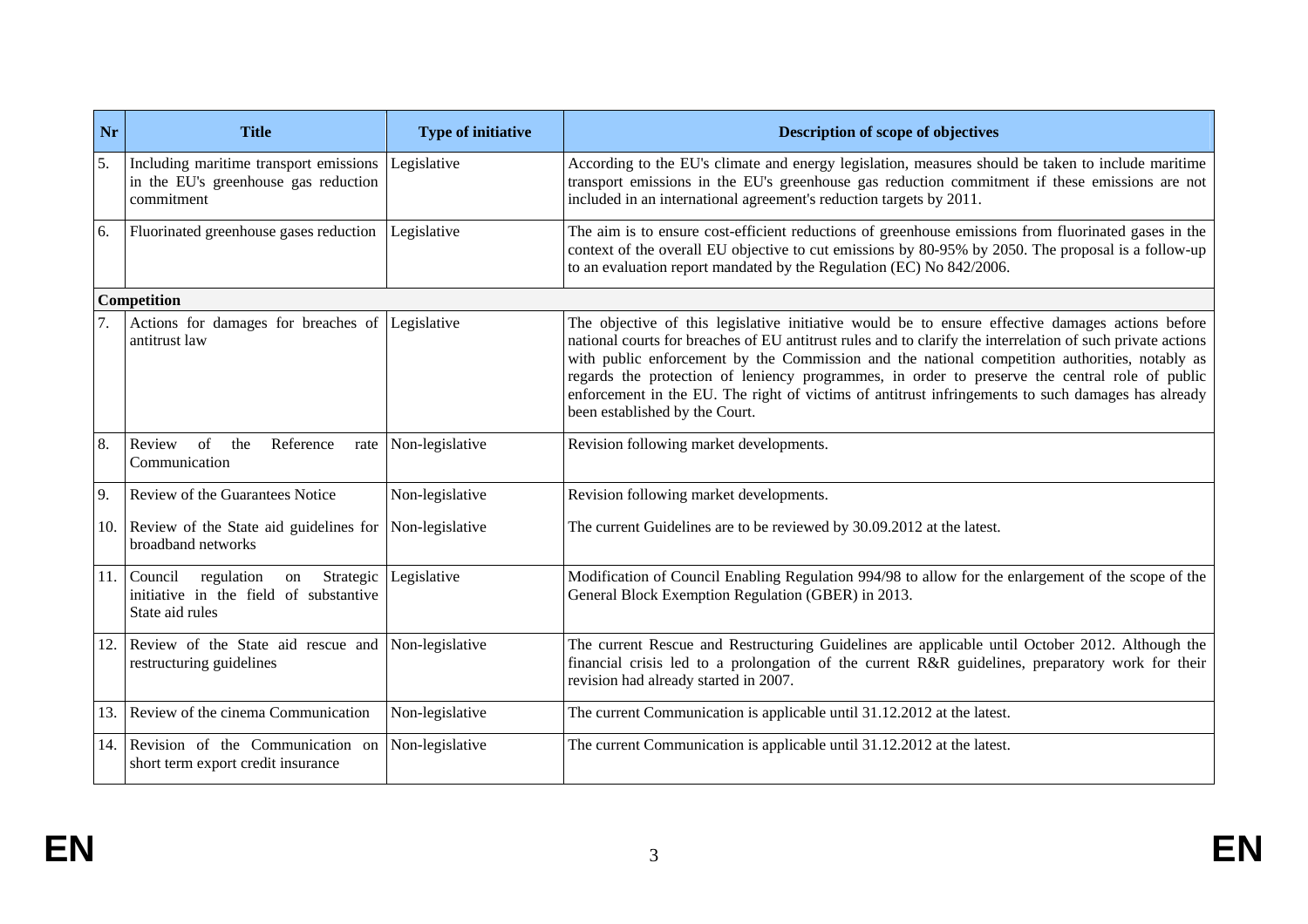| <b>Nr</b> | <b>Title</b>                                                                            | <b>Type of initiative</b>       | <b>Description of scope of objectives</b>                                                                                                                                                                                                                                                                                                                                                                                                                                                                                                                                                  |
|-----------|-----------------------------------------------------------------------------------------|---------------------------------|--------------------------------------------------------------------------------------------------------------------------------------------------------------------------------------------------------------------------------------------------------------------------------------------------------------------------------------------------------------------------------------------------------------------------------------------------------------------------------------------------------------------------------------------------------------------------------------------|
| 15.       | Revision of<br>guidelines on national<br>regional aid                                   | Non-legislative                 | The Current Guidelines are in force until 31.12.2013. The revision will cover rules on demarcation of<br>regions, aid intensities allowed and large investment projects. This project will be coordinated with<br>proposals for the future Multiannual Financial Framework post 2013, specifically proposals for<br>Structural Funds.                                                                                                                                                                                                                                                      |
|           | <b>Consumer, Industry and Entrepreneurship</b>                                          |                                 |                                                                                                                                                                                                                                                                                                                                                                                                                                                                                                                                                                                            |
|           | 16. Product safety package:                                                             |                                 |                                                                                                                                                                                                                                                                                                                                                                                                                                                                                                                                                                                            |
|           | (1) General Product Safety*                                                             | Legislative                     | The revision of the General Product Safety Directive (GPSD, 2011/95/EC)) aims to strengthen<br>confidence of consumers and businesses in the internal market of safe products by providing businesses<br>with clearer rules, lower compliance costs, and more generally a genuinely level-playing field for<br>legitimate businesses. It will enable Member States' authorities to better coordinate and prioritize their<br>enforcement actions and provides consumers a more homogeneous internal market of safe goods and<br>better protection of health and safety. (4th quarter 2012) |
|           | (2) New horizontal single legislative Legislative<br>instrument for market surveillance |                                 | The overall objective is to safeguard to a high degree various public interests which may be affected<br>while securing the free movement of goods within the EU. These include ensuring the health and<br>safety of all users of products, protecting the environment and promoting energy efficiency. This<br>requires all necessary mechanisms to be put in place to enable the effective and uniform<br>implementation and enforcement of the EU market surveillance framework.                                                                                                        |
|           | (3) Multi-annual action plan for market Non-legislative<br>surveillance                 |                                 | The aim of the multi-annual plan is to address the current challenges faced by market surveillance in<br>the EU. It will explore appropriate coordination mechanisms, means, actions and ways to enhance the<br>implementation and enforcement of the EU market surveillance framework in order to reduce the<br>number of unsafe and non-compliant products on the market. The goal is to protect citizens, while<br>maintaining the high level of safety required by the sectoral legislation.                                                                                           |
|           | <b>Consumer and Justice</b>                                                             |                                 |                                                                                                                                                                                                                                                                                                                                                                                                                                                                                                                                                                                            |
| 17.       | European Consumer Agenda*                                                               | Legislative/Non-<br>legislative | This Agenda will set out a strategic vision for consumer policy based on the principle of empowerment<br>through safety, information and education, rights, redress and access to justice, and enforcement, in<br>line with the principles of the social market economy. This Agenda will cover all consumer-related<br>initiatives presented by this Commission. (2nd quarter 2012)                                                                                                                                                                                                       |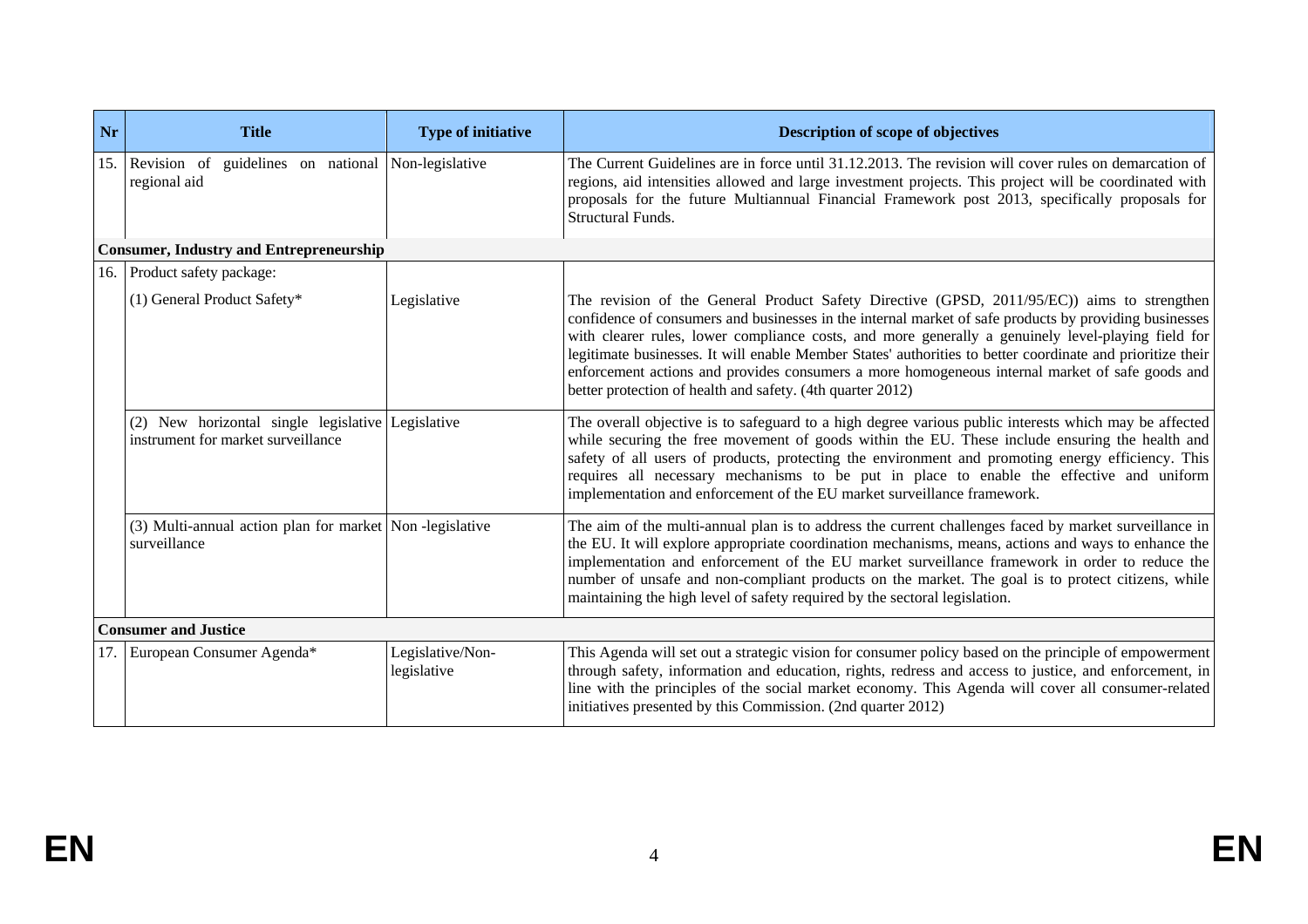| Nr  | <b>Title</b>                                                                                                | <b>Type of initiative</b>   | <b>Description of scope of objectives</b>                                                                                                                                                                                                                                                                                                                                                                                                                                                                                                                      |
|-----|-------------------------------------------------------------------------------------------------------------|-----------------------------|----------------------------------------------------------------------------------------------------------------------------------------------------------------------------------------------------------------------------------------------------------------------------------------------------------------------------------------------------------------------------------------------------------------------------------------------------------------------------------------------------------------------------------------------------------------|
|     | <b>Development</b>                                                                                          |                             |                                                                                                                                                                                                                                                                                                                                                                                                                                                                                                                                                                |
| 18. | <b>Overseas Association Decision</b>                                                                        | Legislative                 | Council Decision 2001/822/EC of 27.11.2001 on the association of the Overseas Countries and<br>Territories with the EC expires on 31.12. 2013 and will need to be replaced by a new Decision.                                                                                                                                                                                                                                                                                                                                                                  |
| 19. | Protection in<br>development<br>Social<br>policy                                                            | Non-legislative             | The combined effects of the global financial and economic crisis and the persistence of non-inclusive<br>growth have heightened awareness of the need for development policy to include social protection.<br>Social Protection is essential to inclusive growth and the achievement of the Millennium Development<br>Goals. This Communication will aim at developing a comprehensive policy framework to support<br>effective social protection systems in partner countries.                                                                                |
| 20. | Communication on Civil Society and<br><b>Local Authorities</b>                                              | Non-legislative             | The Communication will be built primarily upon the results of the "Structured Dialogue for an<br>effective partnership in development". The consultation was an opportunity for dialogue with a broad<br>variety of traditional and emerging development actors. The objective is to create an updated<br>framework of reference for EU support to Civil Society and Local Authorities in development. The<br>policy Communication will define the nature of the partnership between these development actors and<br>the EU in light of the EU's new strategy. |
|     | <b>Digital Agenda</b>                                                                                       |                             |                                                                                                                                                                                                                                                                                                                                                                                                                                                                                                                                                                |
| 21. | Pan European framework for electronic Legislative<br>authentication<br>identification.<br>and<br>signature* |                             | The proposal will present legislation to boost trust and facilitate electronic transactions notably by<br>ensuring the mutual recognition of electronic identification and authentication across the EU, and of<br>Electronic Signatures. (2nd quarter 2012)                                                                                                                                                                                                                                                                                                   |
| 22. | Shared use of spectrum                                                                                      | Non-legislative             | The Communication will describe the shared spectrum management model and its role in the balance<br>of various models. It will give an overview of the current use of shared use of spectrum, the<br>similarities and differences to other management approaches, the advantages and benefits of the<br>model as well as the challenges which need to be addressed.                                                                                                                                                                                            |
| 23. | European<br>Strategy<br>Internet<br>for<br>Security                                                         | Legislative/Non-legislative | The initiative will aim to: describe the main risks and challenges as well as the economic and<br>geopolitical opportunities; compare with "preparedness" or political attention given to the topic in<br>other third countries; describe the major issues at stake or problems to be addressed; assess the on-<br>going or planned actions where and when they exist, but also highlight the areas where more EU<br>action.                                                                                                                                   |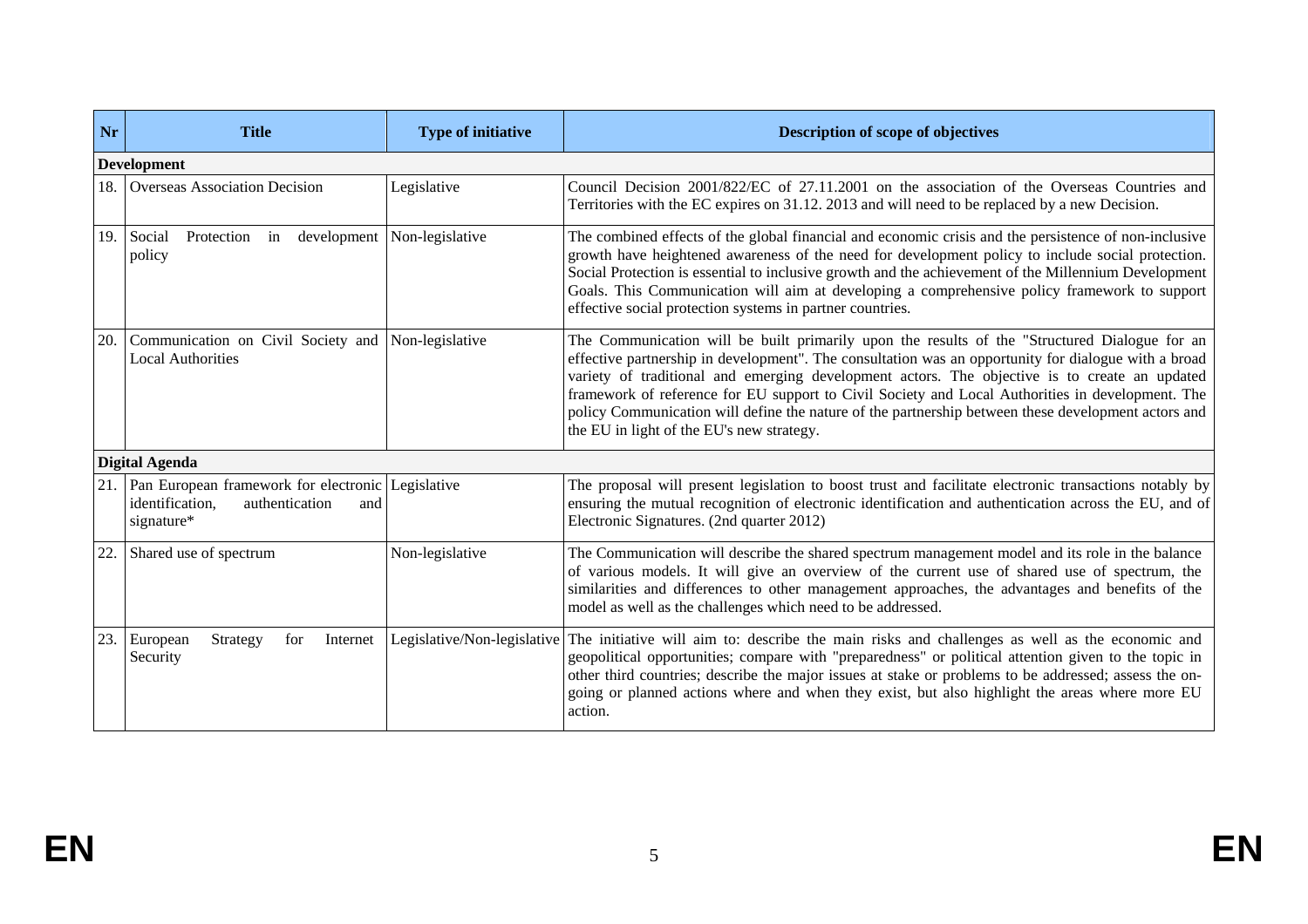| Nr  | <b>Title</b>                                                       | <b>Type of initiative</b> | Description of scope of objectives                                                                                                                                                                                                                                                                                                                                                                                                                                                                                            |
|-----|--------------------------------------------------------------------|---------------------------|-------------------------------------------------------------------------------------------------------------------------------------------------------------------------------------------------------------------------------------------------------------------------------------------------------------------------------------------------------------------------------------------------------------------------------------------------------------------------------------------------------------------------------|
| 24. | Spectrum for more efficient energy<br>production and distribution  | Non-legislative           | Smart energy grids and smart metering systems are potentially an area where an EU wide<br>harmonisation of spectrum use could bring essential benefits to European consumers. The initiative<br>considers an EU wide spectrum harmonisation for smart energy grids and smart metering on the basis<br>of studies to deepen the knowledge in this field to determine what measures should be taken to satisfy<br>the demands, and whether dedicated spectrum would be necessary or if sharing spectrum would be<br>sufficient. |
| 25. | Digital Agenda for Europe - Next steps                             | Non-legislative           | Following the second Digital Agenda Assembly and the 2012 Scoreboard, the mid-term review should<br>look at strategic priorities for the remaining two years of the Digital Agenda for Europe lifecycle.                                                                                                                                                                                                                                                                                                                      |
|     | <b>Economic and Monetary Affaires</b>                              |                           |                                                                                                                                                                                                                                                                                                                                                                                                                                                                                                                               |
| 26. | Public Finances in EMU 2012                                        | Non-legislative           | The Communication on Public Finances in EMU-2012 distils the policy implications/challenges of the<br>annual Public Finance Report (PFR). The PFR reviews fiscal developments in the EU Member States<br>and discusses topical issues in the field of fiscal policy making and fiscal surveillance in the EU.                                                                                                                                                                                                                 |
|     | <b>Education, Culture and Youth</b>                                |                           |                                                                                                                                                                                                                                                                                                                                                                                                                                                                                                                               |
| 27. | Rethinking skills in the context of Non-legislative<br>Europe 2020 |                           | The Communication will provide policy recommendations for Member States in the areas of basic<br>skills, entrepreneurship, digital e-literacy, media literacy and multilingualism to achieve the EU<br>benchmark to increase performance in reading, mathematics and science. It will promote<br>employability, competitiveness and intercultural dialogue in fostering transversal key competences in<br>lifelong learning policies.                                                                                         |
|     | <b>Employment, Social Affaires and Inclusion</b>                   |                           |                                                                                                                                                                                                                                                                                                                                                                                                                                                                                                                               |
| 28. | Employment package:<br>(1) Towards a jobs-rich recovery            | Non-legislative           | Umbrella communication of the Employment package setting out the Commission contribution to a<br>growth- and job-rich economy, building on the flagship initiatives adopted as part of Europe 2020 (and<br>in particular "An agenda for new skills and jobs" and "Youth on the Move") and linking in with the<br>orientations of the 2012 Annual Growth Survey.                                                                                                                                                               |
|     | (2) Specific Flexicurity package                                   | Non-legislative           | The Communication will highlight the key role of flexicurity policies in the current economic climate.<br>It will set out concrete proposals to strengthen the different components of flexicurity to address the<br>economic challenges that Europe is facing, with a view to reducing labour market segmentation and<br>supporting labour market transitions.                                                                                                                                                               |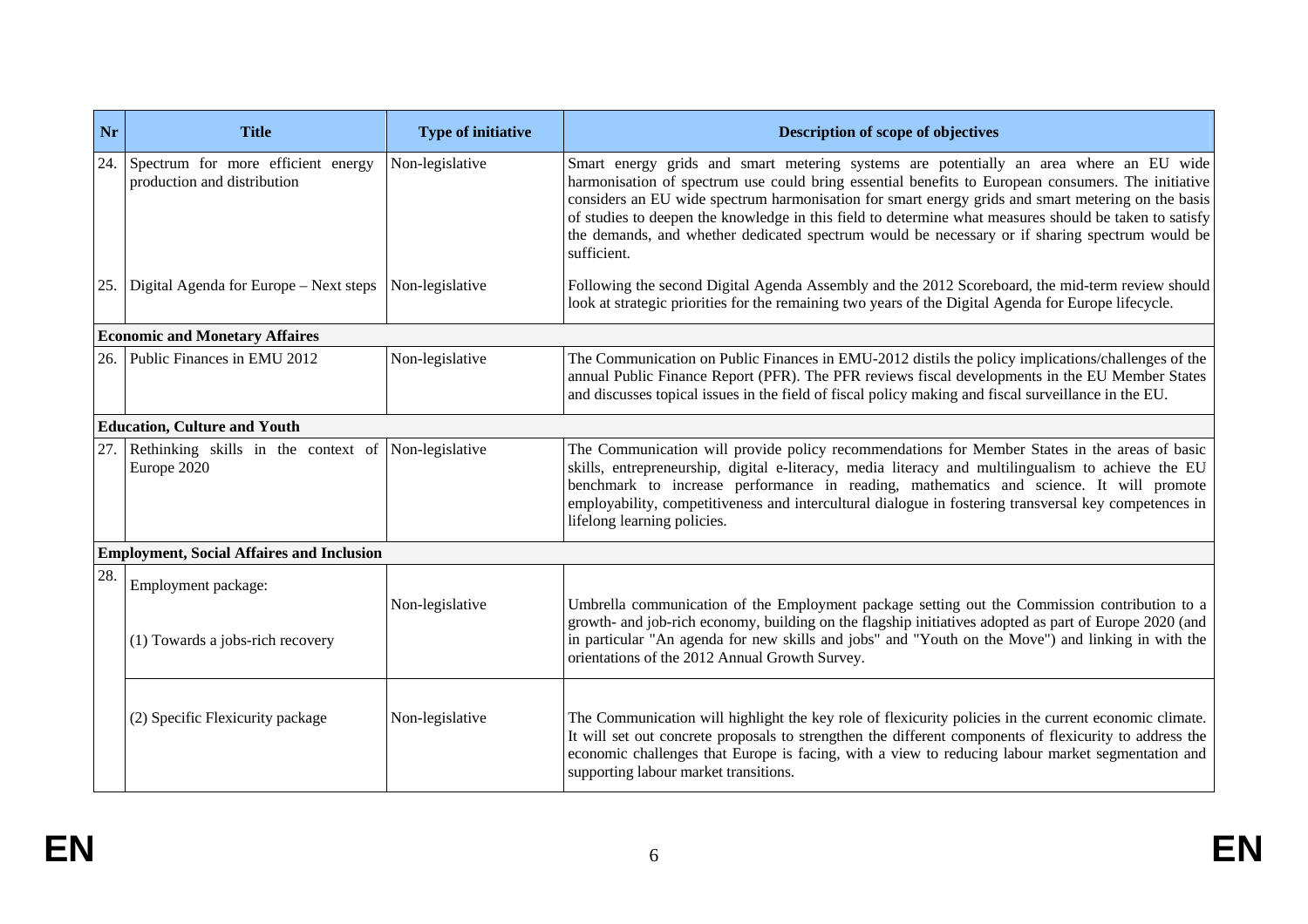| Nr  | <b>Title</b>                                                                                                   | <b>Type of initiative</b>       | <b>Description of scope of objectives</b>                                                                                                                                                                                                                                                                                                                                                                                                                                                                                                                              |
|-----|----------------------------------------------------------------------------------------------------------------|---------------------------------|------------------------------------------------------------------------------------------------------------------------------------------------------------------------------------------------------------------------------------------------------------------------------------------------------------------------------------------------------------------------------------------------------------------------------------------------------------------------------------------------------------------------------------------------------------------------|
|     | (3) Reforming the European<br>Employment Services EURES and its<br>legal basis                                 | Legislative/Non-<br>legislative | The proposal will aim to: 1) improve access to employment opportunities and facilitate job creation by<br>establishing EURES as matching placement and recruitment tool for labour mobility across Europe; 2)<br>expand EURES to support the new "Your First EURES Job" scheme; 3) reflect the ECJ jurisprudence<br>on placement services which will need to be opened up to private employment services while<br>widening the range of EURES partners. This may involve revision of Regulation 1612/1968.                                                             |
| 29. | Green Paper on Restructuring and<br>Economic Adjustment                                                        | Non-legislative                 | The Green Paper will identify successful practices and policies in the field of restructuring and<br>adaptation to change in order to promote employment, growth and competitiveness. It takes into<br>account recent work by the European Commission, the social partners, Member States and many other<br>stakeholders. The goal is to look afresh at this policy debate in the light of the lessons learned from<br>the economic downturn.                                                                                                                          |
| 30. | Health and safety                                                                                              | Non-legislative                 | The Communication will build on the current strategy and build on the final evaluation of the current<br>strategy, in particular in terms of a) enhancing occupational health and safety (OSH) governance at<br>EU level, in particular as regards the establishment of national OSH strategies and the coordination of<br>Member States' policies b) improving implementation of the EU legal framework c) promoting health<br>and safety at the workplace, by supporting the Member States' efforts through European campaigns<br>and awareness raising initiatives. |
| 31. | Include seafaring workers of vessels in Legislative<br>the scope of several labour law EU<br><b>Directives</b> |                                 | The proposal aims to provide seafarers with the same or equivalent level of employment rights as on-<br>shore workers. Several Directives in the field of labour law currently exclude seafarers from their<br>scope. The amendments, which cover several Directives, will aim at ensuring an equivalent level of<br>protection while taking into account the particular circumstances and the economic environment of<br>this sector.                                                                                                                                 |
| 32. | Protection of supplementary pension<br>rights of people who change jobs                                        | Legislative                     | The aim is to conclude the negotiations on the 2005 Commission proposal modified in 2007. In<br>particular, the proposal would aim to address the issue of vesting periods (duration of employment<br>before pension rights are irrevocably granted).                                                                                                                                                                                                                                                                                                                  |
| 33. | Setting up the Tripartite Social Summit                                                                        | Legislative                     | This initiative aims at revising the Council Decision 2003/174/EC in the light of the Lisbon Treaty<br>and the Europe 2020 Strategy.                                                                                                                                                                                                                                                                                                                                                                                                                                   |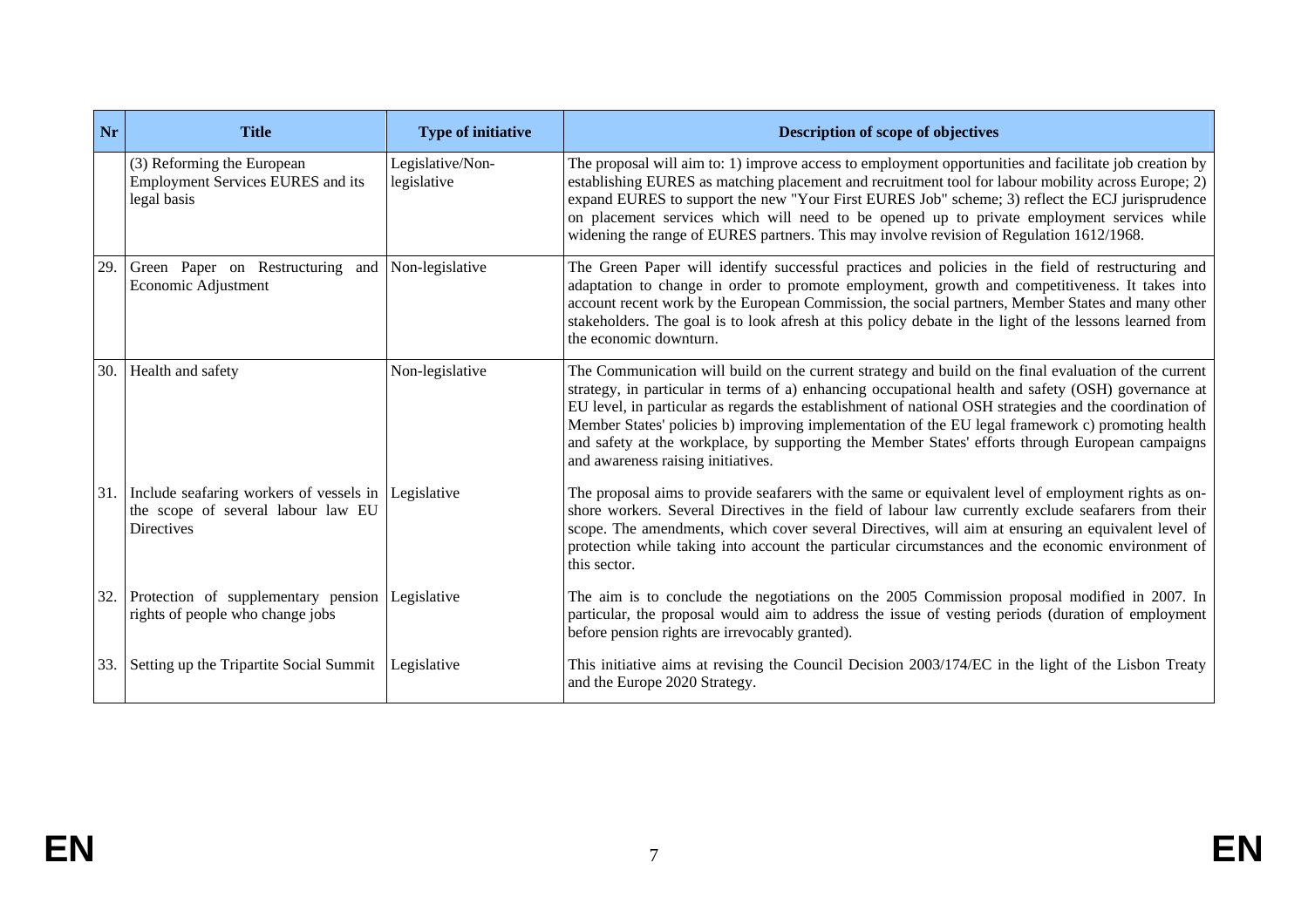| Nr            | <b>Title</b>                                               | <b>Type of initiative</b>       | Description of scope of objectives                                                                                                                                                                                                                                                                                                                                                                                       |
|---------------|------------------------------------------------------------|---------------------------------|--------------------------------------------------------------------------------------------------------------------------------------------------------------------------------------------------------------------------------------------------------------------------------------------------------------------------------------------------------------------------------------------------------------------------|
| 34.           | Freedom of movement for workers<br>within the Union        | Legislative/Non-<br>legislative | This initiative is aimed at improving the enforceability of Council Regulation 1612/1968 (as codified<br>by Regulation 492/2011) on freedom of movement for workers within the Union. It will remove<br>existing barriers to mobility of EU workers by enhancing the enforcement of rights conferred by EU<br>law and providing information and legal support to migrants facing discrimination based on<br>nationality. |
| 35.           | Child poverty (soft law)                                   | Legislative                     | A Recommendation will support the EU and Member States' efforts to tackle child poverty. It will set<br>out common principles for effective policy intervention in the following key areas: support to families<br>(access to labour market for parents, income support), services (childcare, education, healthcare,<br>housing, social services), participation in society.                                            |
| <b>Energy</b> |                                                            |                                 |                                                                                                                                                                                                                                                                                                                                                                                                                          |
| 36.           | Nuclear safety*                                            | Legislative                     | As requested by the European Council and following a thorough review of existing rules with all<br>stakeholders, proposal will be made in order to improve the regulatory framework on nuclear safety.<br>(3rd quarter 2012)                                                                                                                                                                                             |
| 37.           | Renewable energy strategy (RES)                            | Non-legislative                 | This initiative will build on the Energy Roadmap 2050and present policy measures to accelerate the<br>development of renewable energy. It would be integrated with electricity market design discussion<br>and ongoing infrastructure policy, including external policy aspects.                                                                                                                                         |
| 38.           | Internal energy market                                     | Non-legislative                 | This initiative will consider the state of play of the process towards the completion of the internal<br>energy market by 2014 and encourage Member States to step up efforts by underlining benefits of the<br>IEM for the citizens and business, identifying a possible need for further action in order to ensure that<br>this objective is realised.                                                                 |
| 39.           | Carbon capture and storage (CCS)                           | Non-legislative                 | Analysis of the current status shows that the CCS demonstration program has been delayed despite<br>considerable efforts. The policy document will analyse possible pathways to phase out unabated fossil<br>fuel plants.                                                                                                                                                                                                |
|               | <b>Enlargement, Development and Neighbourhood Policies</b> |                                 |                                                                                                                                                                                                                                                                                                                                                                                                                          |
| 40.           | Annual Enlargement Package 2012                            | Non-legislative                 | The Commission has been invited by the Council to regularly report on the candidate countries and<br>potential candidates. The Commission Strategy Paper allows the European Council to define main<br>strategic orientations on enlargement at the end of each year. The Enlargement Package will also<br>include monitoring of Croatia in advance of its accession.                                                    |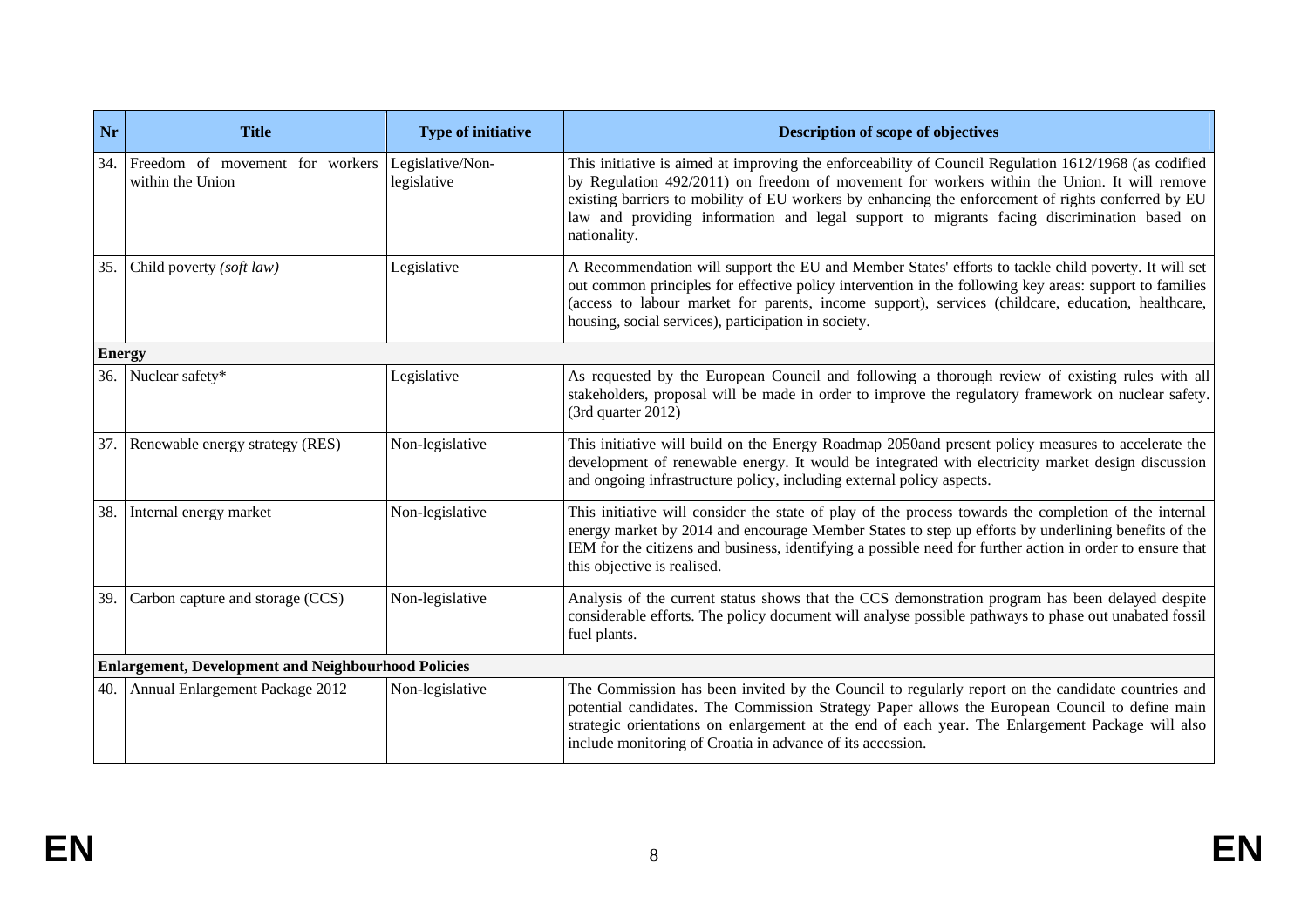| <b>Nr</b> | <b>Title</b>                                                                                                                                             | <b>Type of initiative</b>             | Description of scope of objectives                                                                                                                                                                                                                                                                                                                                                                                                                                                                                                                                                                 |
|-----------|----------------------------------------------------------------------------------------------------------------------------------------------------------|---------------------------------------|----------------------------------------------------------------------------------------------------------------------------------------------------------------------------------------------------------------------------------------------------------------------------------------------------------------------------------------------------------------------------------------------------------------------------------------------------------------------------------------------------------------------------------------------------------------------------------------------------|
|           | 41. Supporting<br>sustainable<br>change<br>transition societies                                                                                          | in Non-legislative                    | Building on experience gained in the enlargement process, this Communication will look at how the<br>EU can help to create the conditions for sustainable stability in societies that have undergone major<br>economical, social and political reforms. The focus will be on neighbourhood countries and other<br>relevant developing countries and in particular on issues linked to the development of an inclusive<br>political process, a vibrant civil society and strengthening of all political actors, as well as economic<br>policies needed for sustainable growth including employment. |
| 42.       | Neighbourhood<br>European<br>Package and the Eastern Partnership                                                                                         | Policy Non-legislative                | The High Representative and the Commission have been invited by the Council to report in 2012 on the<br>implementation of the proposals set out in the European Neighbourhood Policy review communication<br>of 25.05.2011. The ENP package will include: a Communication setting out the main developments<br>and the strategic orientations for the following year; a separate Communication setting out a Roadmap<br>for the Eastern Partnership; and a number of annexes, including country reports on those partners that<br>have agreed an ENP Action Plan.                                  |
|           | <b>Environment</b>                                                                                                                                       |                                       |                                                                                                                                                                                                                                                                                                                                                                                                                                                                                                                                                                                                    |
| 43.       | Europe's<br>Safeguarding<br>Resources*                                                                                                                   | Water Legislative/Non-<br>legislative | To assess the implementation and achievements of current freshwater policy, to identify gaps and<br>shortcomings, and to ensure that water policy makes a good contribution to achieving the objectives of<br>the Roadmap to a Resource Efficient Europe. (4th quarter 2012)                                                                                                                                                                                                                                                                                                                       |
| 44.       | Nagoya Protocol on Biodiversity:<br>(international regime on access to<br>genetic resources and benefit-sharing -<br>ABS): Implementing the ABS protocol | Legislative/Non-<br>legislative       | These initiatives are part of the preparatory process leading to the signature and ratification by the EU<br>of an international Treaty on access to genetic resources and benefit-sharing. Signature and ratification<br>of the ABS Protocol will be accompanied by a Communication on how the Commission would seek to<br>implement the ABS Protocol within the Union through legislative and other measures.                                                                                                                                                                                    |
|           | 45. Review of the Environmental Impact<br>Assessment (EIA) Directive                                                                                     | Legislative                           | The global objective of the review is to improve environmental protection at national level by<br>ensuring a more consistent and effective application of the principles of environmental assessment<br>and ensure consistency with the relevant international obligations.                                                                                                                                                                                                                                                                                                                        |
| 46.       | Invasive alien species (IAS)                                                                                                                             | Legislative                           | The new dedicated legislative instrument should address the policy gap on invasive alien species and<br>ensure that there is a comprehensive EU framework to effectively tackle the problem. The main<br>objective is to minimise the negative impact of IAS on EU biodiversity.                                                                                                                                                                                                                                                                                                                   |
| 47.       | 7th Environmental Action Programme                                                                                                                       | Legislative/Non-<br>legislative       | This initiative aims to set priorities within the context of the EU 2020 Strategy in the face of the<br>increasingly systemic nature of the environmental challenge, and to address the continuing<br>environmental degradation as set out in the European Environment Agency 2010 and the SOER<br>(European environment – state and outlook) reports.                                                                                                                                                                                                                                             |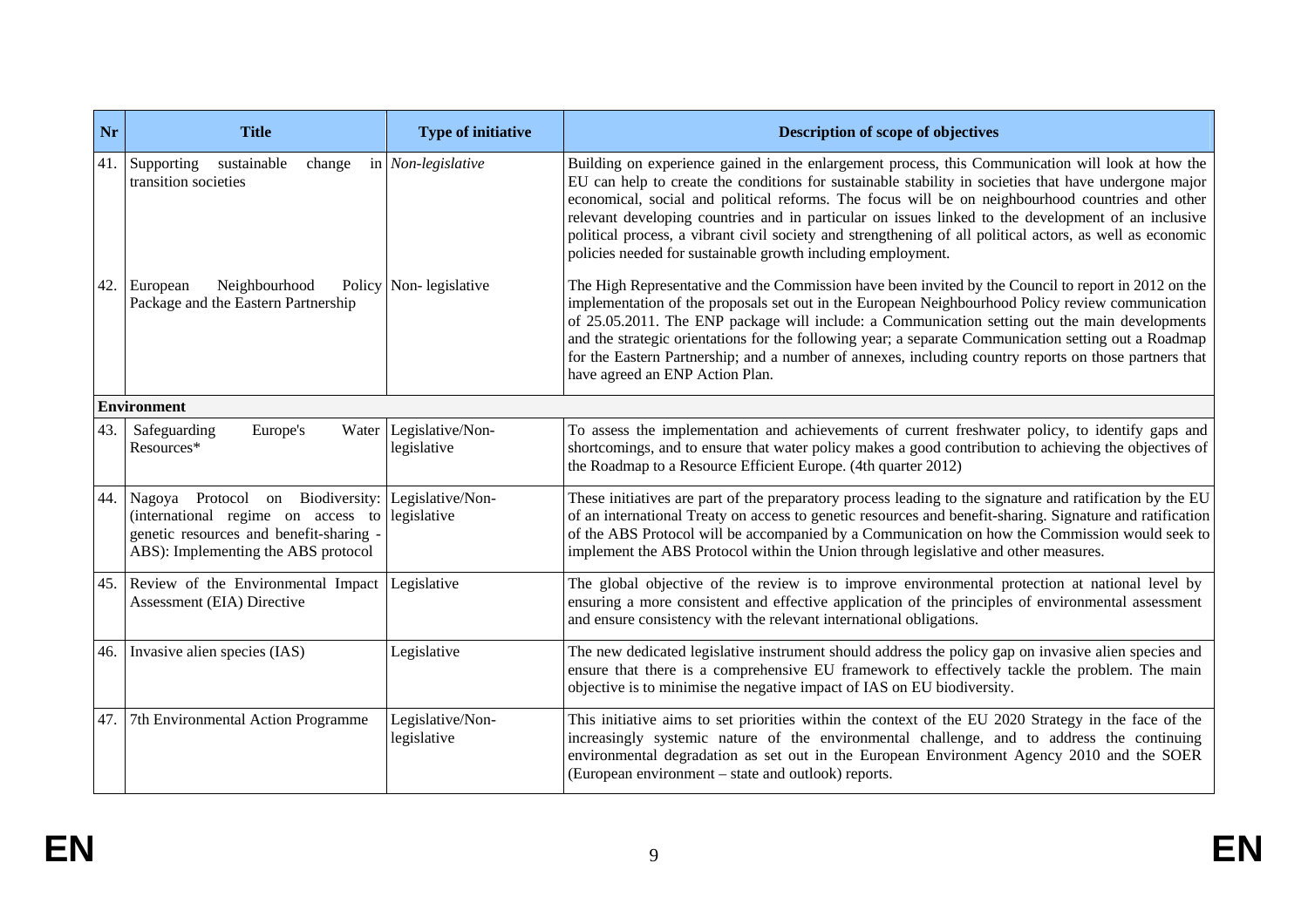| Nr  | <b>Title</b>                                                                                                                                                     | <b>Type of initiative</b> | <b>Description of scope of objectives</b>                                                                                                                                                                                                                                                                                                                                                                                                                                                                                                                                                        |
|-----|------------------------------------------------------------------------------------------------------------------------------------------------------------------|---------------------------|--------------------------------------------------------------------------------------------------------------------------------------------------------------------------------------------------------------------------------------------------------------------------------------------------------------------------------------------------------------------------------------------------------------------------------------------------------------------------------------------------------------------------------------------------------------------------------------------------|
| 48. | Strategy on endocrine disruptors                                                                                                                                 | Non-legislative           | To provide an adequate policy framework to ensure that within the EU humans and the environment<br>can enjoy a satisfactorily high level of protection from the risks associated with endocrine disruptors<br>(exogenous substances or mixture that alters function(s) of the endocrine system and consequently<br>causes adverse health effects).                                                                                                                                                                                                                                               |
|     | <b>Environment and Industry</b>                                                                                                                                  |                           |                                                                                                                                                                                                                                                                                                                                                                                                                                                                                                                                                                                                  |
| 49. | <b>Review of REACH</b>                                                                                                                                           | Non-legislative           | The review will reach conclusions a) on the Member States' experience, information on the<br>operation of the REACH Regulation, the status of implementation and use of non-animal test<br>methods and testing strategies, and funding for the development and evaluation of alternative test<br>methods, b) the lessons learnt with a special attention to the costs and administrative burden and<br>other impacts on innovation. It will include a review of the scope and potential overlaps with other<br>EU legislation on chemicals as well as a review of the European Chemicals Agency. |
|     | <b>European Statistics</b>                                                                                                                                       |                           |                                                                                                                                                                                                                                                                                                                                                                                                                                                                                                                                                                                                  |
|     | 50. European statistics on demography                                                                                                                            | Legislative               | The purpose of this proposal for a Regulation is to establish a common framework for the<br>development, production and dissemination of European statistics on population, vital events and net<br>migration.                                                                                                                                                                                                                                                                                                                                                                                   |
|     | <b>Foreign Policy Instruments</b>                                                                                                                                |                           |                                                                                                                                                                                                                                                                                                                                                                                                                                                                                                                                                                                                  |
| 51. | Regulating trade in certain goods<br>which could be used for capital<br>punishment, torture or certain cruel,<br>inhuman or degrading treatment or<br>punishment | Legislative               | This initiative proposes to amend Regulation 1236/2005 further to a review in response to Member<br>States', the EP's and NGOs' requests.                                                                                                                                                                                                                                                                                                                                                                                                                                                        |
|     | <b>Health and Consumer</b>                                                                                                                                       |                           |                                                                                                                                                                                                                                                                                                                                                                                                                                                                                                                                                                                                  |
| 52. | Revision of the Tobacco Products<br>Directive concerning the manufacture,<br>presentation and sale                                                               | Legislative               | Recent developments in tobacco products will be addressed by an update of the Directive<br>(2001/37/EC), to cover Internal Market issues and look at new products and labelling.                                                                                                                                                                                                                                                                                                                                                                                                                 |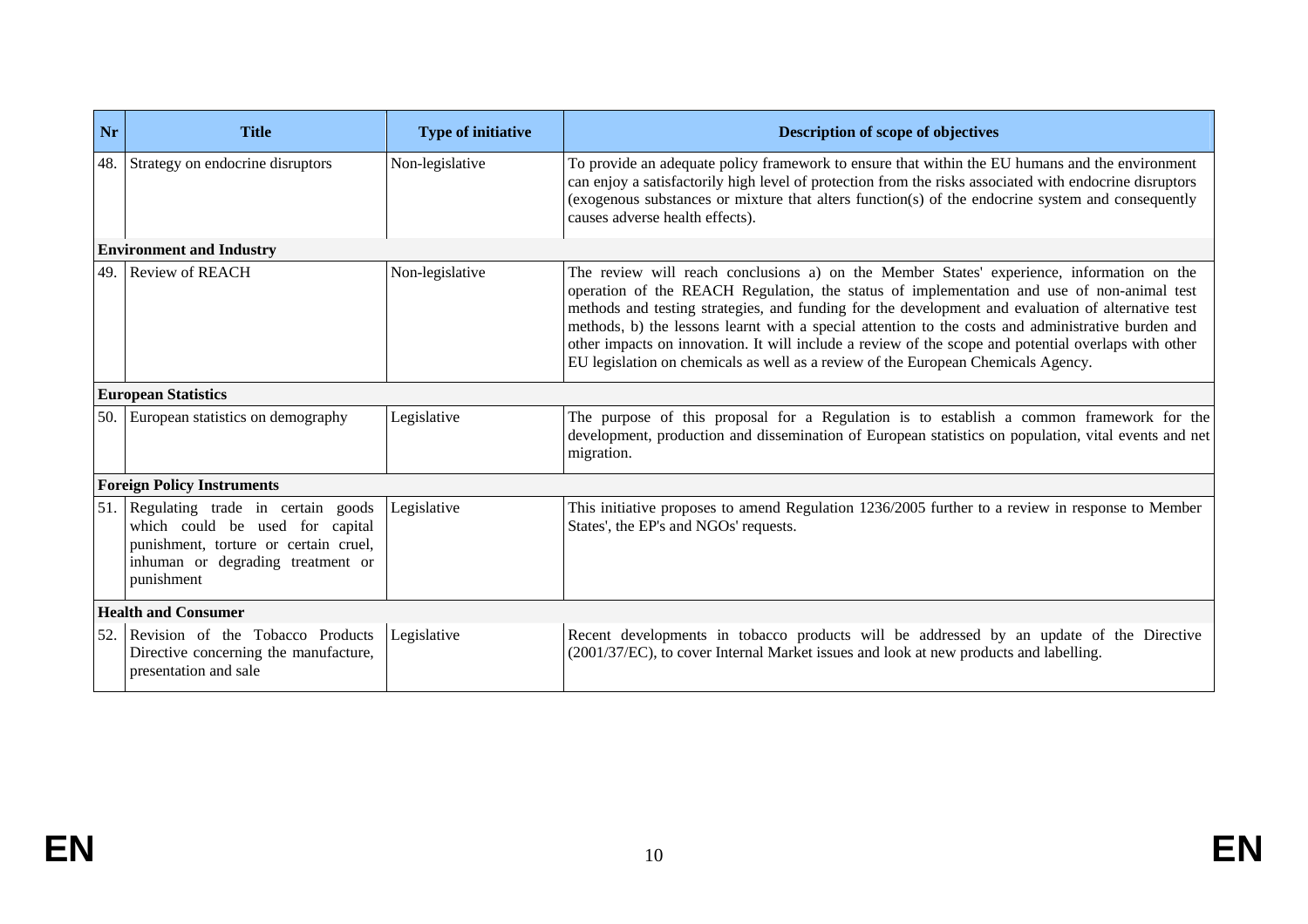| Nr  | <b>Title</b>                                                                                                                      | <b>Type of initiative</b> | <b>Description of scope of objectives</b>                                                                                                                                                                                                                                                                                                                                                                                                                                                                                                                                                                                                                                                                                                 |
|-----|-----------------------------------------------------------------------------------------------------------------------------------|---------------------------|-------------------------------------------------------------------------------------------------------------------------------------------------------------------------------------------------------------------------------------------------------------------------------------------------------------------------------------------------------------------------------------------------------------------------------------------------------------------------------------------------------------------------------------------------------------------------------------------------------------------------------------------------------------------------------------------------------------------------------------------|
| 53. | Package on innovation in health:                                                                                                  |                           |                                                                                                                                                                                                                                                                                                                                                                                                                                                                                                                                                                                                                                                                                                                                           |
|     | (1) Promotion of innovation in medical<br>devices for the benefit of patients,<br>healthcare<br>and<br>consumers<br>professionals | Non-legislative           | The Communication explains the need for further improving the regulatory environment to foster<br>innovation in medical devices in the light of new developments (such as ageing, ICT etc.). It would<br>also respond to relevant recent Council conclusions.                                                                                                                                                                                                                                                                                                                                                                                                                                                                             |
|     | (2) Medical devices                                                                                                               | Legislative               | The aim of the proposal is to ensure that the regulatory framework continues to promote innovation<br>in the sector while guaranteeing patient safety. The regulatory framework will be adapted to technical<br>and scientific progress, include clearer and simpler rules and provide for the necessary instruments<br>for management at EU level. This has become a necessity due to the increasing demand in the market<br>for drug-device combination products. The objectives are to enhance the level of health protection for<br>all European patients and users, reinforce Europe's position in the forefront of innovation in the field<br>and to achieve a smoother functioning of the internal market and international trade. |
|     | (3) In vitro diagnostic medical devices                                                                                           | Legislative               | See above.                                                                                                                                                                                                                                                                                                                                                                                                                                                                                                                                                                                                                                                                                                                                |
| 54. | Clinical<br>clinical<br>trials<br>foster<br>to<br>in the<br>research<br>and<br>innovation<br>pharmaceutical sector                | Legislative               | The objective of the proposal for a revision on the Directive on clinical trials (2001/20/EC) is to<br>strengthen knowledge and innovation in clinical research. Issues likely to be addressed are: reduction<br>of administrative delays, overcoming divergent decisions throughout the EU and streamlining of<br>reporting procedures.                                                                                                                                                                                                                                                                                                                                                                                                  |
| 55. | Animal and plant health package:                                                                                                  |                           |                                                                                                                                                                                                                                                                                                                                                                                                                                                                                                                                                                                                                                                                                                                                           |
|     | (1) Reinforcing the food chain $- a$<br>modernized and simpler legal<br>framework                                                 | Non-legislative           | The Communication highlights the main elements of the new package of legislation on animal health,<br>plant health and plant reproductive material and controls related to these sectors, intended to<br>modernise, simplify and streamline rules to better achieve the objectives of the legislation and<br>reinforce innovation and competitiveness of the relevant economic sectors.                                                                                                                                                                                                                                                                                                                                                   |
|     | (2) Animal Health Law                                                                                                             | Legislative               | The proposal aims to provide a more risk-based approach to animal health requirements and removal<br>of administrative burdens in animal movements, a simpler and more flexible regulatory structure for<br>animal health in the EU, and better safety with more focus on disease prevention resulting in fewer<br>economic losses due to disease outbreaks.                                                                                                                                                                                                                                                                                                                                                                              |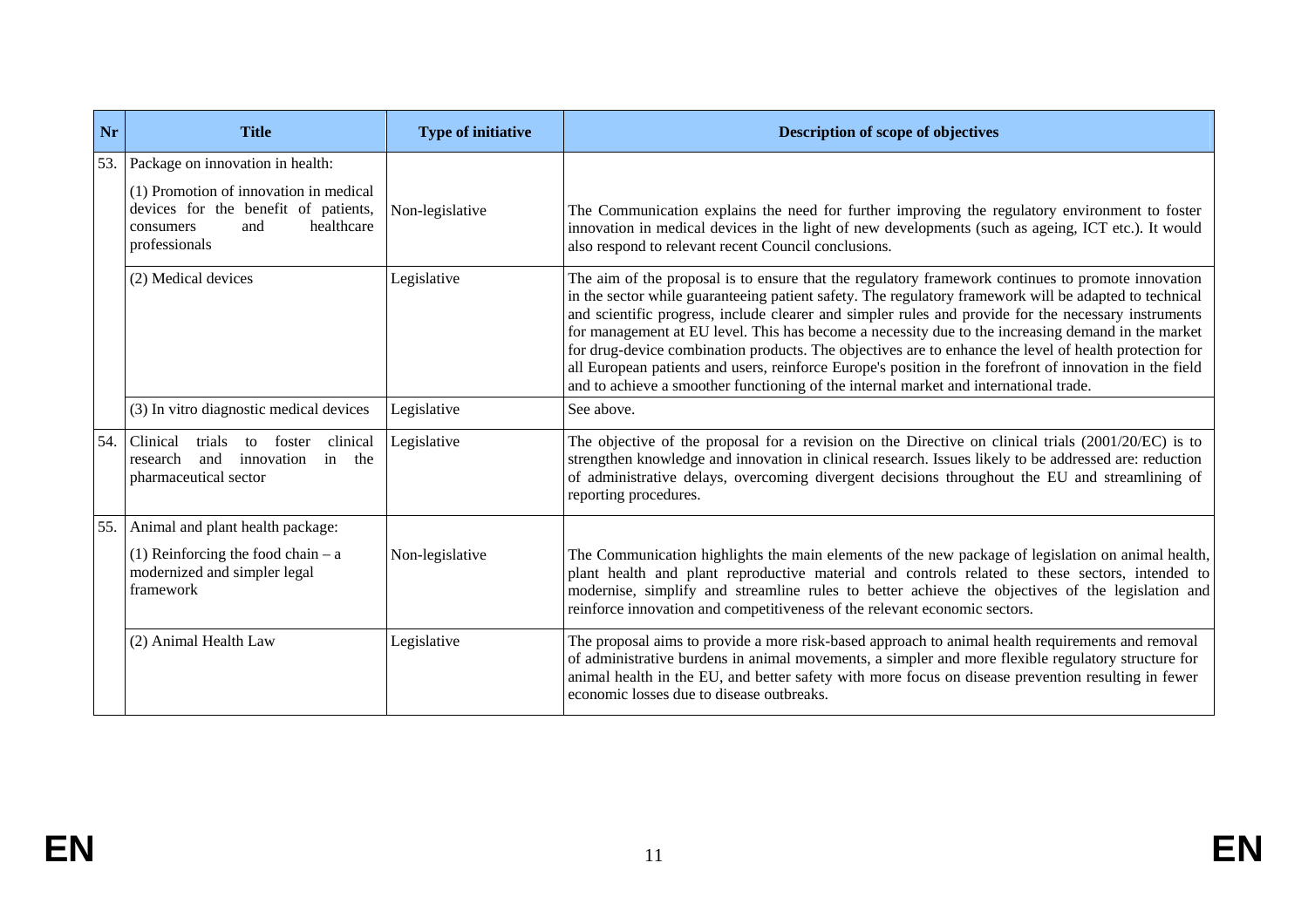| Nr   | <b>Title</b>                                                                     | <b>Type of initiative</b> | Description of scope of objectives                                                                                                                                                                                                                                                                                                                                                                                                                                                                                                                  |
|------|----------------------------------------------------------------------------------|---------------------------|-----------------------------------------------------------------------------------------------------------------------------------------------------------------------------------------------------------------------------------------------------------------------------------------------------------------------------------------------------------------------------------------------------------------------------------------------------------------------------------------------------------------------------------------------------|
|      | (3) Official controls along the food<br>chain                                    | Legislative               | The aim of the proposal for a revision of Regulation 882/2004 is to simplify and streamline the<br>existing legal framework, in order to improve the efficiency of official controls performed by the<br>Member States along the food chain while minimizing burden for operators. A more efficient use of<br>control resources will contribute to preventing crisis, whilst limiting the costs thereof for compliant<br>economic operators and ensuring a level-playing field. Directives 96/23/EC, 97/78/EC and<br>91/496/EEC are also concerned. |
|      | (4) EU Plant Health Law                                                          | Legislative               | The proposal aims at simplifying, streamlining and increasing transparency and cost effectiveness. The<br>plant passports for internal movements of plants will be simplified, creating a more transparent and<br>stable system for the growers. Better import control will reinforce the protection against the entry of<br>new pests and diseases from third countries, which resulted in the past in additional burden for pest<br>control by EU growers or damage to the natural environment.                                                   |
|      | (5) Marketing of seed and propagating<br>materials to foster innovation in seeds | Legislative               | The initiative aims to foster innovation and seeks to reduce overall administrative burden and<br>introduce flexibility within the regulatory framework with a view to globalisation, specialisation and<br>development of new uses of agricultural commodities, together with changes in the societal<br>expectations on the interplay of agriculture and the natural environment. It will modernise and simplify<br>the legislation by replacing 12 Directives on seed and plant propagating material with one single act.                        |
| 56.  | Fees and efficiency of the European<br>Food Safety Authority (EFSA)              | Legislative               | The Regulation 178/2002 will be revised in order to improve EFSA's efficiency and efficacy. This<br>may include the possibility to establish fees for processing authorisation dossiers submitted by<br>industry (for services not considered as of public interest).                                                                                                                                                                                                                                                                               |
|      | <b>Home Affairs</b>                                                              |                           |                                                                                                                                                                                                                                                                                                                                                                                                                                                                                                                                                     |
| 57.1 | Next Generation of Border Checks:                                                |                           |                                                                                                                                                                                                                                                                                                                                                                                                                                                                                                                                                     |
|      | $(1)$ Entry/Exit System (EES)*                                                   | Legislative               | To define the purpose, the functionalities and responsibilities of the EES, and to establish the conditions<br>and procedures for the register, storage and consultation of entry/exit data of third country nationals<br>crossing the EU external borders. (2nd quarter 2012)                                                                                                                                                                                                                                                                      |
|      | (2) Registered Traveller Programme<br>$(RTP)*$                                   | Legislative               | To define the purpose, the functionalities and responsibilities of the RTP and a Registered Traveller<br>System (RTS), to give to the Commission and the Agency for the management of large-scale IT<br>systems the mandate to set up and maintain the RTP and the RTS and to establish the procedures and<br>conditions for examining a RTP application and the exchange of data between Member States on<br>Registered Travellers. (2nd quarter 2012)                                                                                             |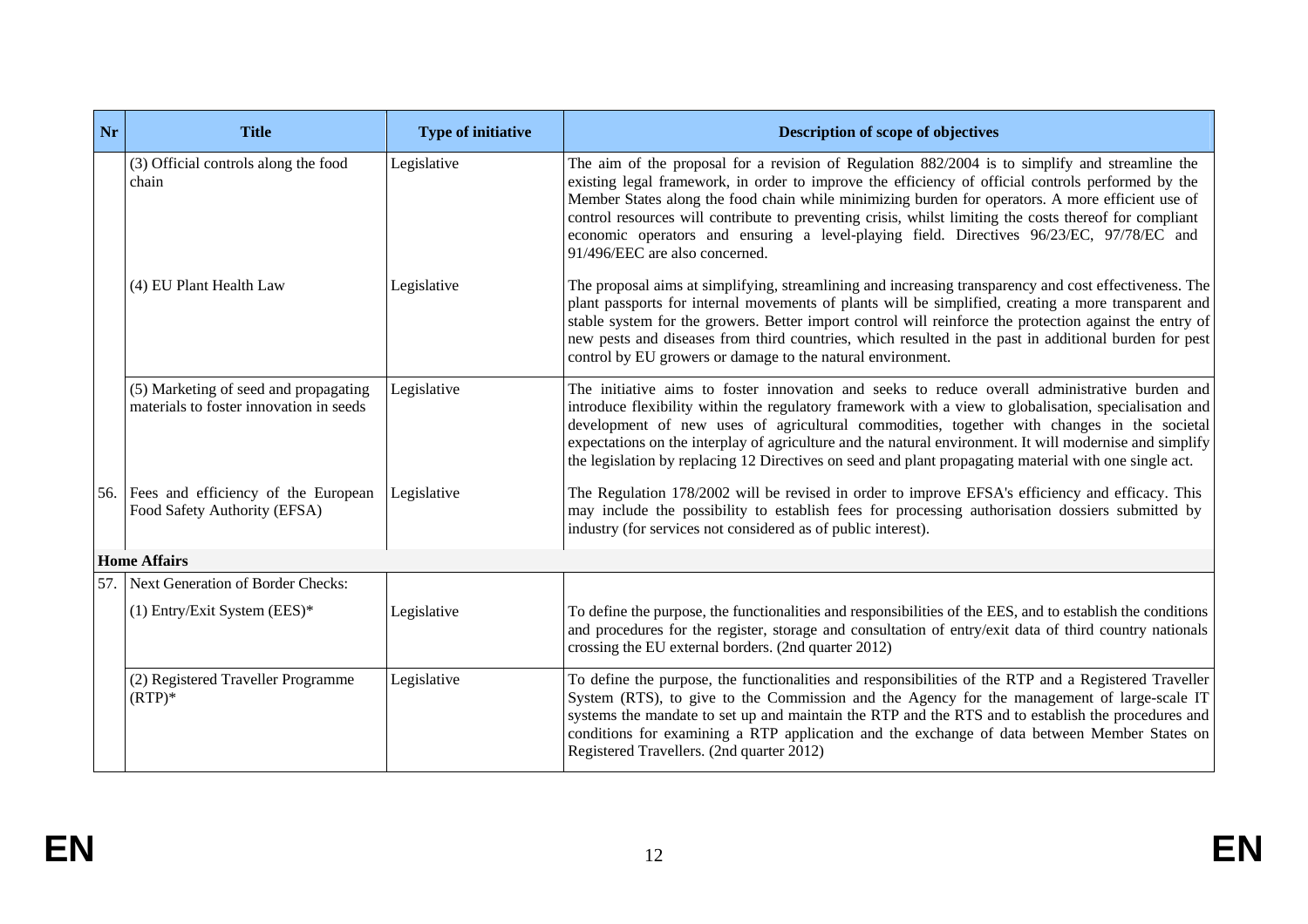| Nr  | <b>Title</b>                                                                                                                                                  | <b>Type of initiative</b> | <b>Description of scope of objectives</b>                                                                                                                                                                                                                                                                                                                                                                                                                                                                                                                                                                                           |
|-----|---------------------------------------------------------------------------------------------------------------------------------------------------------------|---------------------------|-------------------------------------------------------------------------------------------------------------------------------------------------------------------------------------------------------------------------------------------------------------------------------------------------------------------------------------------------------------------------------------------------------------------------------------------------------------------------------------------------------------------------------------------------------------------------------------------------------------------------------------|
|     | (3) Amendment to the Schengen<br>Borders Code*                                                                                                                | Legislative               | To amend the Schengen Border Code to be aligned with the Registered Traveller Programme<br>Regulation and the Entry/Exit System Regulation. (2nd quarter 2012)                                                                                                                                                                                                                                                                                                                                                                                                                                                                      |
| 58. | Development of a policy on a European Non-legislative<br>Training Scheme for law enforcement<br>officials                                                     |                           | The purpose of furthering EU police training is to foster a genuine European law enforcement culture<br>by means of offering European Training Schemes to all involved.                                                                                                                                                                                                                                                                                                                                                                                                                                                             |
| 59. | Framework of administrative measures Legislative<br>such as the freezing of funds of persons<br>suspected of terrorist activities inside<br>the EU $(art.75)$ |                           | To establish a framework for administrative measures with regard to capital movements and payments,<br>such as for the freezing of funds, financial assets or economic gains belonging to, or owned or held by,<br>natural or legal persons, groups and non-State entities related to terrorist activities inside the EU. This<br>framework would serve as a basis on which the Council could take decisions, upon proposal by the<br>Commission.                                                                                                                                                                                   |
|     | 60. Fighting European<br>Cybercrime                                                                                                                           | Non-legislative           | This initiative aims to increase EU capacity to fight against cybercrime. It will update Union citizens,<br>Member States and the European Parliament on the prerequisites needed to ensure an effective<br>response to cybercrime.                                                                                                                                                                                                                                                                                                                                                                                                 |
|     | 61. EU Strategy against trafficking in<br>human beings                                                                                                        | Non-legislative           | The overarching objective of this initiative is to formulate a comprehensive policy framework,<br>through which the main goals of significantly preventing and reducing the phenomenon trafficking in<br>human beings, of prosecuting criminals and of better protecting victims will be pursued.                                                                                                                                                                                                                                                                                                                                   |
| 62. | Legal and technical framework for a<br>European Terrorist Finance Tracking<br>System (TFTS)                                                                   | Legislative               | The initiative will provide for a novel European approach to combat terrorism and its financing<br>through centralised collection and analysis of financial messaging data, and to create the possibility to<br>provide more targeted data to US authorities under the EU-US TFTP Agreement.                                                                                                                                                                                                                                                                                                                                        |
| 63. | Revising the EU framework for data<br>retention                                                                                                               | Legislative               | This review is a result of the evaluation of the Data Retention Directive. It will ensure that<br>appropriate authorities have swift access to the telecommunications information which is strictly<br>necessary for combating crime; will provide appropriate limitations on data retention and safeguards<br>against unnecessary infringements of right to privacy and the protection of personal data, will remove<br>unnecessary obstacles to the smooth functioning of the internal market and ensure consistent<br>reimbursement of the telecommunications industry across the EU of the costs of applying data<br>retention. |
| 64. | Establishing the European Police<br>Office - EUROPOL                                                                                                          | Legislative               | Article 88 of the TFEU provides for a new legal basis for Europol.                                                                                                                                                                                                                                                                                                                                                                                                                                                                                                                                                                  |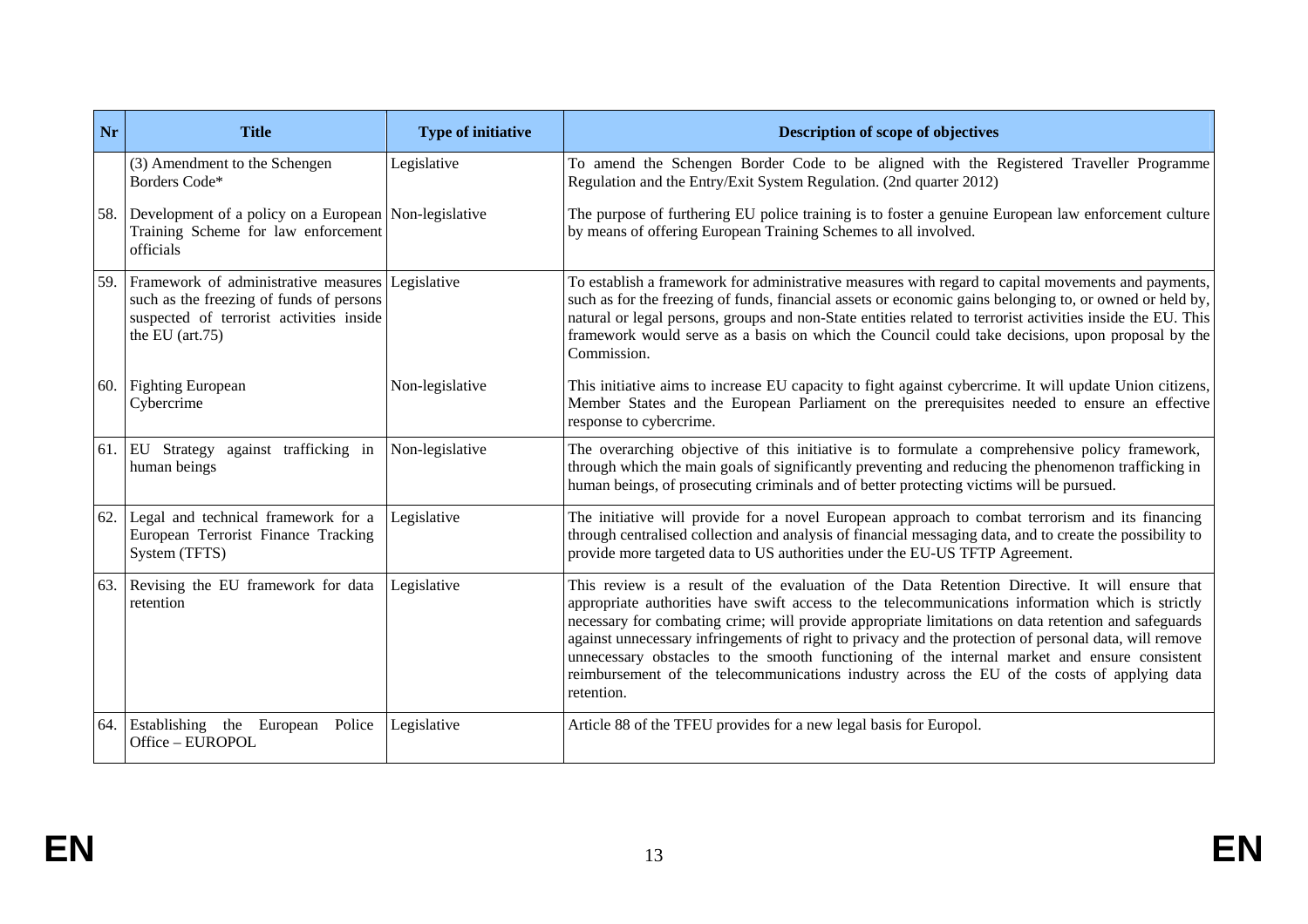| Nr  | <b>Title</b>                                                                                                                                                                                                                                                                     | <b>Type of initiative</b>       | <b>Description of scope of objectives</b>                                                                                                                                                                                                                                                                                                                                                                                                                                              |
|-----|----------------------------------------------------------------------------------------------------------------------------------------------------------------------------------------------------------------------------------------------------------------------------------|---------------------------------|----------------------------------------------------------------------------------------------------------------------------------------------------------------------------------------------------------------------------------------------------------------------------------------------------------------------------------------------------------------------------------------------------------------------------------------------------------------------------------------|
| 65. | EU critical infrastructures package:<br>(1) Review of the European Programme<br>on Critical Infrastructure (EPCIP), and<br>proposal to establish an updated<br>Programme                                                                                                         | Legislative/Non-<br>legislative | The EPCIP was first proposed by the Commission in its communication on this topic of 2006. The<br>EPCIP is subject to an ongoing review, which will lead to the presentation of an updated EPCIP.                                                                                                                                                                                                                                                                                      |
|     | (2) Identification and designation of<br>European critical infrastructures                                                                                                                                                                                                       | Legislative                     | Amendment of Directive 2008/114 on the identification and designation of European critical<br>infrastructures and the assessment of the need to improve their protection.                                                                                                                                                                                                                                                                                                              |
| 66. | Draft negotiating Directives for visa<br>readmission<br>facilitation<br>and<br>South<br>with<br>some<br>agreements<br>Mediterranean<br>Countries.<br>in<br>the<br>framework of the dialogue<br>for<br>migration, mobility and security to be<br>established with those countries | Legislative                     | This initiative will support and encourage reforms that the partner countries may engage in, giving<br>their citizens a possibility of enhanced mobility towards the EU Member States, whilst addressing the<br>root causes of migratory flows.                                                                                                                                                                                                                                        |
| 67. | Admission of third country nationals<br>for the purposes of scientific research,<br>studies.<br>exchange,<br>pupil<br>unremunerated training or voluntary<br>service                                                                                                             | Legislative                     | This initiative aims to increase the attractiveness of the EU as a whole as a centre for research,<br>studies, pupil exchanges, training and voluntary service. It will aim at further facilitating scientific,<br>educational, training and cultural exchanges with third-country nationals and making the conditions<br>of their entry, residence and intra-EU mobility more transparent and effective. This initiative will<br>amend Council Directives 2004/114/EC and 2005/71/EC. |
|     | <b>Humanitarian Aid and Crisis Response</b>                                                                                                                                                                                                                                      |                                 |                                                                                                                                                                                                                                                                                                                                                                                                                                                                                        |
|     | 68. Setting-up of the European Voluntary<br>Humanitarian Aid Corps (EVHAC)                                                                                                                                                                                                       | Legislative                     | The objective is to establish a framework for joint contributions from young Europeans to the<br>humanitarian aid operations of the Union. Preparatory actions from 2011 onwards will help identify<br>possible options.                                                                                                                                                                                                                                                               |
|     | <b>Industry and Entrepreneurship</b>                                                                                                                                                                                                                                             |                                 |                                                                                                                                                                                                                                                                                                                                                                                                                                                                                        |
| 69. | Registration<br>of<br>motor<br>previously<br>registered<br>another<br>in<br><b>Member State</b>                                                                                                                                                                                  | vehicles Legislative            | The main policy objective is to improve the functioning of the internal market through the elimination<br>of barriers to the free movement of goods, services and workers, caused by the different administrative<br>formalities and requirements for the registration of motor vehicles previously registered in another<br>Member State.                                                                                                                                             |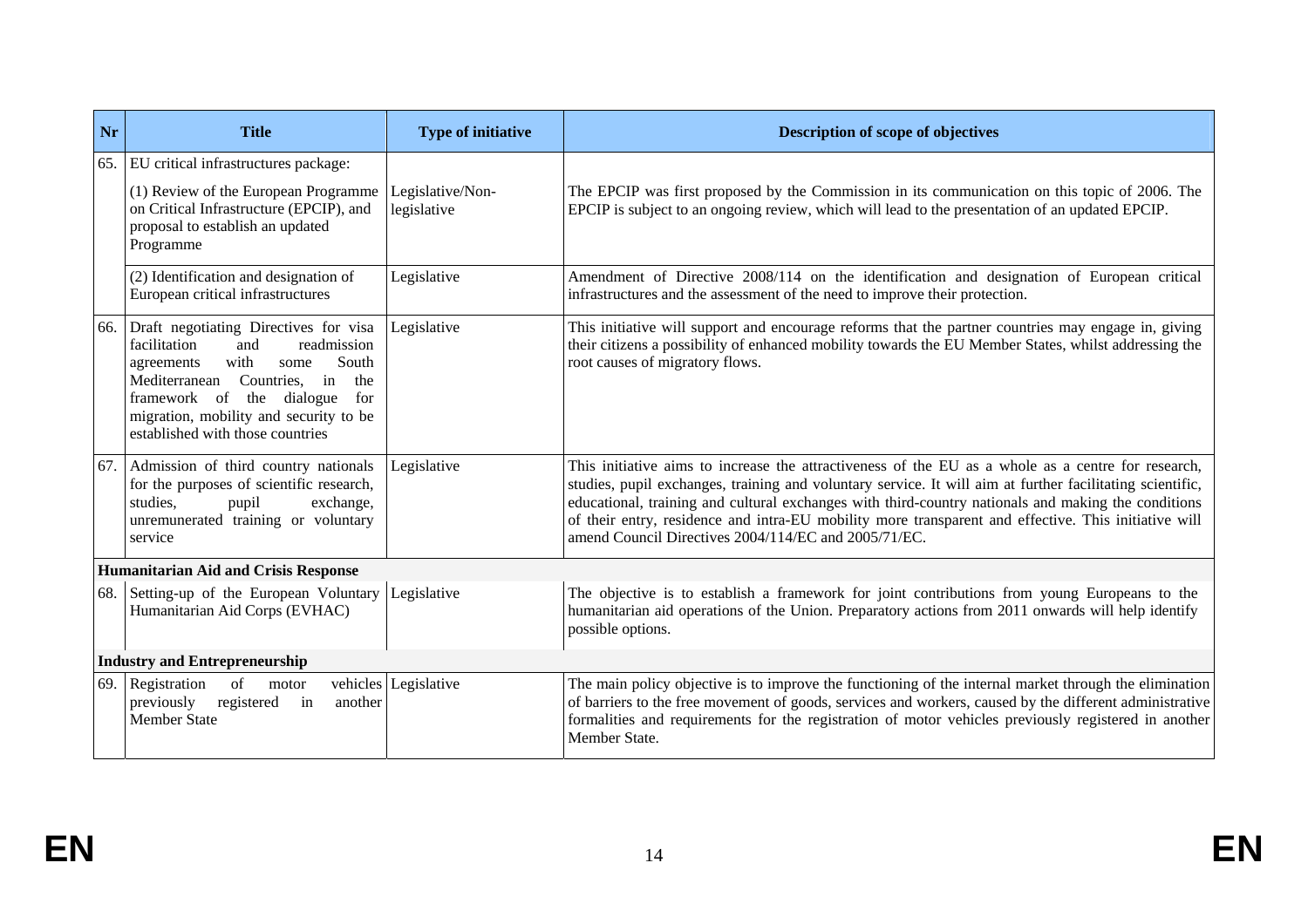| Nr  | <b>Title</b>                                                                                                      | <b>Type of initiative</b> | <b>Description of scope of objectives</b>                                                                                                                                                                                                                                                                                                                                                                                          |
|-----|-------------------------------------------------------------------------------------------------------------------|---------------------------|------------------------------------------------------------------------------------------------------------------------------------------------------------------------------------------------------------------------------------------------------------------------------------------------------------------------------------------------------------------------------------------------------------------------------------|
| 70. | Policy for the security Non-legislative<br>Industrial<br>industry                                                 |                           | Establishing a strong internal market for security by: overcoming the market fragmentation,<br>strengthening of the industrial basis, enhancing the competitiveness of the EU security industry in the<br>world.                                                                                                                                                                                                                   |
|     |                                                                                                                   |                           | These divergent approaches in Member States have led to the creation of different security markets.                                                                                                                                                                                                                                                                                                                                |
| 71. | Conclusions of the CARS 21 High Non-legislative<br>Level Group                                                    |                           | To assess the policy recommendations made by the CARS 21 High Level Group in their Final Report<br>and announce how the Commission intends to react on these.                                                                                                                                                                                                                                                                      |
| 72. | Update and review of progress on the Non-legislative<br>integrated industrial policy for the<br>globalization era |                           | The Commission will review the implementation of the Europe 2020 flagship on industrial policy and<br>update key initiatives to ensure a timely transition to a more sustainable, inclusive and resource-<br>efficient economy and a vibrant industrial base. The mid-term update will take account of the<br>economic recovery, emerging challenges and the MFF.                                                                  |
| 73. | Industrial policy for the space industry                                                                          | Non-legislative           | Considering the strategic importance of the space industry, its dependence on public funding (both for<br>R&D and sales) and the increasing global competition on the commercial market, the Communication<br>sets out actions to improve the framework conditions for Europe's space industry with a view to<br>strengthening the industry's competitiveness and contribute to a balanced involvement of capacities in<br>Europe. |
|     | 74. Key Enabling Technologies (KET)                                                                               | Non-legislative           | In response to the recommendation of the High Level Group, this initiative will propose a coordinated<br>framework for KETs to ensure continuity across Research & Development & Innovation, including<br>technology transfer for deployment and fostering globally competitive eco-systems.                                                                                                                                       |
| 75. | European label in tourism sector                                                                                  | Legislative               | A European label would seek to enhance the competitiveness and sustainability of European tourism<br>by bringing transparency and consistency into the quality evaluation of tourism services, to gain<br>consumer confidence and recognise high-quality tourism.                                                                                                                                                                  |
|     | <b>Institutional Affairs</b>                                                                                      |                           |                                                                                                                                                                                                                                                                                                                                                                                                                                    |
| 76. | Political parties at European level and<br>the rules regarding their funding                                      | Legislative               | The objective of the revision of Regulation $2004/2003$ is to create a European legal status for<br>political parties at European level.                                                                                                                                                                                                                                                                                           |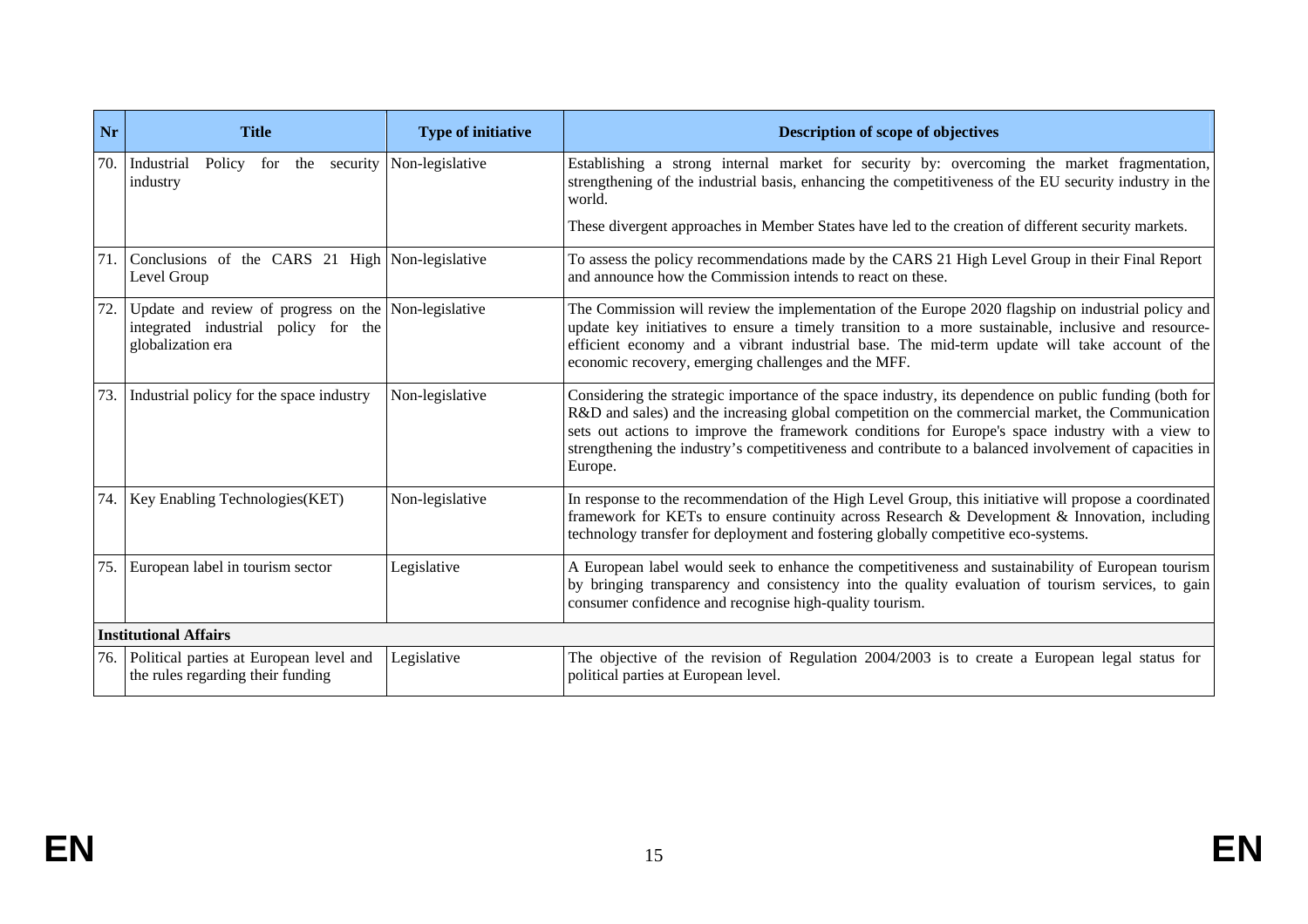| Nr  | <b>Title</b>                                                                                                                                                                                                        | <b>Type of initiative</b> | Description of scope of objectives                                                                                                                                                                                                                                                                                                                                                                                                                                                                                                                                                                  |
|-----|---------------------------------------------------------------------------------------------------------------------------------------------------------------------------------------------------------------------|---------------------------|-----------------------------------------------------------------------------------------------------------------------------------------------------------------------------------------------------------------------------------------------------------------------------------------------------------------------------------------------------------------------------------------------------------------------------------------------------------------------------------------------------------------------------------------------------------------------------------------------------|
| 77. | Towards a proposal on the Solidarity<br>Clause                                                                                                                                                                      | Non-legislative           | This initiative will follow up on the provision for a "Solidarity Clause" (Article 222(3)) establishing<br>that the Union and its Member States shall act jointly in a spirit of solidarity if a Member State is the<br>object of a terrorist attack or the victim of a natural or man-made disaster. The TFEU provides for a<br>joint proposal by the Commission and the High Representative of the Union for Foreign Affairs and<br>Security Policy.                                                                                                                                              |
|     | <b>Internal Market and Services</b>                                                                                                                                                                                 |                           |                                                                                                                                                                                                                                                                                                                                                                                                                                                                                                                                                                                                     |
|     | Protection of investors: Amendment of Legislative<br>the UCITS Directive as regards rules on<br><b>UCITS</b><br>depositary<br>functions,<br>on<br>manager remuneration policy, and on<br>administrative sanctions.* |                           | The aim is to amend the UCITS Directive (Undertakings in collective investments in transferable<br>securities – 'UCITS V' 2009/65/EC) to (i) create a regulatory regime with robust investor protection,<br>(ii) further strengthen the EU internal market efficiency in the investment fund sector and (iii) ensure<br>that the UCITS legislative framework does not impair financial stability on the market. More<br>concretely, on the operational level, it will aim at providing appropriate solutions for UCITS<br>depositaries as well as for UCITS remuneration policy. (2nd quarter 2012) |
| 79. | Shadow banking                                                                                                                                                                                                      | Non-legislative           | A communication will be adopted in the second half of the year to complement and implement the<br>G20 workstream.                                                                                                                                                                                                                                                                                                                                                                                                                                                                                   |
| 80. | Protection of investors: PRIPs (pre-<br>contractual disclosures<br>of complex<br>investment products)*                                                                                                              | Legislative               | The purpose of this instrument is to ensure a high and consistent level of investor protection embodied<br>in Community law, with a level playing field for the originators and distributors of retail investment<br>products and increased efficiency in cross-border business. (1st quarter 2012)                                                                                                                                                                                                                                                                                                 |
|     | 81. Follow-up to the Performance Check<br>for services: Deepening the single<br>market for services*                                                                                                                | Non-legislative           | Following the carrying out of "performance checks" and other various strands of work (i.e. the<br>assessment on reserved activities, requirement as regards capital ownership and legal form and<br>insurance obligations), this initiative aims at identifying and proposing the measures/actions that are<br>necessary to remove remaining obstacles to the functioning of the Single Market for Services. (2nd<br>quarter 2012)                                                                                                                                                                  |
| 82. | Collective rights management: Music Legislative<br>rights – music online*                                                                                                                                           |                           | The proposed instrument will have a double focus: first, a general level of governance and<br>transparency to apply to all collecting societies; and second, specific rules aimed at licensing of online<br>music in order to foster the digital single market and provide more cross-border services to customers<br>across the EU. (1st quarter 2012)                                                                                                                                                                                                                                             |
| 83. | Single market and pension funds: Legislative<br><b>Institutions for Occupational Retirement</b><br>Provision (IORP)*                                                                                                |                           | The aim of the review of the Directive concerning Institutions for Occupational Retirement Provision<br>(IORP) is to maintain a level playing field with Solvency II and promote more cross-border activity in<br>this field. This will help address the challenges of demographic ageing and public debt. (3rd quarter<br>2012)                                                                                                                                                                                                                                                                    |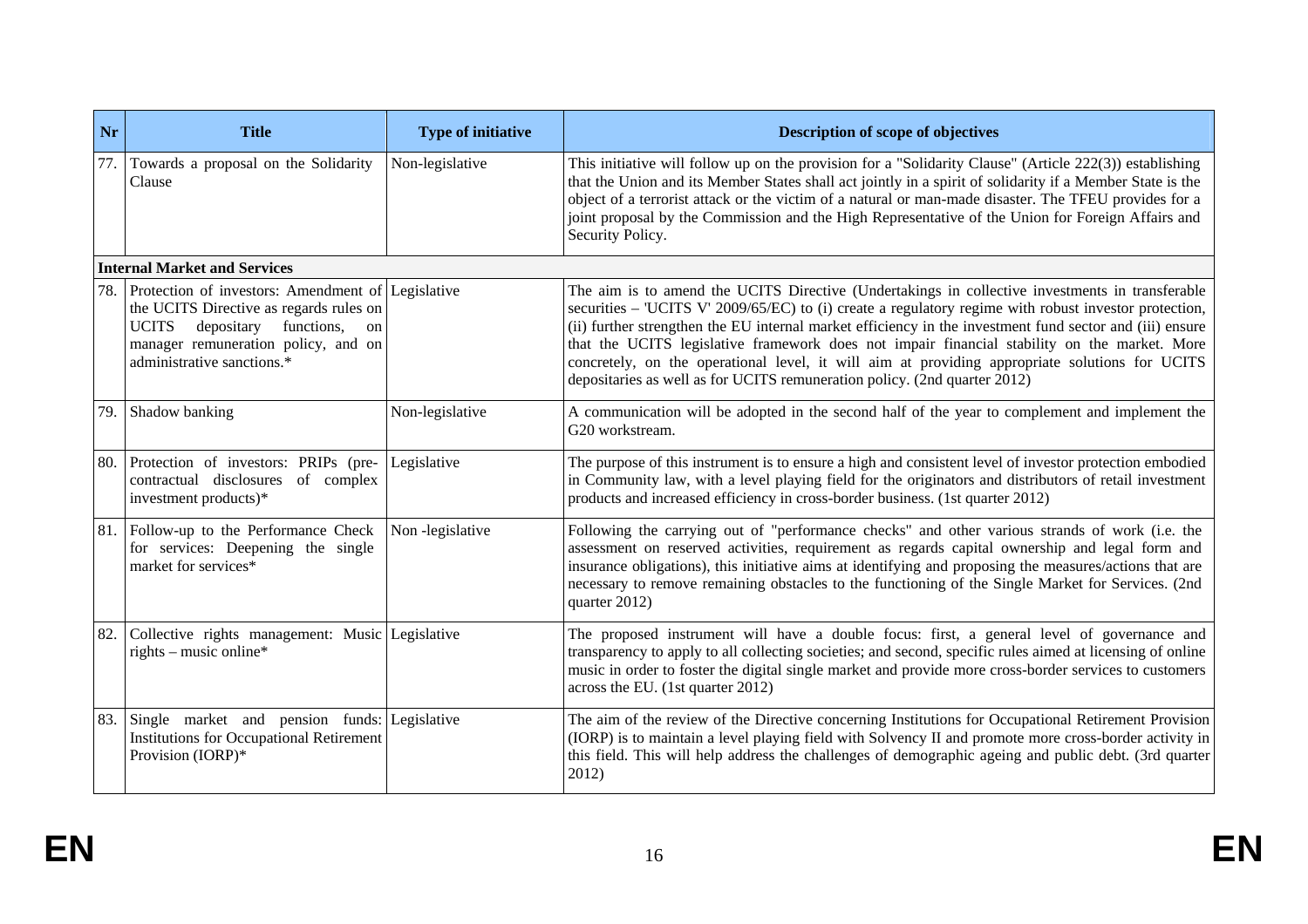| Nr  | <b>Title</b>                                                                                                             | <b>Type of initiative</b>       | <b>Description of scope of objectives</b>                                                                                                                                                                                                                                                                                                                                                                                                                                                                                      |
|-----|--------------------------------------------------------------------------------------------------------------------------|---------------------------------|--------------------------------------------------------------------------------------------------------------------------------------------------------------------------------------------------------------------------------------------------------------------------------------------------------------------------------------------------------------------------------------------------------------------------------------------------------------------------------------------------------------------------------|
| 84. | Revision of the Insurance Mediation<br>Directive (IMD)                                                                   | Legislative                     | The aim of the revision is to improve harmonisation, legal certainty, and precision in definitions and<br>at the same time avoidance of existing difficulties in the application of the current IMD at national<br>level.                                                                                                                                                                                                                                                                                                      |
|     | 85. Revision of the Community Trade<br>Mark Regulation and of the Directive<br>approximating national trade mark<br>laws | Legislative                     | The aim is to upgrade, streamline and modernise both the EU Regulation and Directive, where<br>appropriate, and to establish an enhanced cooperation between the Office for Harmonization for the<br>Internal Market (OHIM) and National Trade Mark Offices with the purpose of making the trade mark<br>system in Europe, as a whole, more effective, efficient and consistent.                                                                                                                                               |
|     | 86. Initiative on<br>disclosure<br>$\alpha$ of<br>non-<br>financial information by companies                             | Legislative/Non-<br>legislative | The proposal aims at improving transparency of non-financial information by companies, while<br>avoiding unduly increasing the administrative burden.                                                                                                                                                                                                                                                                                                                                                                          |
| 87. | On-line gambling in the Internal Market                                                                                  | Non-legislative                 | The Communication is a follow-up to the Green paper on on-line gambling, providing a substantial<br>evaluation of the responses to the consultation, and subsequently identifying 1) key challenges for the<br>co-existence of national regulatory models within the Internal Market and 2) initiatives to be taken at<br>national and EU level.                                                                                                                                                                               |
| 88. | Enforcement of intellectual property<br>rights                                                                           | Legislative                     | The main objective would be to adapt the Directive (2004/48/EC) to today's challenges in order to<br>make sure that intellectual property rights can be protected effectively and uniformly in the EU, in<br>particular in a digital environment. Several provisions of the Directive should be clarified in order to<br>achieve consistent interpretation and enforcement.                                                                                                                                                    |
| 89. | <b>Securities Law Directive</b>                                                                                          | Legislative                     | The main objective of the measure is to reduce the divergence between national substantive laws on<br>book-entry securities and therefore to make a substantive contribution to the simplification of<br>financial markets operations and to their legal safety.                                                                                                                                                                                                                                                               |
| 90. | Close-out netting                                                                                                        | Legislative                     | Close-out netting is an important risk mitigation tool to reduce counterparty credit risk because it<br>gives priority over unsecured creditors to the non-defaulting counterparty in case of insolvency. The<br>objective is to increase legal certainty and safety of bi- and multilateral netting agreements, but also,<br>as part of an EU framework for crisis management in the financial sector (see COM (2010) 579), to<br>empower national authorities to impose a temporary stay on the rights to close-out netting. |
|     | 91. Initiative on notice and takedown<br>procedures                                                                      |                                 | The main policy objectives are: contribute to a good functioning of Digital Single Market, contribute<br>to combating illegality on the internet, ensure the transparency, effectiveness, proportionality and<br>compliance with fundamental rights of notice and takedown procedures, ensure a balanced and<br>workable approach towards NTD procedures, with focus on fundamental rights and the impact for<br>innovation, growth.                                                                                           |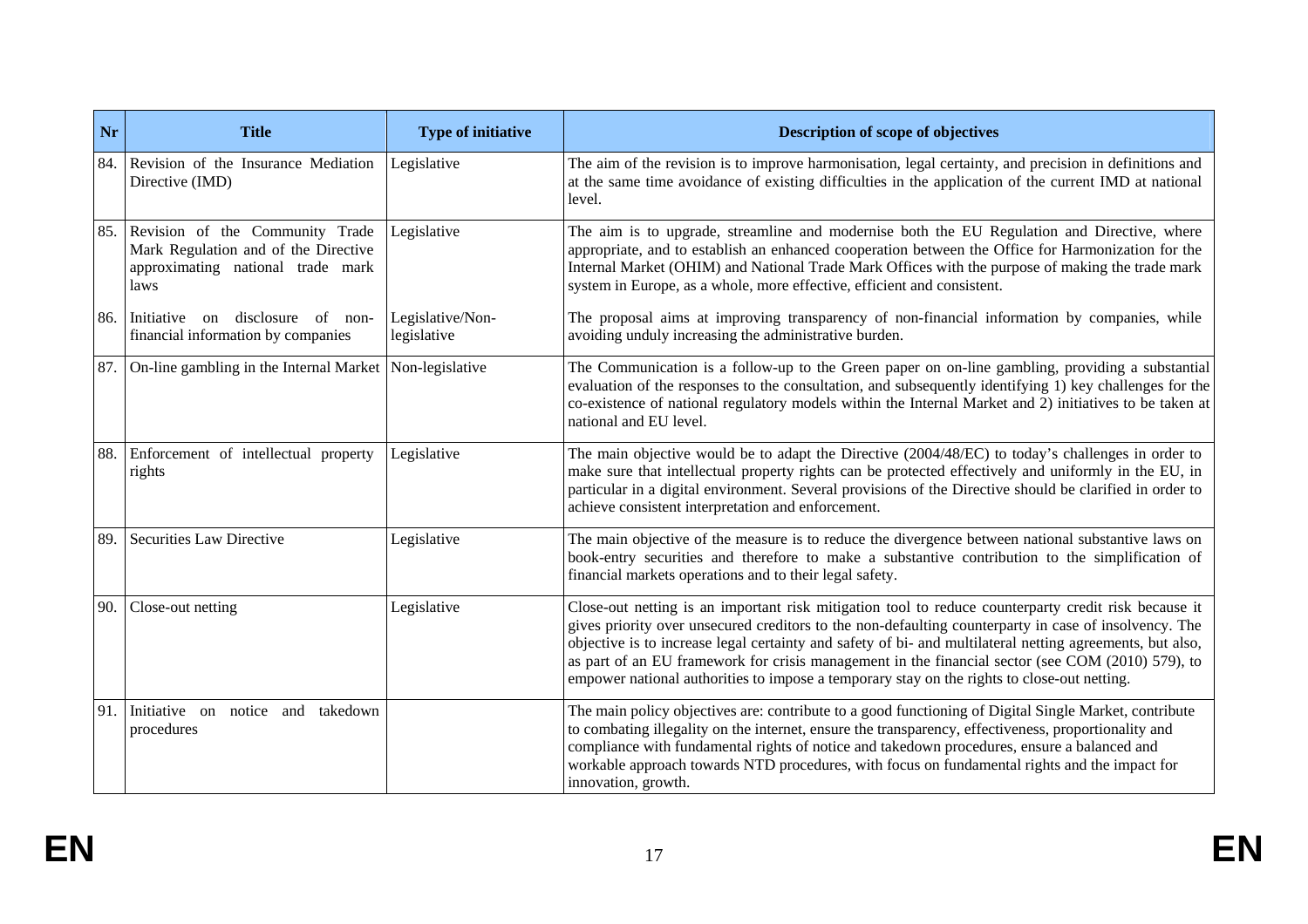| Nr  | <b>Title</b>                                                                                                                             | <b>Type of initiative</b> | Description of scope of objectives                                                                                                                                                                                                                                                                                                                                                                                                                                                                                                                                                                                                                                                                                                                                                                     |
|-----|------------------------------------------------------------------------------------------------------------------------------------------|---------------------------|--------------------------------------------------------------------------------------------------------------------------------------------------------------------------------------------------------------------------------------------------------------------------------------------------------------------------------------------------------------------------------------------------------------------------------------------------------------------------------------------------------------------------------------------------------------------------------------------------------------------------------------------------------------------------------------------------------------------------------------------------------------------------------------------------------|
| 92. | <b>Insurance Guarantee Schemes</b>                                                                                                       | Legislative               | The aim is to ensure that IGS exist in all Member States and that they comply with a minimum set of<br>design features.                                                                                                                                                                                                                                                                                                                                                                                                                                                                                                                                                                                                                                                                                |
| 93. | Third<br>Anti<br>Laundering<br>Money<br>Directive                                                                                        | Legislative               | Revision of international standards is underway and scheduled for completion by February 2012.<br>COM's own review has also begun and a report is planned in early 2012. It will be necessary to<br>rapidly implement international standards once adopted into EU legislation.                                                                                                                                                                                                                                                                                                                                                                                                                                                                                                                        |
| 94. | the<br>Financial<br>Amending<br>Conglomerates Directive (FICOD II)<br>(2002/87/EC)                                                       | Legislative               | Following the Financial Stability Board's (G20) decision of January 2010 to explore regulating the<br>parent entities of financial conglomerates, the Commission commits to agreements and<br>recommendations at the G20 level to enforce supervisors' grip on the parents of complex financial<br>groups, today mostly non-regulated holding companies. The effectiveness of CRD and Solvency 2, as<br>well as related regulations in the financial sector such as those for UCITS and AIFM, and most<br>importantly the crisis management framework, could be much stronger if the parent entity would<br>explicitly be held responsible and accountable for meeting all requirements in a consistent manner at<br>a conglomerate wide level and across the mass of regulated entities in the group. |
|     | <b>Justice, Fundamental Rights and Citizenship</b>                                                                                       |                           |                                                                                                                                                                                                                                                                                                                                                                                                                                                                                                                                                                                                                                                                                                                                                                                                        |
| 95. | Advancing Roma integration - First<br>report of the European Commission                                                                  | Non-legislative           | The first annual report will assess the national Roma integration strategies that Member States must<br>submit to the Commission by 31.12.2011.                                                                                                                                                                                                                                                                                                                                                                                                                                                                                                                                                                                                                                                        |
| 96. | Safeguards in criminal<br>Special<br>procedures for Suspected or Accused<br>Persons who are vulnerable                                   | Legislative               | This initiative aims at ensuring that special attention is shown in criminal procedures throughout the<br>EU to suspected or accused persons who cannot understand or follow the content or the meaning of<br>the proceedings, owing, for example, to their age, mental or physical condition.                                                                                                                                                                                                                                                                                                                                                                                                                                                                                                         |
| 97. | Minimum<br>provisions<br>the<br>on<br>constituent elements of criminal acts<br>and penalties in the field of illicit drug<br>trafficking | Legislative               | To enable Member States to tackle illicit drug trafficking more efficiently and foster a common EU<br>approach to drug trafficking through approximation of offences and sanctions, addressing<br>shortcomings identified during the assessment carried out in 2009 of Framework Decision<br>2004/757/JHA, and replacing this instrument.                                                                                                                                                                                                                                                                                                                                                                                                                                                              |
| 98. | Information exchange, risk-assessment<br>and control of new psychoactive<br>substances                                                   | Legislative               | The objective of the proposal to amend Council Decision 2005/387/JHA of 10 May 2005 is to<br>improve the assessment process and some of the procedural steps, taking into account the experiences<br>gathered and limitations encountered with this legislative instrument in the past three years.                                                                                                                                                                                                                                                                                                                                                                                                                                                                                                    |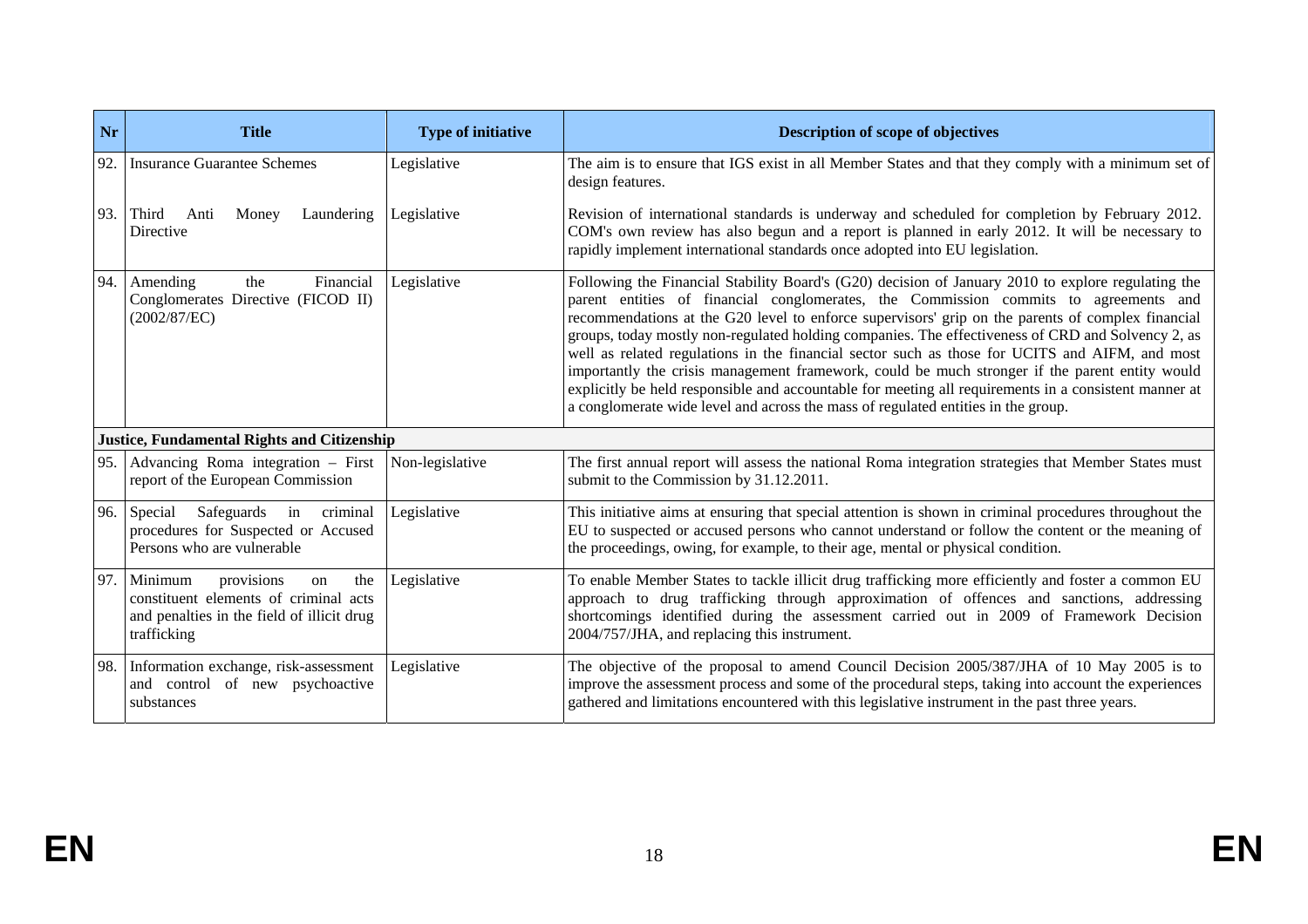| Nr   | <b>Title</b>                                                                                           | <b>Type of initiative</b>       | <b>Description of scope of objectives</b>                                                                                                                                                                                                                                                                                                                                                                      |
|------|--------------------------------------------------------------------------------------------------------|---------------------------------|----------------------------------------------------------------------------------------------------------------------------------------------------------------------------------------------------------------------------------------------------------------------------------------------------------------------------------------------------------------------------------------------------------------|
| 99.  | European Accessibility Act: improving<br>accessibility of goods and services in<br>the Internal Market | Legislative                     | Proposal for a Directive to improve the market of goods and services that are accessible for persons<br>with disabilities and elderly persons, based on a "design for all" approach. This business friendly<br>initiative will include binding measures to promote procurement and harmonisation of accessibility<br>standards.                                                                                |
| 100. | Improving the gender balance in the<br>boards of companies listed on stock<br>exchanges (soft law)     | Legislative                     | Following the gender equality strategy, a Recommendation would aim to improve gender balance in<br>company boards. As well as being a fundamental right, gender equality is crucial for the EU's growth<br>and competitiveness.                                                                                                                                                                                |
|      | 101. Package Travel, Package Holidays and<br>Package Tours                                             | Legislative                     | The aim of the proposal is to revise the Council Directive 90/314/EEC and modernise the current<br>rules for the protection of consumers buying package travel, notably over internet, and facilitate the<br>purchase of package travel from other Member States.                                                                                                                                              |
|      | 102. Reforming Eurojust's structure                                                                    | Legislative                     | This initiative aims at developing and reinforcing Eurojust's functioning and determining<br>arrangements for involving the European Parliament and national Parliaments in the evaluation of<br>Eurojust's activities.                                                                                                                                                                                        |
|      | 103. Compensation of crime victims                                                                     | Legislative                     | The Commission's proposal for the revision of Directive 2004/80 will ensure that victims of crime<br>receive fair and appropriate compensation in all Member States, thereby helping to promote mutual<br>trust between Member States. The proposal will be based on a comprehensive study on all aspects of<br>compensation to identify existing obstacles, their origin, and possible solutions.             |
|      | 104. Limitation and prescription periods for<br>cross-border road traffic accidents                    | Legislative/Non-<br>legislative | This initiative aims at creating more legal certainty for citizens on limitation periods in the context of<br>cross-border road traffic accidents.                                                                                                                                                                                                                                                             |
|      | 105. E-Justice                                                                                         | Legislative                     | This initiative will strengthen the e-Justice project as a tool to promote growth and legal certainty in<br>the internal market. The e-justice project aims to underpin justice policy by using information and<br>communications technology to improve and streamline information on justice in the EU, facilitate<br>access to justice throughout all MS and facilitate judicial cooperation and procedures. |
|      | 106. Alternative<br>Resolution<br>Dispute<br>instrument for Business to Business<br>(B2B) disputes     | Legislative                     | This measure will complement the Commission's legislative proposal on Alternative Dispute<br>Resolution for consumers with a mechanism adapted to business-to-business disputes. Promoting<br>ADR will improve confidence among SMEs to engage in cross-border trade and will enhance the<br>functioning of the Internal Market.                                                                               |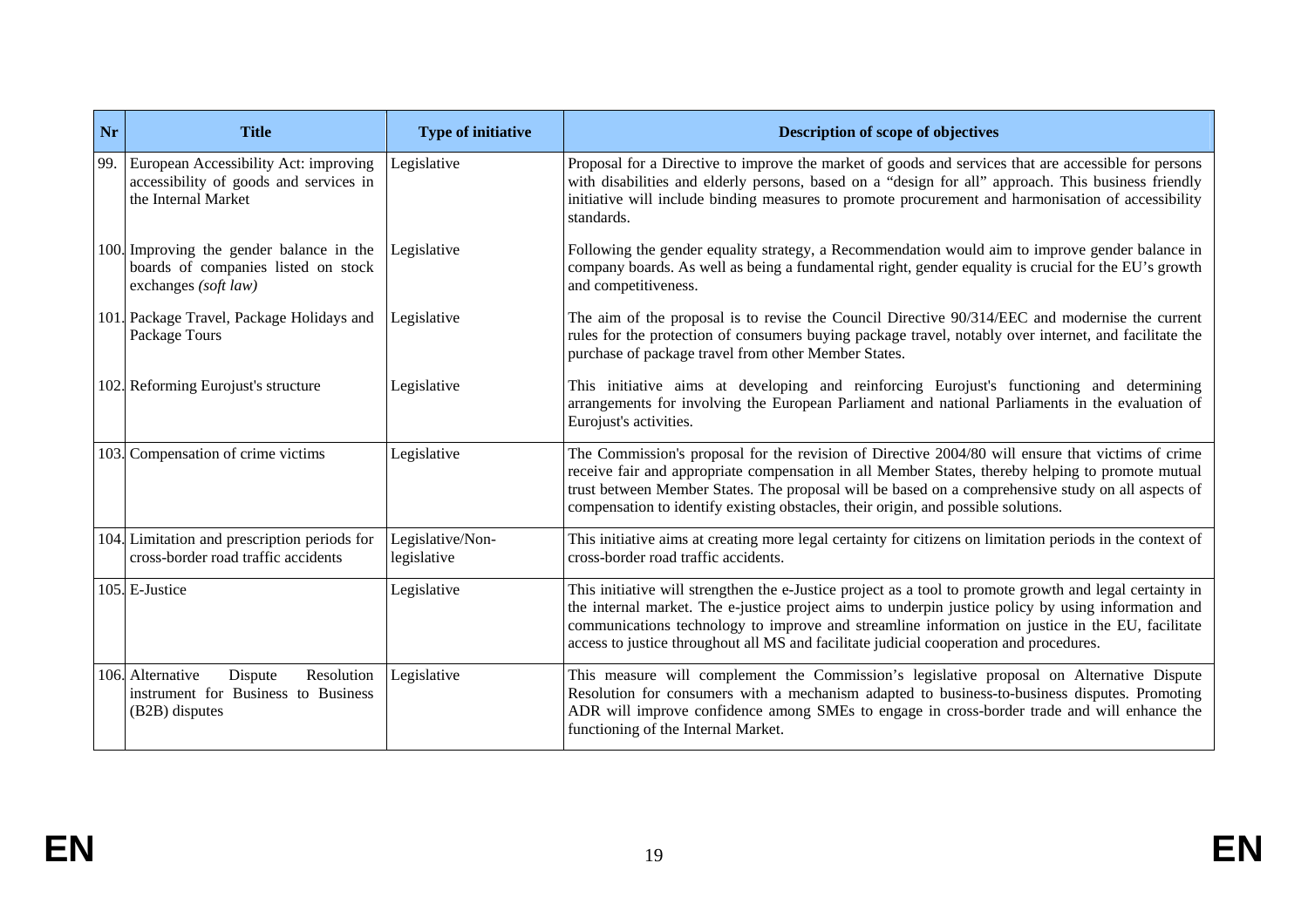| Nr | <b>Title</b>                                                                                                              | <b>Type of initiative</b> | Description of scope of objectives                                                                                                                                                                                                                                                                                                                                                                            |
|----|---------------------------------------------------------------------------------------------------------------------------|---------------------------|---------------------------------------------------------------------------------------------------------------------------------------------------------------------------------------------------------------------------------------------------------------------------------------------------------------------------------------------------------------------------------------------------------------|
|    | 107. Insolvency proceedings                                                                                               | Legislative               | Revision of the Insolvency Regulation ((EC) 1346/2000), including the question of insolvency of<br>groups and enterprises, in order to improve the efficiency and effectiveness of cross-border<br>insolvency proceedings.                                                                                                                                                                                    |
|    | 108. Mutual recognition of civil documents:<br>(1) Mutual recognition of the effects of<br>certain civil status documents | Legislative               | The proposal should cover mutual recognition of effects of certain civil status documents (e.g.<br>relating to birth, affiliation, adoption, name, death).                                                                                                                                                                                                                                                    |
|    | 109. (2) Dispensing with the formalities for<br>the legalisation of documents between<br><b>Member States</b>             | Legislative               | Follow-up to Green Paper on the free circulation of documents, civil status documents, authentic acts<br>and the simplification of legislation. The proposal should cover the dispensing with the formalities of<br>legalisation of documents between Member States.                                                                                                                                          |
|    | <b>Justice, Consumer Affairs and Competition Policy</b>                                                                   |                           |                                                                                                                                                                                                                                                                                                                                                                                                               |
|    | 110. An EU framework for collective<br>redress                                                                            | To be determined          | This initiative would follow up on the full range of previous Commission work on collective redress<br>at the EU level                                                                                                                                                                                                                                                                                        |
|    | <b>Maritime Affairs and Fisheries</b>                                                                                     |                           |                                                                                                                                                                                                                                                                                                                                                                                                               |
|    | 111. Setting a framework for Maritime<br><b>Spatial Planning</b>                                                          | Legislative               | Ensure that Member States provide a stable, reliable and future-oriented integrated planning<br>framework to optimize the use of marine space to benefit economic development and the marine<br>environment and that in doing so they apply a common approach in order to facilitate cross-border<br>maritime spatial planning. The type of this initiative - possibly a Directive - remains to be confirmed. |
|    | 112. Blue Growth: sustainable growth from<br>the oceans, seas and coasts.                                                 | Non-legislative           | The Communication will build on the findings of an on-going study exploring sustainable growth and<br>employment in established, emerging and prospective maritime sectors based on the innovative use<br>of marine and coastal resources as drivers for innovation and competitiveness.                                                                                                                      |
|    | Protection of the Financial Interests of the EU                                                                           |                           |                                                                                                                                                                                                                                                                                                                                                                                                               |
|    | 113. Protection of the financial interest of the Legislative<br>European Union, including by criminal<br>law $(PFI)*$     |                           | This initiative is the legislative follow-up on the Communication on the protection of financial<br>interests of the European Union, including by substantive criminal law, under art 325, § 4 TFEU. (3rd<br>quarter 2012)                                                                                                                                                                                    |
|    | 114. Reinforcing the protection of the euro<br>against counterfeiting with criminal<br>law sanctions                      | Legislative               | The initiative could build on and replace the Framework Decision 2000/383JAI. It will aim to<br>increase protection of the euro by providing more efficient criminal legislation and procedures; and to<br>a stronger monitoring of the EU rules in Member States. The citizens should be sufficiently protected<br>against euro-fraud and counterfeiting by means of criminal sanctions.                     |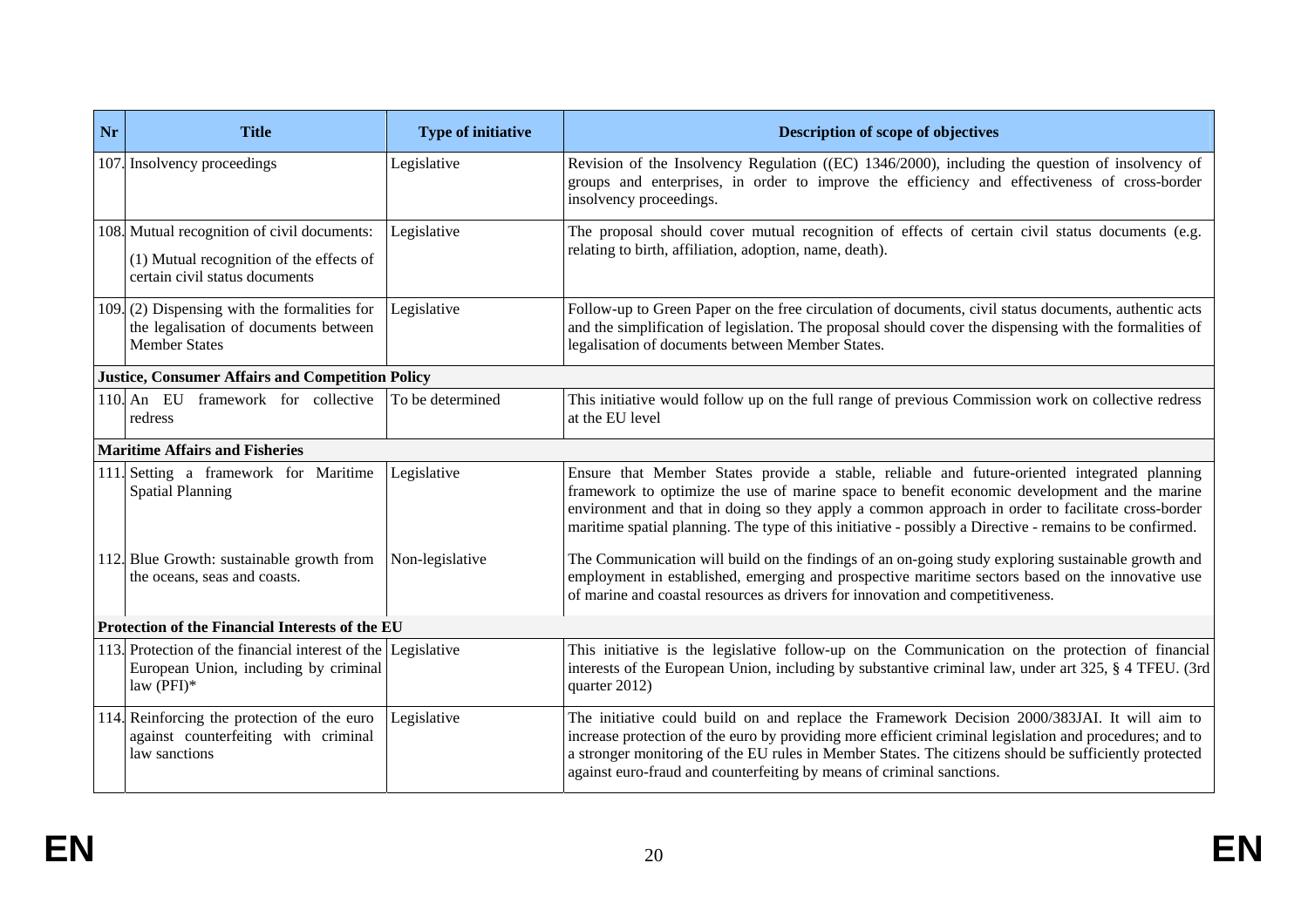| Nr | <b>Title</b>                                                                                                                                                                                                                                                        | <b>Type of initiative</b>       | Description of scope of objectives                                                                                                                                                                                                                                                                                                                                                                                                                                                                               |
|----|---------------------------------------------------------------------------------------------------------------------------------------------------------------------------------------------------------------------------------------------------------------------|---------------------------------|------------------------------------------------------------------------------------------------------------------------------------------------------------------------------------------------------------------------------------------------------------------------------------------------------------------------------------------------------------------------------------------------------------------------------------------------------------------------------------------------------------------|
|    | 115. Mutual<br>assistance<br>between<br>the<br>of<br>the<br>administrative<br>authorities<br>Member States<br>and<br>cooperation<br>between the latter and the Commission<br>to ensure the correct application of the<br>law on customs and agricultural<br>matters | Legislative                     | Simplify and clarify the legislation, improving accessibility and achieving budget savings, as<br>Regulation 515/97 and Council Decision 2009/917/JHA of 30 November 2009 on the use of<br>information technology for customs purposes partially deal with the same issues.                                                                                                                                                                                                                                      |
|    | <b>Regional Policy</b>                                                                                                                                                                                                                                              |                                 |                                                                                                                                                                                                                                                                                                                                                                                                                                                                                                                  |
|    | 116. Future strategy for the Outermost<br>Regions                                                                                                                                                                                                                   | Non-legislative                 | Communication on the future strategy for the Outermost Regions (OR) following the joint<br>Memoranda of regions and the Member States "The OR at the horizon 2020" and their other<br>contributions.                                                                                                                                                                                                                                                                                                             |
|    | <b>Research and Innovation</b>                                                                                                                                                                                                                                      |                                 |                                                                                                                                                                                                                                                                                                                                                                                                                                                                                                                  |
|    | 117. Framework for the European Research<br>Area (ERA)                                                                                                                                                                                                              | Legislative/Non-<br>legislative | The ERA framework will be the basis for achieving strategic policy coherence and coordination<br>between EU and Member States, with the aim to increase the efficiency of the European research<br>system through better exploiting the potential for cross-border synergies and complementarities (e.g.<br>researcher mobility and careers, cross-border operations of research performing and funding<br>organizations, research infrastructures, knowledge circulation and cooperation with third countries). |
|    | 118. State of the Innovation Union $2012 -$<br>accelerating change                                                                                                                                                                                                  | Non-legislative                 | This Communication will mark the next steps to drive growth and jobs through innovation. It will<br>include the following policy proposals: detailed definition of the new indicator on fast-growing,<br>innovative companies with a comparative assessment of the innovation performance of Member<br>States, follow-up actions on Innovation Union commitments where no progress has been made, a<br>proposal to mainstream innovation to EU policies.                                                         |
|    | 119. Enhancing and focusing international<br>cooperation<br>in<br>Research<br>and<br>Innovation                                                                                                                                                                     | Non-legislative                 | Europe needs to engage more strategically in science, technology and innovation cooperation with its<br>main partners, in order to: enhance excellence and promote industrial competitiveness; address global<br>societal challenges; and support external policies. The Communication will set out detailed<br>objectives, criteria and operational principles for implementing, enhancing and focusing EU<br>international cooperation actions under the CSF for Research and Innovation.                      |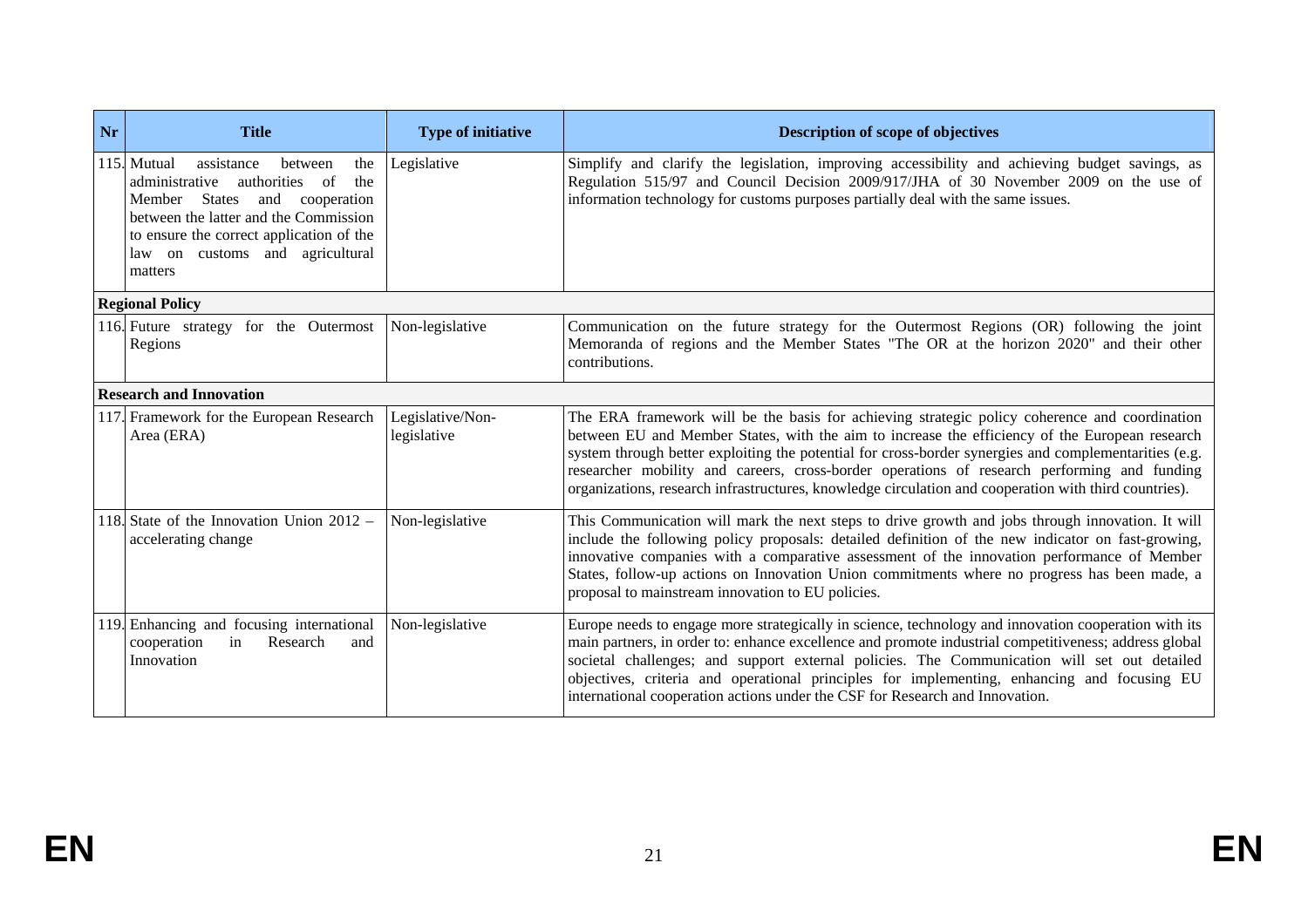| Nr           | <b>Title</b>                                                                                     | <b>Type of initiative</b>       | <b>Description of scope of objectives</b>                                                                                                                                                                                                                                                                                                                                                                                                                                                                                                                                                                                                                                                                                            |
|--------------|--------------------------------------------------------------------------------------------------|---------------------------------|--------------------------------------------------------------------------------------------------------------------------------------------------------------------------------------------------------------------------------------------------------------------------------------------------------------------------------------------------------------------------------------------------------------------------------------------------------------------------------------------------------------------------------------------------------------------------------------------------------------------------------------------------------------------------------------------------------------------------------------|
|              | <b>Taxation and Customs Union</b>                                                                |                                 |                                                                                                                                                                                                                                                                                                                                                                                                                                                                                                                                                                                                                                                                                                                                      |
|              | 120. Good governance in relation to tax Non-legislative<br>havens*                               |                                 | This initiative will develop a reinforced strategy to protect the EU against the challenges of<br>uncooperative jurisdictions outside the EU (including tax havens and aggressive tax planning). (4th<br>quarter 2012)                                                                                                                                                                                                                                                                                                                                                                                                                                                                                                               |
|              | 121. Drug precursors                                                                             | Legislative                     | The Commission Report (COM (2009) 709) highlighted the risk of diversion of medicinal products<br>containing drug precursors. The Council in May 2010 invited the Commission to propose legislative<br>amendments. The initiative will amend regulation (EC) 273/2004                                                                                                                                                                                                                                                                                                                                                                                                                                                                |
|              | 122. Eliminating double taxation on cross-<br>border dividend payments to portfolio<br>investors | Legislative/Non-<br>legislative | Solutions to the double taxation problems raised by the levying of withholding taxes on cross-border<br>dividends paid to portfolio investors.                                                                                                                                                                                                                                                                                                                                                                                                                                                                                                                                                                                       |
|              | 123. The state of the Customs Union                                                              | Non-legislative                 | Overall assessment of the functioning of the Customs Union, its challenges and opportunities in<br>safeguarding the Single Market and protecting its citizens. In response to gaps and needs identified in<br>this analysis, the assessment will point to future customs initiatives with the aim of further increasing<br>the value- the that the Customs Union adds to the Single Market.                                                                                                                                                                                                                                                                                                                                          |
|              | 124. Car taxation                                                                                | Non-legislative                 | To address double taxation and other tax obstacles in cross border situations                                                                                                                                                                                                                                                                                                                                                                                                                                                                                                                                                                                                                                                        |
|              | 125. A Quick Reaction Mechanism against<br>VAT fraud                                             | Legislative                     | Recent experience has demonstrated that the Union's capacity to react is not quick enough when<br>confronted with sudden and massive VAT fraud phenomena in certain Member States. Until now,<br>derogations have been granted to individual Member States to stop this type of fraud in the affected<br>sectors, but the procedure for granting derogations is not flexible enough to ensure a prompt and<br>suitable reaction. The proposed new mechanism for adopting derogatory measures - quick reaction<br>mechanism - would considerably increase the speed to deal with these problems. Its ultimate<br>objective is to counter massive fraud schemes before they start having a considerable impact on<br>national budgets. |
| <b>Trade</b> |                                                                                                  |                                 |                                                                                                                                                                                                                                                                                                                                                                                                                                                                                                                                                                                                                                                                                                                                      |
|              | 126. Trade and Investment Barriers Report                                                        | Non-legislative                 | Report for the European Council to identify important market access barriers for European exporters<br>and investors in third countries and to set out strategies to remove the barriers                                                                                                                                                                                                                                                                                                                                                                                                                                                                                                                                             |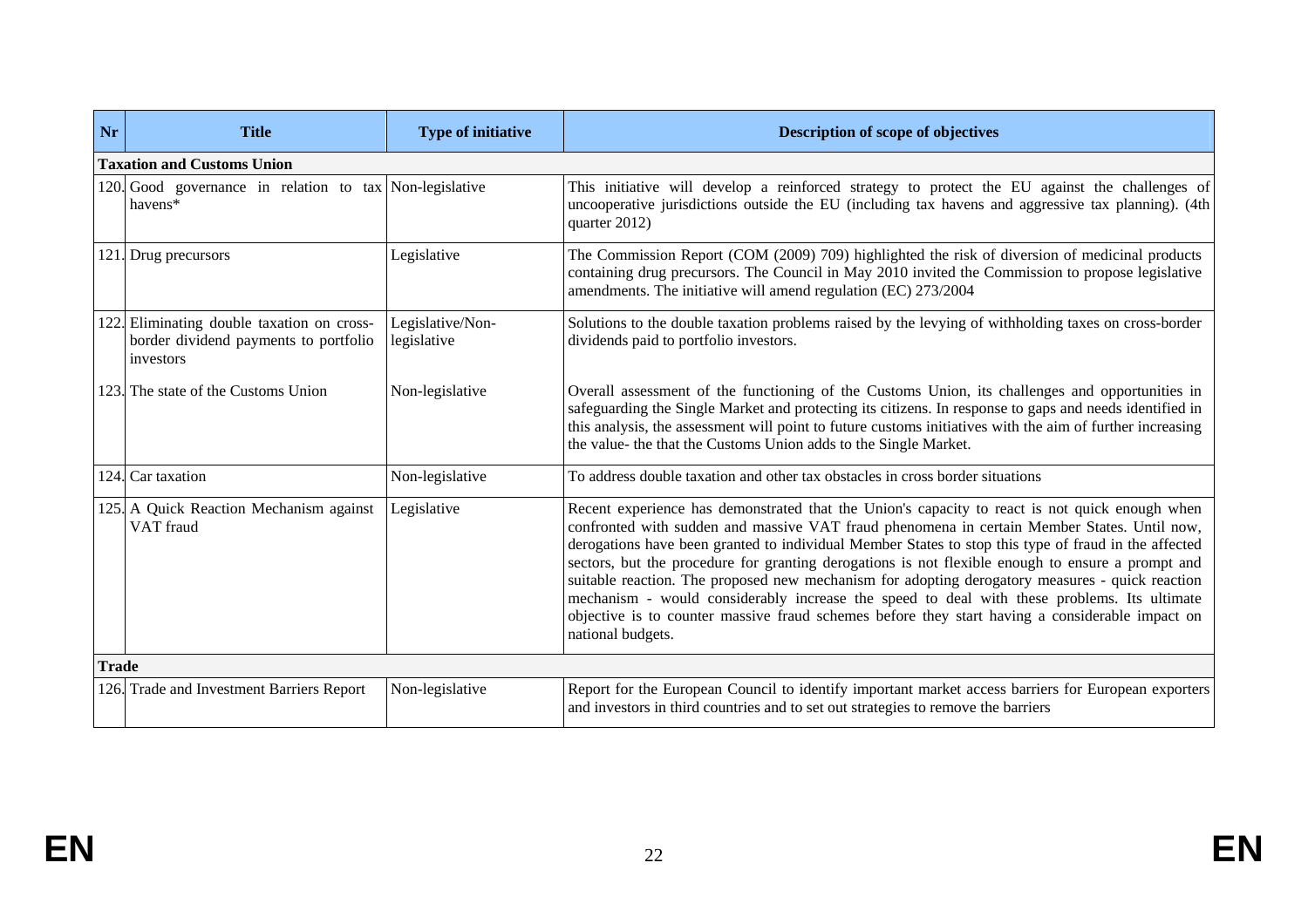| Nr   | <b>Title</b>                                                                          | <b>Type of initiative</b>       | Description of scope of objectives                                                                                                                                                                                                                                                                                                                                                                                                                                                                                                                                                                                                                                                                                                                                                             |
|------|---------------------------------------------------------------------------------------|---------------------------------|------------------------------------------------------------------------------------------------------------------------------------------------------------------------------------------------------------------------------------------------------------------------------------------------------------------------------------------------------------------------------------------------------------------------------------------------------------------------------------------------------------------------------------------------------------------------------------------------------------------------------------------------------------------------------------------------------------------------------------------------------------------------------------------------|
|      | <b>Transport</b>                                                                      |                                 |                                                                                                                                                                                                                                                                                                                                                                                                                                                                                                                                                                                                                                                                                                                                                                                                |
|      | 127. Rail package:                                                                    |                                 |                                                                                                                                                                                                                                                                                                                                                                                                                                                                                                                                                                                                                                                                                                                                                                                                |
|      | $(1)$ Rail market access*                                                             | Legislative                     | Further market opening in the rail sector (for domestic passenger market) implies adaptation of the<br>existing acquis on rail market access (1st railway package and its subsequent amendments) and<br>appropriate changes to the Regulation on public service contracts in the rail sector (EC 1370/2007),<br>including mandatory award of public service contracts under competitive tendering. This initiative will<br>also ensure non-discriminatory access to rail infrastructure, including rail-related services, in<br>particular through structural separation between infrastructure management and service provision<br>(unbundling). It will be accompanied by a Communication on Review rail market organisation and<br>assess non-discriminatory access to rail infrastructure. |
|      | (2) European Railway Agency (ERA)*                                                    | Legislative                     | This initiative will enhance the role of ERA in the field of rail safety, in particular its supervision of<br>national safety measures taken by national safety authorities and their progressive harmonisation. It<br>will also aim at achieving a single vehicle type authorisation and a single railway undertaking safety<br>certification. Safety and interoperability directives (2004/49 and 2008/57) might be adjusted as<br>necessary. (4th quarter 2012)                                                                                                                                                                                                                                                                                                                             |
|      | 128. Clean power for transport:<br>An alternative fuel strategy                       | Legislative/Non-<br>legislative | The White Paper on transport emphasises the need to break the transport system's dependency on oil.<br>This initiative intends to accelerate the EU market uptake of alternative transport including necessary<br>standards for equipment and storage systems. It will identify possible EU actions to stimulate the use<br>of EU alternative fuels and provide the industry, public sector and consumers with a clear and<br>coherent vision on the market developments of alternative fuel transport systems.                                                                                                                                                                                                                                                                                |
| 129. | Air Passenger Rights: Denied<br>boarding, long delays and<br>cancellations of flights | Legislative                     | The revision of Regulation (EC) 261/2004 will protect air passengers' rights by ensuring that<br>passengers are adequately informed, assisted and, if necessary, compensated for all types of flight<br>disruptions and loss/damage of luggage. It will enhance legal certainty and ensure a fair and<br>proportionate economic burden in particular situations for which the air carriers bear no<br>responsibility (force majeure), also via a better sharing of the financial costs. It will be accompanied<br>by the initiative "Air carrier liability in respect of the carriage of passengers and their baggage by<br>air".                                                                                                                                                              |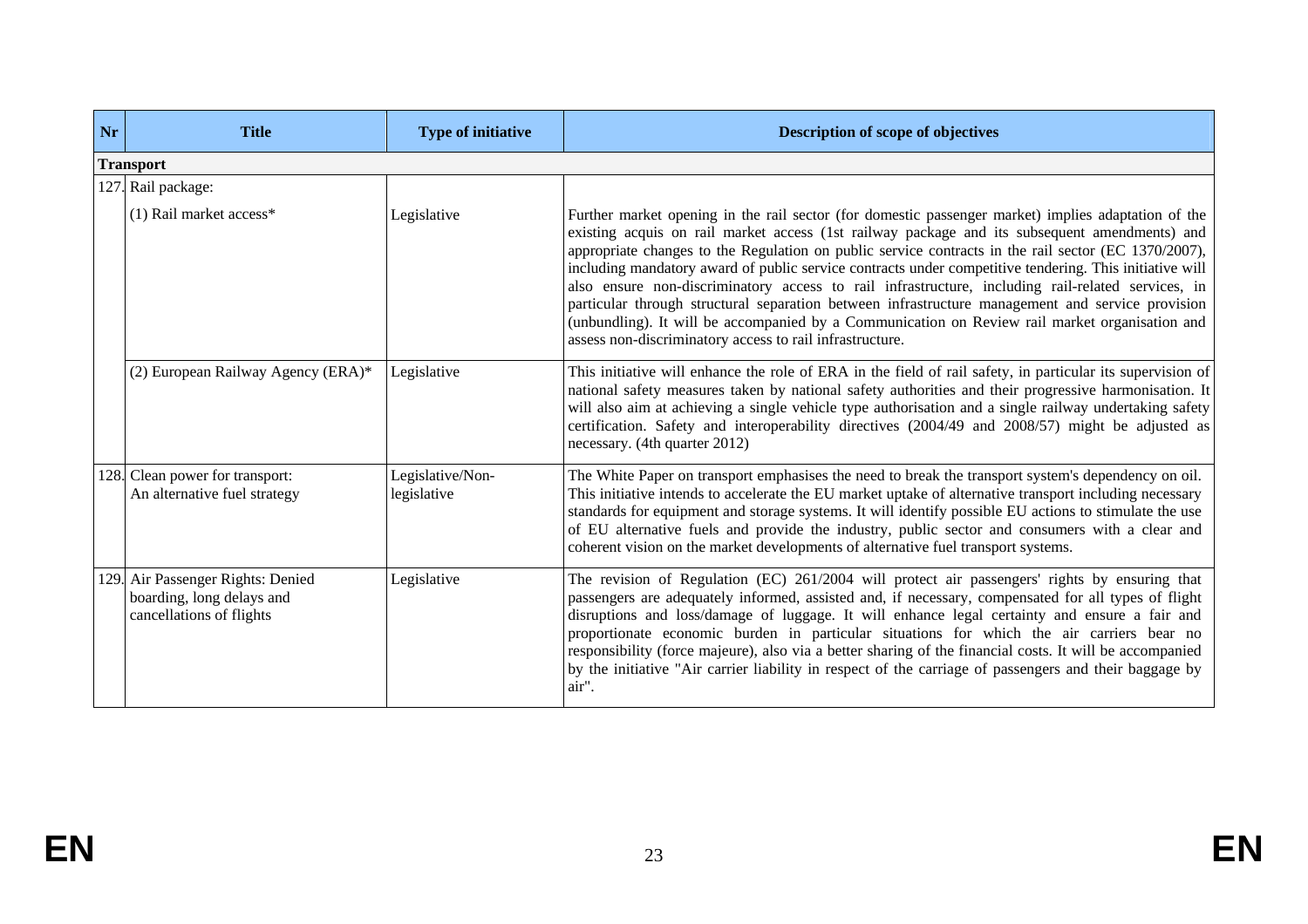## **Forthcoming initiatives 2013**

| <b>Title</b>                                                                                                             | <b>Type</b>                          | <b>Description of scope of objectives</b>                                                                                                                                                                                                                                                                                                                                                                                                                                                                                       |
|--------------------------------------------------------------------------------------------------------------------------|--------------------------------------|---------------------------------------------------------------------------------------------------------------------------------------------------------------------------------------------------------------------------------------------------------------------------------------------------------------------------------------------------------------------------------------------------------------------------------------------------------------------------------------------------------------------------------|
| <b>Agriculture</b>                                                                                                       |                                      |                                                                                                                                                                                                                                                                                                                                                                                                                                                                                                                                 |
| Organic farming                                                                                                          | Legislative                          | Review the organic basic act after the discussion with the European Parliament and the Member States that<br>will take place on the basis of the report presented in 2011 (Report to the Council on the application of<br>Council Regulation 834/2007/EC on organic production and labelling of organic products and repealing<br>Regulation 2092/91/EEC.)                                                                                                                                                                      |
| <b>New EU Forestry Strategy</b>                                                                                          | Non-legislative                      | The current EU forestry strategy was adopted as a Council resolution in 1998 (1999/C $56/01$ ). The purpose<br>of the initiative is to assess to what extent the strategy still corresponds to the current needs and policy<br>context, and propose a new strategy which takes into account challenges that have emerged since the<br>adoption of the current strategy, in particular climate change and EU policy on renewable energy.                                                                                         |
| <b>Climate Action</b>                                                                                                    |                                      |                                                                                                                                                                                                                                                                                                                                                                                                                                                                                                                                 |
| <b>EU</b> Adaptation Strategy                                                                                            | Non-legislative                      | Member States are being affected by the adverse effects of climate change leading to significant economic<br>and environmental impacts. The strategy will brace the EU for dealing with future impacts of climate<br>change. It will focus on actions with an added EU value. Its main objectives are to strengthen the<br>knowledge base on adaptation to climate change and to develop an appropriate EU adaptation policy<br>framework.                                                                                      |
| Strategy for reducing<br>Heavy<br>Vehicles' CO2 emission                                                                 | Duty Legislative/Non-<br>legislative | The initiative will address the problem of the growing CO2 emissions from heavy duty vehicles. The<br>general objective is to reduce these emissions in a cost-effective way. This will follow up on the European<br>Strategy on Clean and Efficient Vehicles and the Transport White Paper COM (2011)144.                                                                                                                                                                                                                      |
| Competition                                                                                                              |                                      |                                                                                                                                                                                                                                                                                                                                                                                                                                                                                                                                 |
| Initiative in the field of substantive State<br>aid rules: Review of the State aid<br>general block exemption regulation | Legislative                          | As the current General Block Exemption Regulation (GBER) expires at the end of 2013, a revision will<br>have to be carried out. Moreover, the review process of several State aid Guidelines linked to EU 2020<br>(R&D&I, Risk Capital, Environment) will be aligned to the GBER revision. After 2013, further<br>consolidation of guidelines could be envisaged (General State Aid Guidelines). Possibly, on the basis of a<br>modified Council Enabling Regulation 994/98 (see 2012) the scope of the GBER could be enlarged. |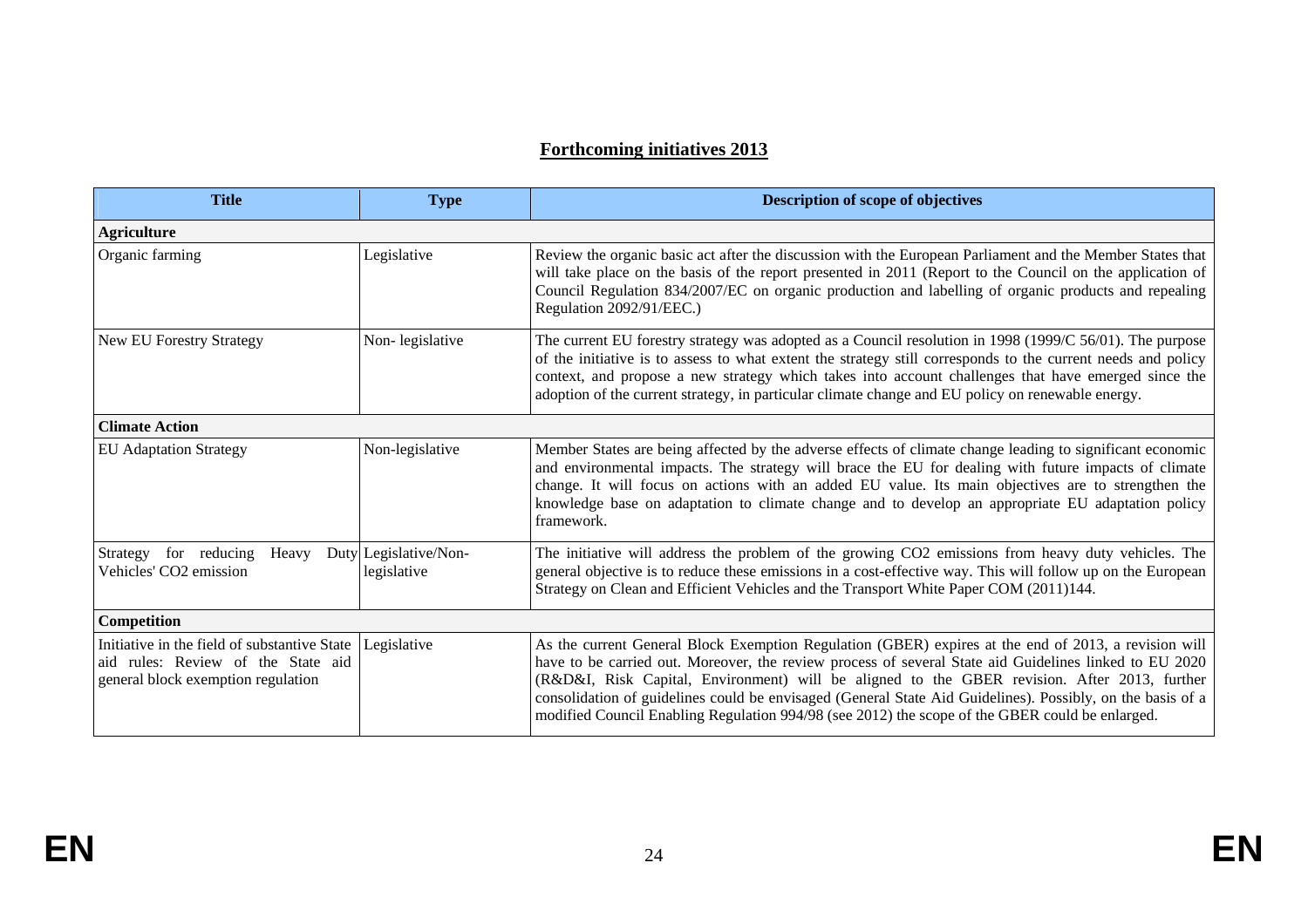| <b>Title</b>                                                                                                                      | <b>Type</b>     | Description of scope of objectives                                                                                                                                                                                                                                                                                                                                                                                                                                                                                                                                             |  |
|-----------------------------------------------------------------------------------------------------------------------------------|-----------------|--------------------------------------------------------------------------------------------------------------------------------------------------------------------------------------------------------------------------------------------------------------------------------------------------------------------------------------------------------------------------------------------------------------------------------------------------------------------------------------------------------------------------------------------------------------------------------|--|
| Review of the State aid de minimis Legislative<br>Regulation                                                                      |                 | De minimis support constitutes a flexible instrument to grant very limited amounts of aid. The De minimis<br>Commission Regulation covers small amounts of subsidies which do not constitute State aid in the sense of<br>Art. 107(1) TFEU because they do not affect trade and competition, and which are therefore not subject to<br>the notification requirement. The current text expires in December 2013.                                                                                                                                                                |  |
| Review of the State aid R&D&I Non-legislative<br>framework                                                                        |                 | The revised Research, Development and Innovation ("RDI") framework entered into force in 2007. The<br>framework helps Member States wishing to use State aid as a complementary instrument to boost research,<br>development and innovation. The framework will have to be revised by 2013.                                                                                                                                                                                                                                                                                    |  |
| <b>Digital Agenda</b>                                                                                                             |                 |                                                                                                                                                                                                                                                                                                                                                                                                                                                                                                                                                                                |  |
| Towards an EU Cloud Computing<br>Strategy                                                                                         | Non-legislative | The Communication will address several aspects of the current regulatory framework, which was<br>conceived considering less demanding applications. In particular, cloud computing is raising specific<br>issues related to data protection and data retention, applicable law and liability, as well as consumer<br>protection. The aspects of interoperability, standardisation and portability of data and applications will<br>also be addressed.                                                                                                                          |  |
| <b>Education, Culture and Youth</b>                                                                                               |                 |                                                                                                                                                                                                                                                                                                                                                                                                                                                                                                                                                                                |  |
| Internationalisation of Higher Education                                                                                          | Non-legislative | A growing number of higher education institutions enroll students from non-EU countries, exchange<br>students, staff and knowledge, and engage in international academic and research cooperation. The<br>Communication will deal with the internationalisation strategy of the EU higher education sector. In an<br>increasingly interdependent world, a strategic way of addressing global challenges for the EU is through<br>higher education partnerships which can generate research and teaching capacity, and empower universities<br>as agents of knowledge transfer. |  |
| Youth on the Move Card (soft law)                                                                                                 | Legislative     | An action of the Youth on the Move flagship initiative should facilitate both the mobility and participation<br>for all young people aged between 13 and 30 years old residing in Europe. It would build on existing cards<br>which already provide young people with benefits in various fields (travel, culture, goods, accommodation,<br>etc). Existing cards which meet the EU quality criteria could be granted a YoM label.                                                                                                                                              |  |
| <b>Employment, Social Affaires and Inclusion</b>                                                                                  |                 |                                                                                                                                                                                                                                                                                                                                                                                                                                                                                                                                                                                |  |
| Protection of workers against the risks Legislative<br>to the<br>associated<br>exposure<br>to<br>Carcinogens and Mutagens at work |                 | The purpose is to review the current legal framework (Directive 2004/37) in order to set acceptable cancer<br>risk levels, improve risk management, and assess the extension of the scope of the Directive to cover new<br>risk factors and substances which are toxic for reproduction.                                                                                                                                                                                                                                                                                       |  |
| Coordination of social security systems                                                                                           | Legislative     | First revision of Regulations 883/2004 and 987/2010 since its entry into force May 2010, in order to<br>complement or adapt the rules on the basis of the first years of implementation                                                                                                                                                                                                                                                                                                                                                                                        |  |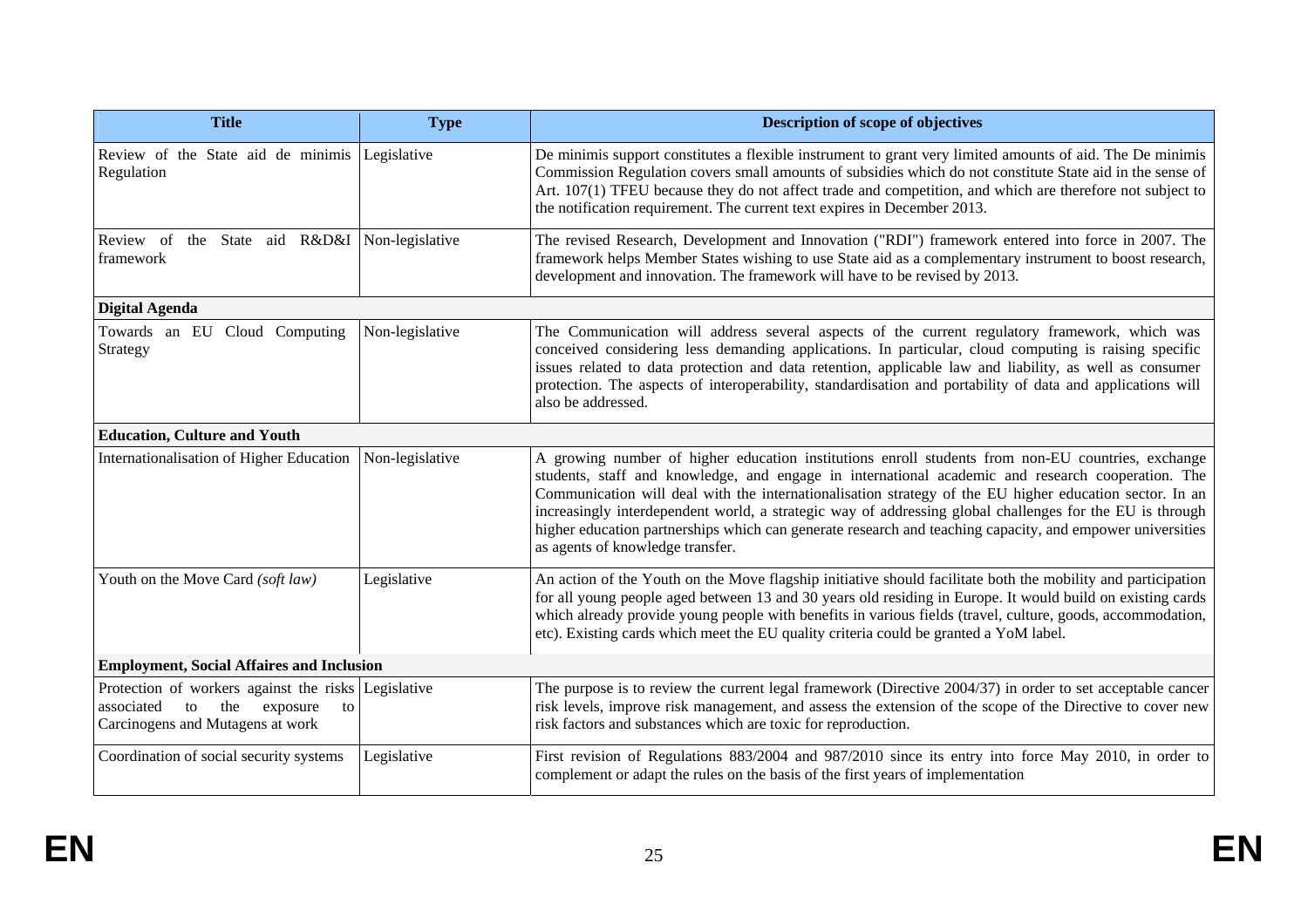| <b>Title</b>                                                                           | <b>Type</b>                     | Description of scope of objectives                                                                                                                                                                                                                                                                                                                                                                                                             |  |
|----------------------------------------------------------------------------------------|---------------------------------|------------------------------------------------------------------------------------------------------------------------------------------------------------------------------------------------------------------------------------------------------------------------------------------------------------------------------------------------------------------------------------------------------------------------------------------------|--|
| Communication on long-term care                                                        | Non-legislative                 | Following the Commission staff working document in 2011 and discussions in the Social Protection<br>Committee, the Communication will present policy orientations to respond to increasing need for long-term<br>care provision.                                                                                                                                                                                                               |  |
| <b>Energy</b>                                                                          |                                 |                                                                                                                                                                                                                                                                                                                                                                                                                                                |  |
| Technologies<br>in a future Non-legislative<br>Energy<br><b>European Energy Policy</b> |                                 | The Communication will-identify the options for the role of energy technologies for achieving<br>decarbonisation, develop a fully comprehensive approach to foster energy technologies development<br>according to the energy 2050 vision and strengthen the synergies between Member States and the European<br>Commission in energy policy making by promoting convergence and cooperation between national and EU<br>innovation programmes. |  |
| Energy efficiency                                                                      | Non-legislative                 | Follow-up to proposal of June 2011, building on current work on the Energy Roadmap 2050, and preparing a<br>general orientation on Energy Efficiency to 2020 and beyond.                                                                                                                                                                                                                                                                       |  |
| <b>Enlargement and Neighbourhood Policies</b>                                          |                                 |                                                                                                                                                                                                                                                                                                                                                                                                                                                |  |
| Annual Enlargement Package 2013                                                        | Non-legislative                 | The Commission has been invited by the Council to regularly report on the candidate countries and<br>potential candidates. The Commission Strategy Paper allows the European Council to define main strategic<br>orientations on enlargement at the end of each year.                                                                                                                                                                          |  |
| <b>Environment</b>                                                                     |                                 |                                                                                                                                                                                                                                                                                                                                                                                                                                                |  |
| Review of air quality policies                                                         | Legislative/Non-<br>legislative | To assess the implementation and achievements of current air pollution and air quality policies, revised<br>legislative proposals for Air Quality and National Emissions Ceilings (NEC) EC Directives.                                                                                                                                                                                                                                         |  |
| <b>Health and Consumer</b>                                                             |                                 |                                                                                                                                                                                                                                                                                                                                                                                                                                                |  |
| Use of cloning technique for food<br>production                                        | Legislative                     | This initiative would follow up on the Commission's report on cloning of animals for food production of<br>2010 and respond to requests to clarify the law on cloning of animals in the internal market                                                                                                                                                                                                                                        |  |
| Expenditure in the veterinary field                                                    | Legislative                     | The objective of the revision of Council Decision 90/424/EC is to develop an EU harmonised cost and<br>responsibility sharing scheme, under the framework of the new EU Animal Health Law that is currently<br>being drafted.                                                                                                                                                                                                                  |  |
| <b>Home Affairs</b>                                                                    |                                 |                                                                                                                                                                                                                                                                                                                                                                                                                                                |  |
| <b>EU Immigration Code</b>                                                             | Legislative                     | Consolidation of all legislation in the area of immigration, starting with legal migration, and where<br>necessary extending the existing provisions foreseen by the Stockholm Programme.                                                                                                                                                                                                                                                      |  |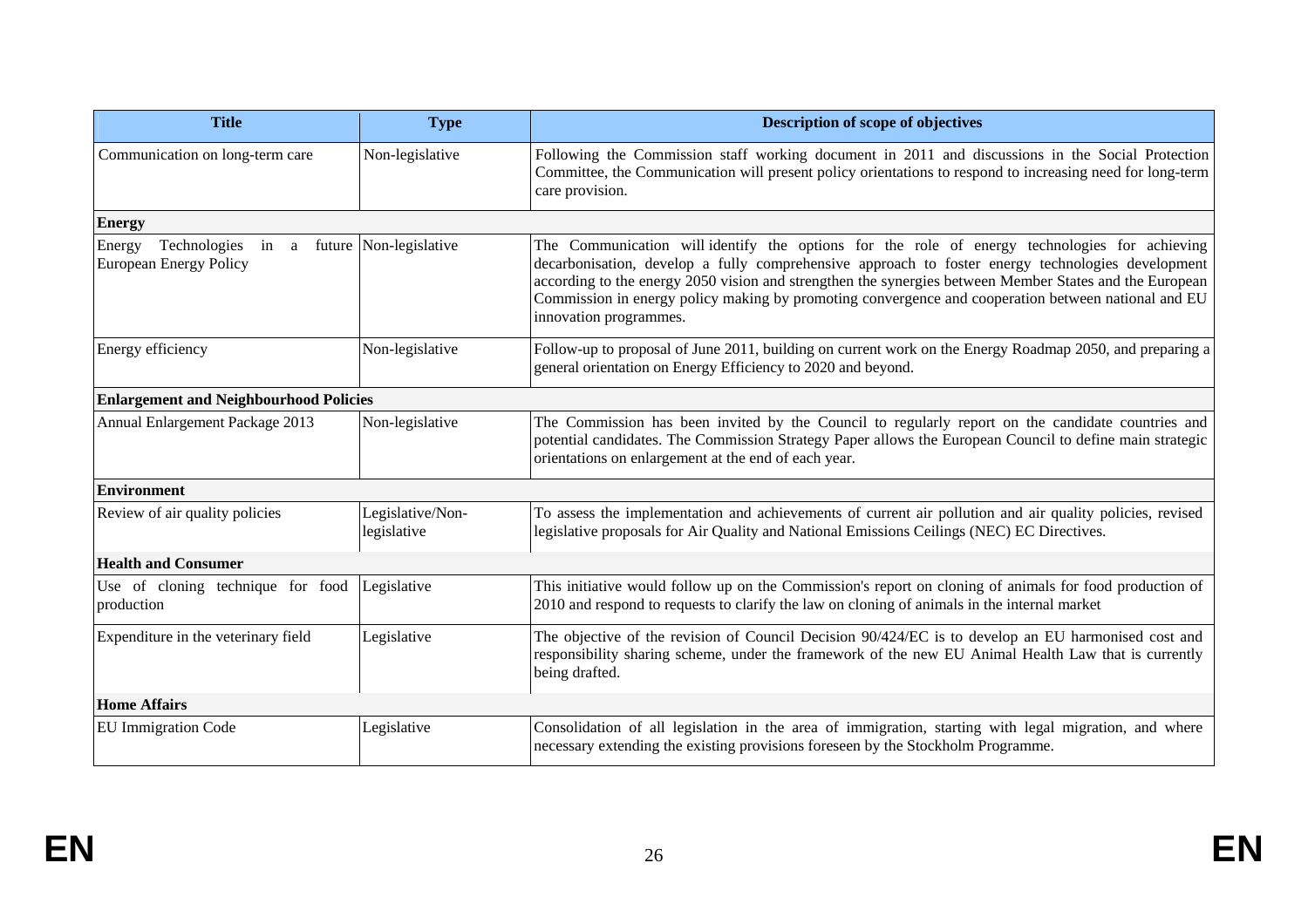| <b>Title</b>                                                                                                                | <b>Type</b>                     | Description of scope of objectives                                                                                                                                                                                                                                                                                                                                                                                                                                                                                                                            |  |
|-----------------------------------------------------------------------------------------------------------------------------|---------------------------------|---------------------------------------------------------------------------------------------------------------------------------------------------------------------------------------------------------------------------------------------------------------------------------------------------------------------------------------------------------------------------------------------------------------------------------------------------------------------------------------------------------------------------------------------------------------|--|
| Communication on return policy + Non-legislative<br>Report on the implementation of the<br>return directive                 |                                 | The Communication will be a stocktaking exercise, assessing progress made to date with the development<br>of a common EU policy on return, and setting out some concrete ideas about how the policy might be<br>further promoted and developed.                                                                                                                                                                                                                                                                                                               |  |
| <b>Industry and Entrepreneurship</b>                                                                                        |                                 |                                                                                                                                                                                                                                                                                                                                                                                                                                                                                                                                                               |  |
| Enhancing the implementation of the Legislative<br>internal market for motor vehicles                                       |                                 | The overall policy objective is to safeguard and strengthen the internal market for motor vehicles by<br>ensuring that all necessary mechanisms are in place for an effective and uniform implementation and<br>enforcement of the framework legislation on the type-approval of automotive products.                                                                                                                                                                                                                                                         |  |
| <b>Internal Market and Services</b>                                                                                         |                                 |                                                                                                                                                                                                                                                                                                                                                                                                                                                                                                                                                               |  |
| Fair compensation in respect<br>of<br>reproductions of protected works by<br>natural persons for private use                | Legislative                     | To provide that schemes for fair compensation under the Directive operate in a way which provides the<br>revenue due to right holders while not hampering the functioning of the internal market for electronic<br>media and equipment.                                                                                                                                                                                                                                                                                                                       |  |
| Payment services in the internal market                                                                                     | Legislative                     | The purpose of the review of Directive 2007/64/EC is to create an integrated, competitive, efficient and<br>user-friendly payments market in Europe.                                                                                                                                                                                                                                                                                                                                                                                                          |  |
| Cross-border payments in the EU                                                                                             | Legislative                     | The review of the Regulation (EC) No. 924/2009 will concentrate on issues identified by Article 15.<br>However, the ongoing integration of the EU payments market, changes to the Directive on Payment<br>Services (PSD), which is under simultaneous review by the Commission, and the adoption of the Single<br>Euro Payments Area (SEPA) migration Regulation may also result in important modifications to the text<br>of Regulation 924/2009. The aim is to create an integrated, competitive, efficient and user-friendly<br>payments market in Europe. |  |
| Follow up to Green Paper: Towards an<br>integrated European market for card,<br>internet and mobile payments                | Legislative/Non-<br>legislative | The integration of the European market for electronic retail payments is one of the priorities defined in the<br>Digital Agenda, more specifically of the Digital Single Market. The follow up to the Green Paper will aim<br>to help creating a more competitive, efficient, innovative and secure payments market in Europe.                                                                                                                                                                                                                                |  |
| Possible<br>crisis<br>framework<br>for<br>resolution<br>for<br>and<br>management<br>financial institutions other than banks | Legislative/Non-<br>legislative | Following a report examining the need for a crisis management regime for financial institutions other than<br>banks (Central Counter Parties (CCPs), insurance companies, hedge funds, etc.) that should be published<br>by the end of 2011, legislation might be proposed to give powers and tools to authorities to deal with the<br>failure of financial institutions other than banks.                                                                                                                                                                    |  |
| <b>Justice, Fundamental Rights and Citizenship</b>                                                                          |                                 |                                                                                                                                                                                                                                                                                                                                                                                                                                                                                                                                                               |  |
| Regulation on EU hotlines for missing<br>children                                                                           | Legislative                     | This initiative is a follow-up of the Communication on the 116 children hotline of 2010 and aims at<br>ensuring appropriate functioning of the 116 hotline in all Member States.                                                                                                                                                                                                                                                                                                                                                                              |  |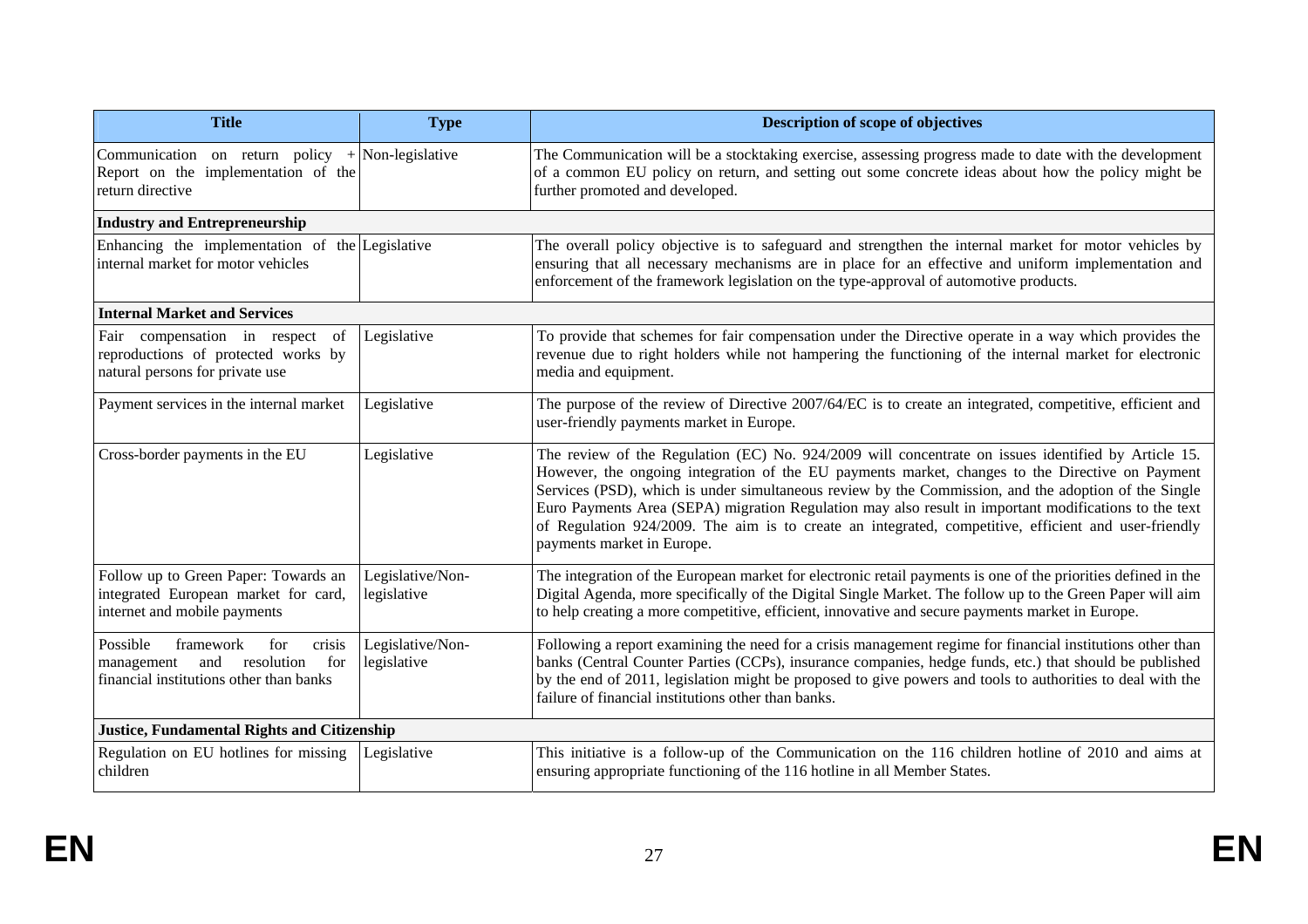| <b>Title</b>                                                                                                                                              | <b>Type</b>         | Description of scope of objectives                                                                                                                                                                                                                                                                                                                                                         |  |
|-----------------------------------------------------------------------------------------------------------------------------------------------------------|---------------------|--------------------------------------------------------------------------------------------------------------------------------------------------------------------------------------------------------------------------------------------------------------------------------------------------------------------------------------------------------------------------------------------|--|
| European contract law instrument in<br>the area of insurance services                                                                                     | Legislative         | Facilitating the cross-border trade in certain financial products (in particular insurance) by developing<br>European contract law rules in the area of financial services.                                                                                                                                                                                                                |  |
| Mutual recognition of disqualifications                                                                                                                   | Legislative         | This initiative aims at ensuring mutual recognition to disqualifications imposed by a judicial decision in<br>criminal proceedings in order to execute such measures in a Member State other than the one that imposed<br>it.                                                                                                                                                              |  |
| Legal aid in criminal proceedings                                                                                                                         | Legislative         | This initiative will define common minimum rules to ensure that suspects and accused persons in criminal<br>proceedings are entitled to legal aid between the charge and the end of the trial, or appeal proceedings.                                                                                                                                                                      |  |
| Consultation of the European social Non-legislative<br>partners on the review of the Directive<br>on equal pay                                            |                     | In view of the persistent high gender pay gap in Europe (around 18%), the Commission will consult the<br>European social partners on an update of the EU legislation implementing the principle of equal pay.                                                                                                                                                                              |  |
| Second<br>stage consultation of<br>European<br>Social<br>Partners<br>on<br>reconciliation between work, family and<br>private life                        | the Non-legislative | Depending on the outcome of the consultation, the Commission may propose measures with the double aim<br>of increasing female employment rates (as women bear the main responsibilities for caring for children and<br>other dependants) and tackling the demographic challenge.                                                                                                           |  |
| European Criminal Records Information Legislative<br>System regarding convicted<br>third<br>country nationals (ECRIS-TCN).                                |                     | This initiative aims at setting up a register of third-country nationals who have been convicted by the courts<br>of the Member States.                                                                                                                                                                                                                                                    |  |
| Jurisdiction,<br>recognition<br>judgments<br>in<br>enforcement<br>of<br>matrimonial matters and the matters of<br>parental responsibility                 | and Legislative     | Following an assessment on the application of Regulation (EC) No 2201/2003, amend this legal instrument<br>and establish common minimum standards in relation to the recognition of decisions on parental<br>responsibility with a view to abolishing exequatur proceedings for these decisions.                                                                                           |  |
| Green paper on possible extension of Non-legislative<br>minimum procedural rights                                                                         |                     | Green Paper on whether minimum procedural rights for accused and suspected persons other than those<br>covered by the previous legislative proposals (in the procedural rights' roadmap) need to be addressed.                                                                                                                                                                             |  |
| Service in the Member States of judicial Legislative<br>and extrajudicial documents in civil or<br>commercial<br>matters<br>(service)<br>of<br>documents) |                     | The revision of Regulation (EC) 1393/2007 will pay special attention to the effectiveness of the<br>transmitting and receiving agencies and focus on the practical application of the execution of a request for<br>forwarding a request for service. It could include the establishment of common minimum standards. This<br>initiative will also repeal Council Regulation (EC)1348/2000 |  |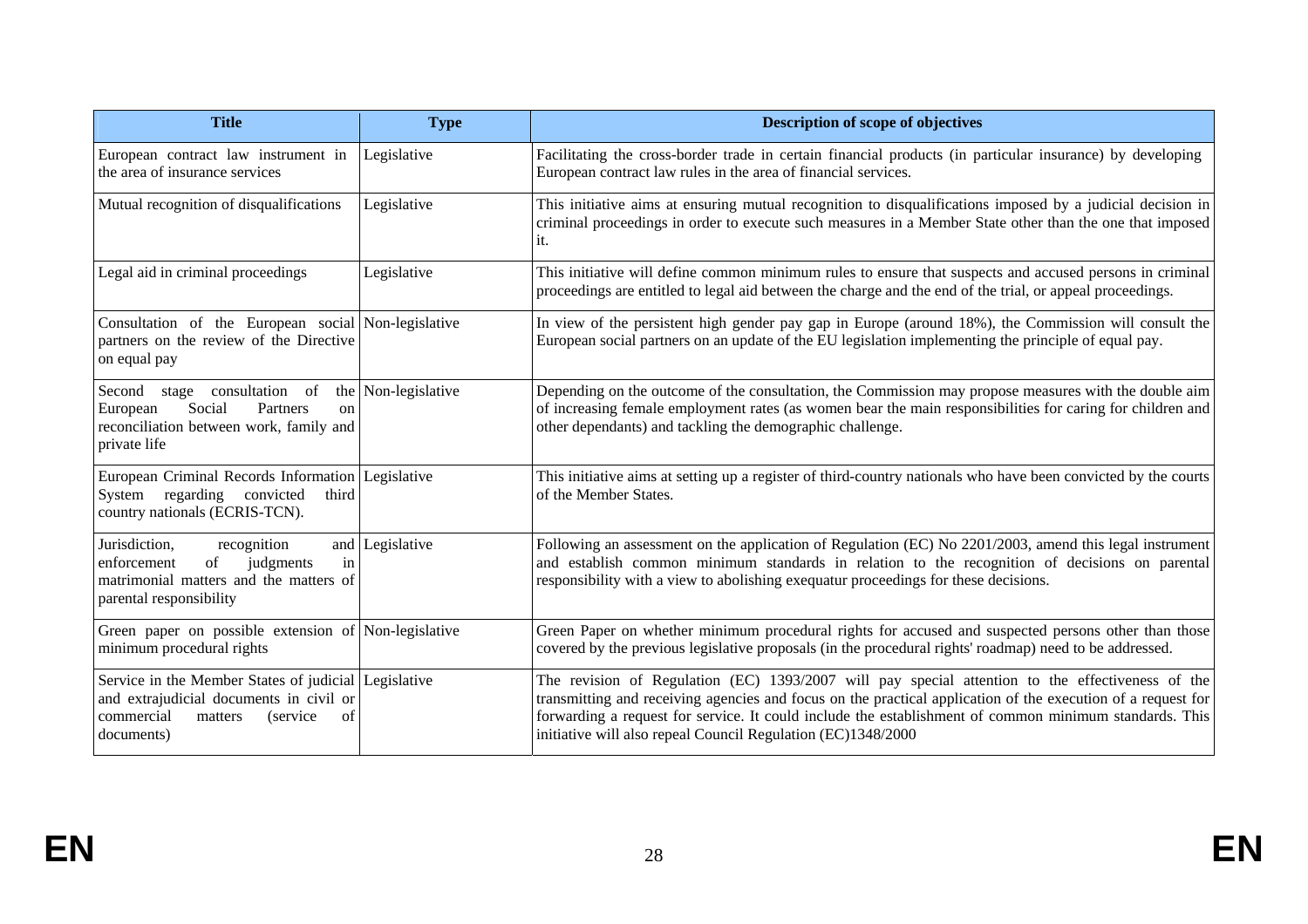| <b>Title</b>                                                                                                                                                       | <b>Type</b>     | Description of scope of objectives                                                                                                                                                                                                                                                                                                                                                                                                                                                                                                                                                                                                                                                                |  |
|--------------------------------------------------------------------------------------------------------------------------------------------------------------------|-----------------|---------------------------------------------------------------------------------------------------------------------------------------------------------------------------------------------------------------------------------------------------------------------------------------------------------------------------------------------------------------------------------------------------------------------------------------------------------------------------------------------------------------------------------------------------------------------------------------------------------------------------------------------------------------------------------------------------|--|
| Green Paper on the minimum standards Non-legislative<br>for civil procedures and necessary<br>follow-up                                                            |                 | Observance of certain standards and procedural guarantees is a precondition for trans-border co-operation<br>in civil justice matters. Existing European legal instruments addressing these issues are neither complete<br>nor coherent. The Green Paper should launch a discussion on introducing common minimum standards for<br>civil procedures in the EU.                                                                                                                                                                                                                                                                                                                                    |  |
| EU Citizenship Report 2013: Progress Non-legislative<br>towards eliminating obstacles to EU<br>citizens' rights                                                    |                 | This report aims at assessing progress towards ensuring the effective exercise of EU citizens' rights through<br>the implementation of the actions announced in the 2010 EU Citizenship report, and at identifying further<br>measures towards completing the removal of remaining obstacles to the enjoyment of EU citizens' rights.                                                                                                                                                                                                                                                                                                                                                             |  |
| Report on the right of citizens of the Non-legislative<br>Union and their family members to<br>move and reside freely within the<br>territory of the Member States |                 | This report will aim at presenting a comprehensive overview of how Directive 2004/38/EC is transposed<br>into national law and implemented in all Member States. It will draw an overall assessment of the impact of<br>the Directive's provisions and will indicate possible areas for improvement.                                                                                                                                                                                                                                                                                                                                                                                              |  |
| <b>Maritime Affairs and Fisheries</b>                                                                                                                              |                 |                                                                                                                                                                                                                                                                                                                                                                                                                                                                                                                                                                                                                                                                                                   |  |
| Conservation of fishery resources Legislative<br>through technical measures for the<br>protection of marine organisms.                                             |                 | This proposal aims to develop anew technical measures framework for the Atlantic and the North Sea<br>following the reform of the Common Fisheries Policy (CFP) to ensure the protection of marine biological<br>resources and the reduction of the impact of fishing activities on fish stocks and on marine eco-systems. It<br>aims to simplify and bring together but also, where appropriate, improve the effectiveness of existing<br>technical measures, in particular those laid down in Council Regulation (EC) No 850/98 and its different<br>amendments, as well as other technical measures included in Council Regulation (EC) No 1288/2009 and<br>recovery plans currently in place. |  |
| White paper on maritime surveillance                                                                                                                               | Non-legislative | This Communication will take stock of progress made and propose further actions. This includes an<br>identification of the financial implications of creating a Common Information Sharing Environment.                                                                                                                                                                                                                                                                                                                                                                                                                                                                                           |  |
| Integration of maritime surveillance:<br>the implementation of the Common<br>Information Sharing<br>Environment<br>including its financial aspects.                | Non-legislative | This Communication will take stock of progress made and propose further actions. This includes an<br>identification of the financial implications of creating a Common Information Sharing Environment.                                                                                                                                                                                                                                                                                                                                                                                                                                                                                           |  |
| Establishing or revising long term<br>plans for certain stocks and the<br>fisheries exploiting those stocks (multi-<br>species plans).                             | Legislative     | These multi-species plans will cover several fish stocks caught by the same fisheries and in the same area.<br>They will be based on the provisions of the reformed Common Fisheries Policy.                                                                                                                                                                                                                                                                                                                                                                                                                                                                                                      |  |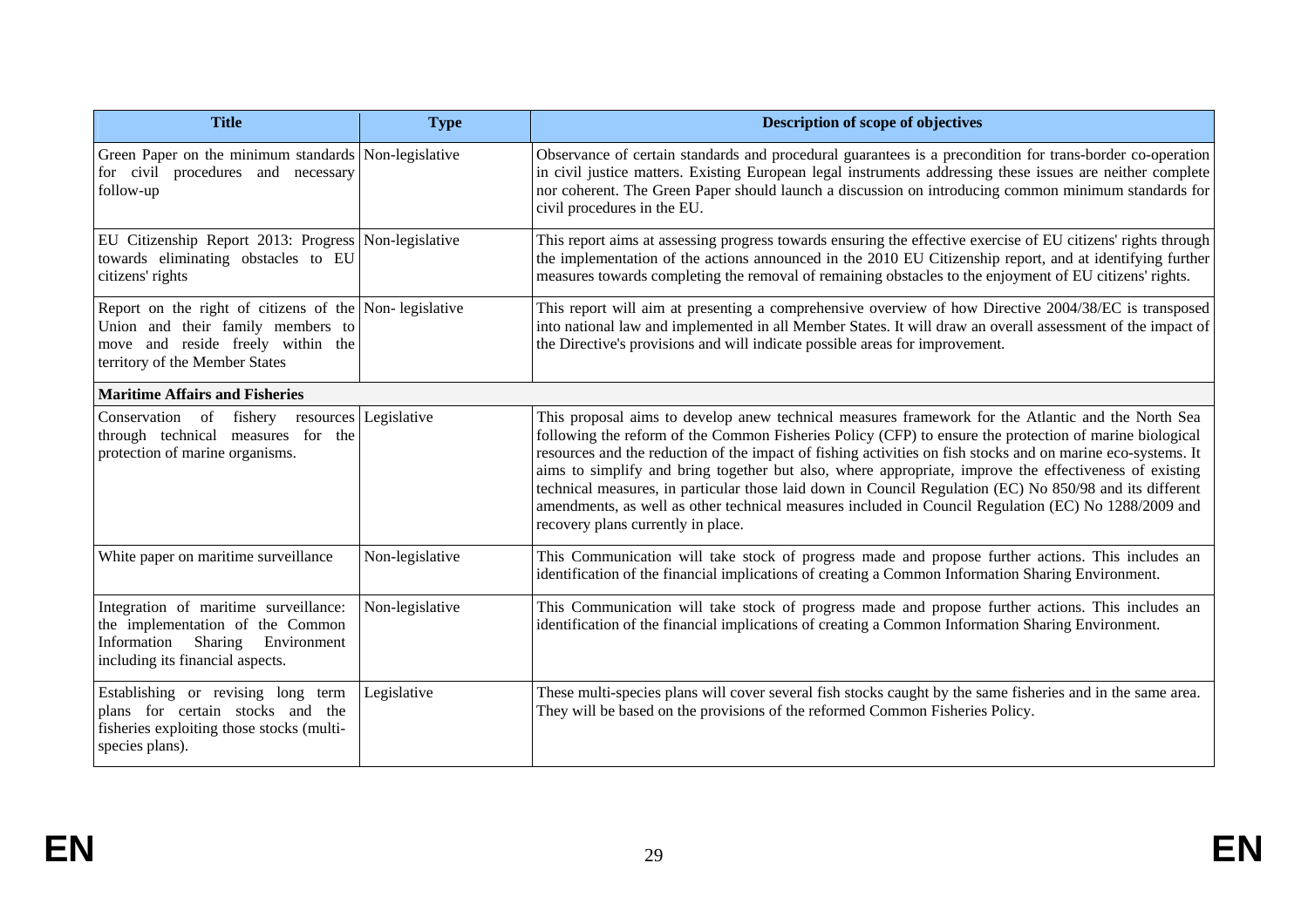| <b>Title</b>                                                                                                                                                                 | <b>Type</b>                     | Description of scope of objectives                                                                                                                                                                                                                                                                                                                                                                                                                                                                                                                                        |  |
|------------------------------------------------------------------------------------------------------------------------------------------------------------------------------|---------------------------------|---------------------------------------------------------------------------------------------------------------------------------------------------------------------------------------------------------------------------------------------------------------------------------------------------------------------------------------------------------------------------------------------------------------------------------------------------------------------------------------------------------------------------------------------------------------------------|--|
| Protection of the Financial Interests of the EU                                                                                                                              |                                 |                                                                                                                                                                                                                                                                                                                                                                                                                                                                                                                                                                           |  |
| Protection of the financial interests of<br>the European Union by strengthening<br>and criminal<br>administrative<br>law<br>including<br>procedures,<br>mutual<br>assistance | Legislative                     | Rules on exchange of information, mutual assistance and collection of evidence in as much as not already<br>covered under the 2012 initiative on the protection of the financial interests; article 325(4) TFEU.                                                                                                                                                                                                                                                                                                                                                          |  |
| Establishment of a European Public Legislative<br>Prosecutor's office (EPPO) to protect the<br>financial interests of the Union                                              |                                 | This initiative intends to set out the framework and conditions for establishing the European Public<br>Prosecutor's office to focus on the protection of the financial interests of the Union.                                                                                                                                                                                                                                                                                                                                                                           |  |
|                                                                                                                                                                              |                                 | Regional policy; Employment, Social Affairs and Inclusion; Agriculture and Rural Development; Maritime Affairs and Fisheries                                                                                                                                                                                                                                                                                                                                                                                                                                              |  |
| Partnership contracts with Member Legislative<br><b>States</b>                                                                                                               |                                 | The partnership contracts between the Commission and each Member State will set out the commitments of<br>partners at national and regional level, as well as those of the Commission. They will be linked to the<br>objectives of Europe 2020 strategy and the national reform programmes. They will establish an integrated<br>approach for territorial development, supported by the funds under cohesion policy, rural development, and<br>the maritime and fisheries policy, and will include objectives, strategic investments and a number of<br>conditionalities. |  |
| <b>Taxation and Customs Union</b>                                                                                                                                            |                                 |                                                                                                                                                                                                                                                                                                                                                                                                                                                                                                                                                                           |  |
| Initiative on arbitration in cross-border Legislative<br>tax disputes                                                                                                        |                                 | Despite the existing instruments (arbitration convention and double tax conventions between EU MS),<br>too many lengthy double taxation disputes remain unresolved within the EU                                                                                                                                                                                                                                                                                                                                                                                          |  |
| Customs penalties                                                                                                                                                            | Legislative                     | This initiative has the dual objective of: strengthening customs compliance by approximating the<br>definition and qualification of offences and the level of corresponding customs penalties and ensuring an<br>equal treatment to the economic operators with regard to customs penalties.                                                                                                                                                                                                                                                                              |  |
| <b>Trade</b>                                                                                                                                                                 |                                 |                                                                                                                                                                                                                                                                                                                                                                                                                                                                                                                                                                           |  |
| Up-date EU trade defence instruments                                                                                                                                         | Legislative                     | Amendment of basic anti-dumping and anti-subsidy regulations.                                                                                                                                                                                                                                                                                                                                                                                                                                                                                                             |  |
| <b>Transport</b>                                                                                                                                                             |                                 |                                                                                                                                                                                                                                                                                                                                                                                                                                                                                                                                                                           |  |
| E-freight                                                                                                                                                                    | Legislative/Non-<br>legislative | The aim of the initiative is to create the appropriate framework to streamline the electronic flow of<br>information associated with the physical flow of goods, in support of planning, execution, monitoring and<br>reporting on multimodal freight transport, to ensure liability for intermodal transport and to promote safe,<br>secure and clean freight transport.                                                                                                                                                                                                 |  |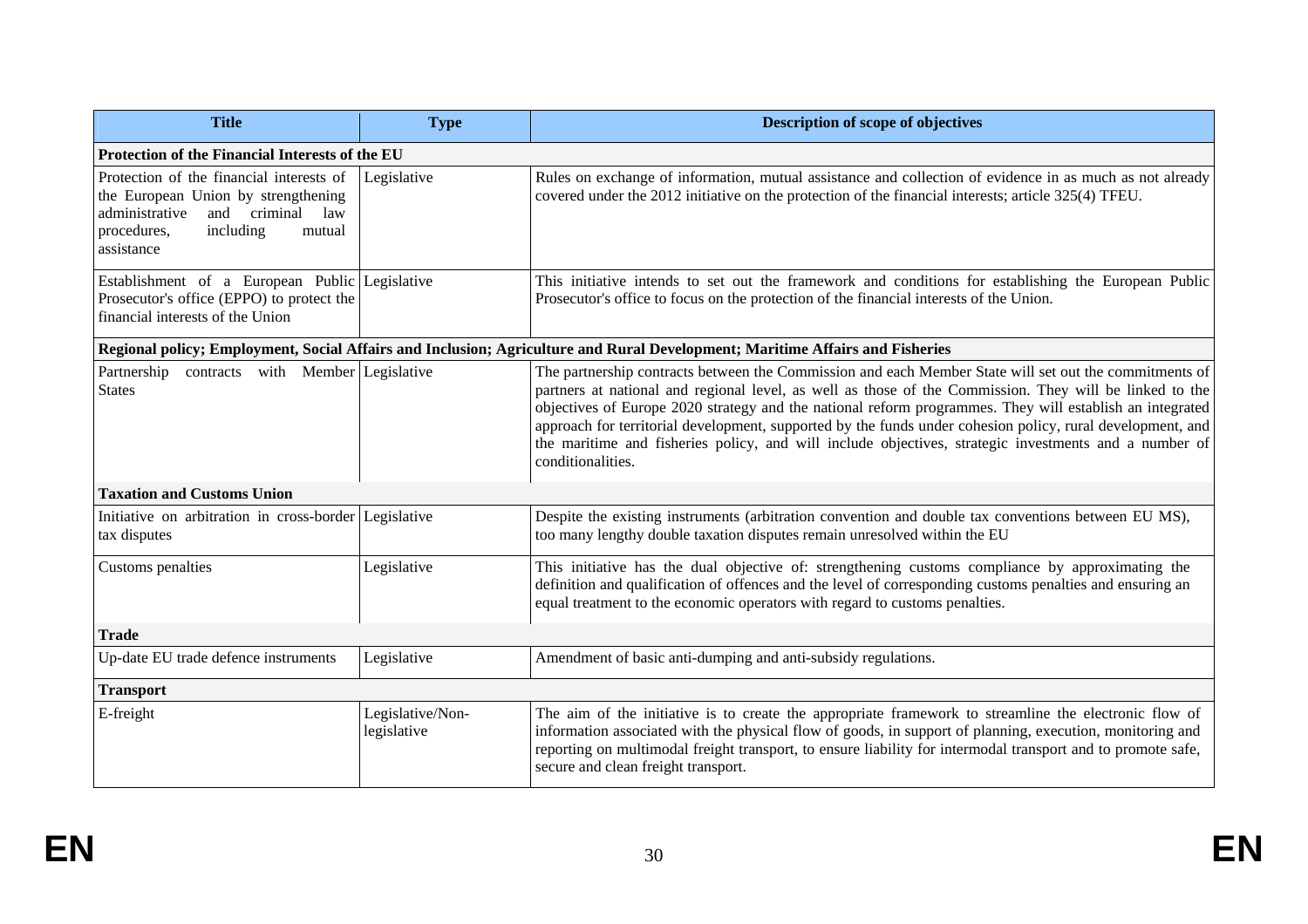| <b>Title</b>                                                                                        | <b>Type</b>                     | Description of scope of objectives                                                                                                                                                                                                                                                                                                                                                                                                                                                                                                                                                                                                                |  |
|-----------------------------------------------------------------------------------------------------|---------------------------------|---------------------------------------------------------------------------------------------------------------------------------------------------------------------------------------------------------------------------------------------------------------------------------------------------------------------------------------------------------------------------------------------------------------------------------------------------------------------------------------------------------------------------------------------------------------------------------------------------------------------------------------------------|--|
| Framework for future EU ports' policy<br>including legislative proposals                            | Legislative/Non-<br>legislative | This initiative will better enable ports to efficiently handle the increasing freight volumes to enable<br>seamless logistics chains; review the restrictions on provision for port services and enhance the<br>transparency on ports' financing, clarifying the destination of public funding to the different ports<br>activities with a view to avoid any distortion of competition; and establish a mutually recognisable<br>framework on the training of port workers in different fields of port activities.                                                                                                                                |  |
| <b>Internal Road Market Package:</b>                                                                |                                 |                                                                                                                                                                                                                                                                                                                                                                                                                                                                                                                                                                                                                                                   |  |
| (1) Report on the road freight market<br>situation                                                  | Non-legislative                 | The report analyses the road freight market situation and evaluates the effectiveness of controls and the<br>evolution of employment conditions in the profession. It will also assess the extent to which harmonisation<br>of the rules in the fields, inter alia, of enforcement and road user charges, as well as social and safety<br>legislation, has progressed and what remains to be done. It will determine how and with which calendar<br>the further opening of cabotage can be pursued.                                                                                                                                               |  |
| (2) Access to the road haulage market<br>and access to the occupation of road<br>transport operator | Legislative                     | The package will further open the cabotage market. Such an opening could achieve important efficiency<br>improvements by reducing unnecessary empty running of the vehicles. It may include rules on the mobile<br>workers engaged in cabotage in order to ensure fair competition. It may also extend the existing rules on<br>the admission to the occupation (e.g. extension to freight forwarders) and further harmonise them (e.g. on<br>establishment and financial capacity). The proposal will modify Regulation 1072/2009 on the access to the<br>market and Regulation 1071/2009 on the admission to the occupation.                    |  |
| (3) Minimal rules on sanctions and<br>their enforcement in commercial road<br>transport             | Legislative                     | The Directive will establish common minimal rules with regard to the definition of offences and sanctions,<br>including criminal offences, in the field of commercial road transport. Such a harmonisation will<br>contribute to reduce distortions of competition and the unequal treatments when committing<br>infringements.                                                                                                                                                                                                                                                                                                                   |  |
| (4) Charging systems for road vehicles                                                              | Legislative                     | The initiative will promote a more systematic use of distance related road charging reflecting<br>infrastructure and external costs based on the polluter-pays and user-pays principles. It will explore<br>phasing in a harmonised charging system for lorries which could replace across the EU existing time-<br>based charges (Eurovignette and national vignettes) and possibly other charges (such as vehicle taxes).<br>The initiative may include a legal framework on charging passenger. It may also include provisions on<br>electronic tolls if their full interoperability has not been achieved on time under Directive 2004/52/EC. |  |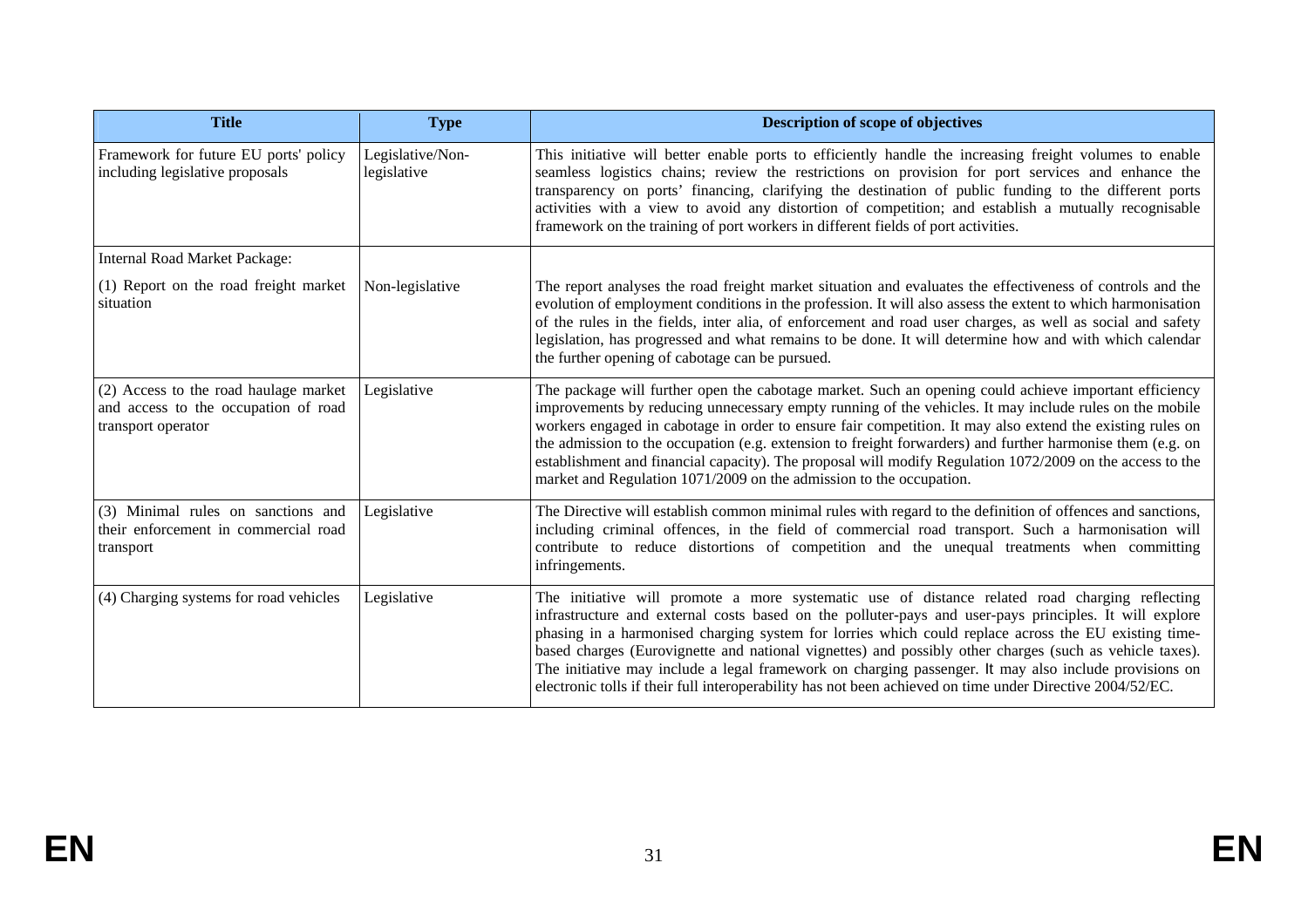## **Forthcoming initiatives 2014**

| <b>Title</b>                                                                                                   | <b>Type</b>                     | <b>Description of scope of objectives</b>                                                                                                                                                                                                                                                                                                                             |  |
|----------------------------------------------------------------------------------------------------------------|---------------------------------|-----------------------------------------------------------------------------------------------------------------------------------------------------------------------------------------------------------------------------------------------------------------------------------------------------------------------------------------------------------------------|--|
| <b>Enlargement and Neighbourhood Policies</b>                                                                  |                                 |                                                                                                                                                                                                                                                                                                                                                                       |  |
| Annual Enlargement Package 2014                                                                                | Non-legislative                 | The Commission has been invited by the Council to regularly report on the candidate countries and<br>potential candidates. The Commission Strategy Paper allows the European Council to define main<br>strategic orientations on enlargement at the end of each year. The Enlargement Package will also include<br>monitoring of Croatia in advance of its accession. |  |
| <b>Environment</b>                                                                                             |                                 |                                                                                                                                                                                                                                                                                                                                                                       |  |
| Targets of the waste acquis                                                                                    | Legislative                     | To propose revision of the targets of the waste acquis Waste Framework Directive and waste stream<br>directives) to make the EU more resource efficient.                                                                                                                                                                                                              |  |
| Diversion<br>of<br>Landfill<br>the<br>targets<br>Directive                                                     | Legislative                     | To revise existing landfill diversion targets and to propose new diversion targets for other waste streams in<br>order to gradually move towards zero land filling in 2050.                                                                                                                                                                                           |  |
| Environmental liability                                                                                        | Legislative/Non-<br>legislative | To assess the implementation of the Directive on environmental liability and revise it if necessary.                                                                                                                                                                                                                                                                  |  |
| <b>Biodiversity Strategy</b>                                                                                   | Non-legislative                 | The follow-up will include the mid-term review of 2020 Biodiversity Strategy.                                                                                                                                                                                                                                                                                         |  |
| <b>Justice, Fundamental Rights and Citizenship</b>                                                             |                                 |                                                                                                                                                                                                                                                                                                                                                                       |  |
| Green Paper on private international law                                                                       | Non-legislative                 | Green paper on the jurisdiction, applicable law and issues of recognition relating to the registration and<br>movement of companies, associations and other legal persons including: aspects, law, relating to<br>companies, associations and other legal persons.                                                                                                    |  |
| Improving the consistency of existing Legislative<br>Union legislation in the field of civil<br>procedural law |                                 | To ensure that European civil procedures are coherent and to set common minimum procedural standards<br>for civil proceedings.                                                                                                                                                                                                                                        |  |
| <b>Taxation and Customs Union</b>                                                                              |                                 |                                                                                                                                                                                                                                                                                                                                                                       |  |
| Laying down the definitive system of<br>taxation of intra-EU trade                                             | Legislative                     | The proposal will define the new VAT definitive system of taxation at destination of intra-EU trade and<br>put an end to the transitional nature of the current arrangements. The proposal is linked to the reform of<br>the EU VAT system leading to a more efficient and robust tax system in the Single Market.                                                    |  |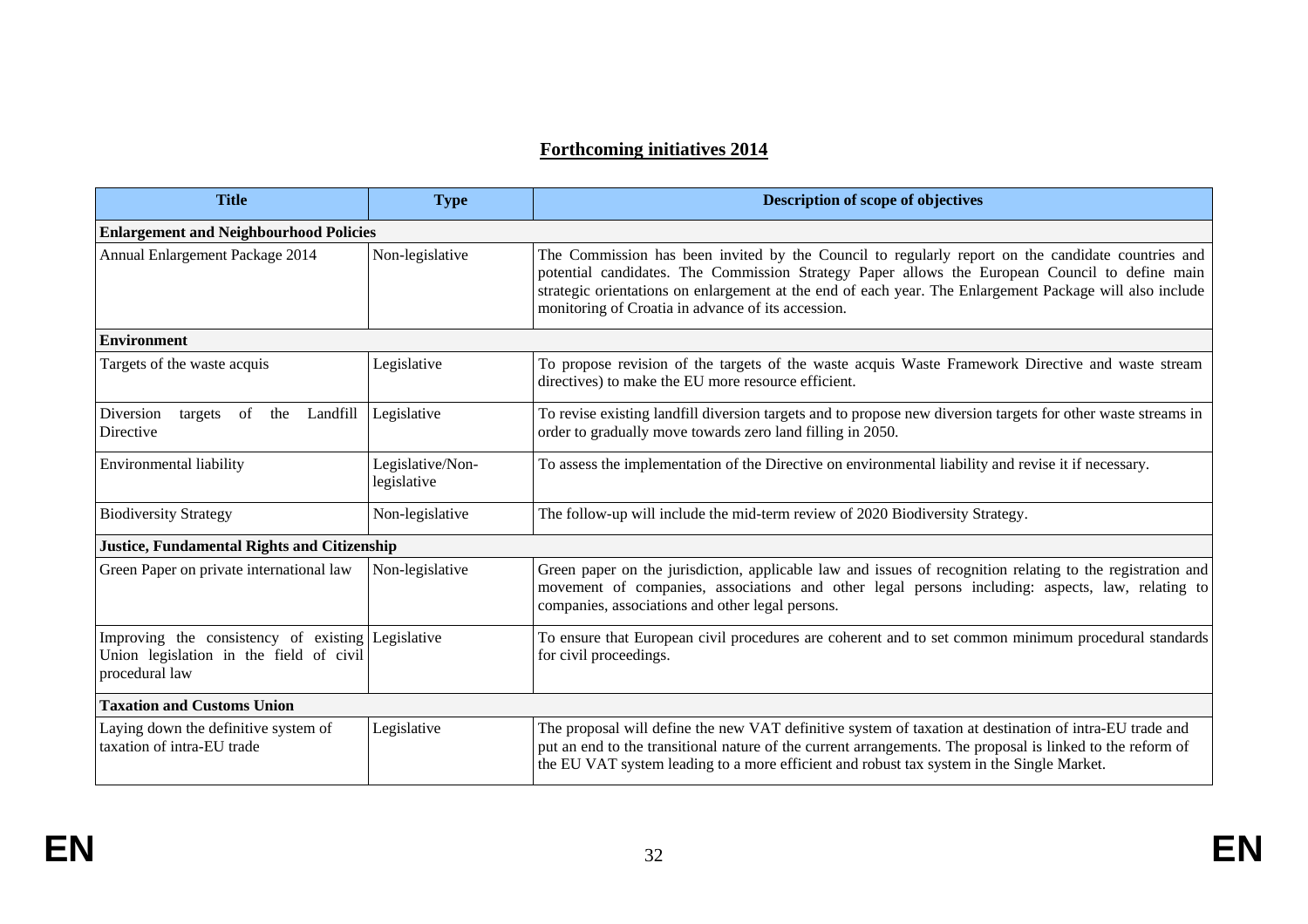| Title                                                                       | Type                           | <b>Description of scope of objectives</b>                                                                         |
|-----------------------------------------------------------------------------|--------------------------------|-------------------------------------------------------------------------------------------------------------------|
| <b>Transport</b>                                                            |                                |                                                                                                                   |
| Smart ticketing, multimodal scheduling,<br>information, on-line reservation | Legislative/Non<br>legislative | This legislative proposal may be comprised of rules on access to information, data exchange, and liability.       |
| Limiting nitrogen oxide (NOx) from<br>aviation                              | Legislative/Non<br>legislative | The Commission will address the nitrogen oxide emissions from aviation after a thorough scientific<br>assessment. |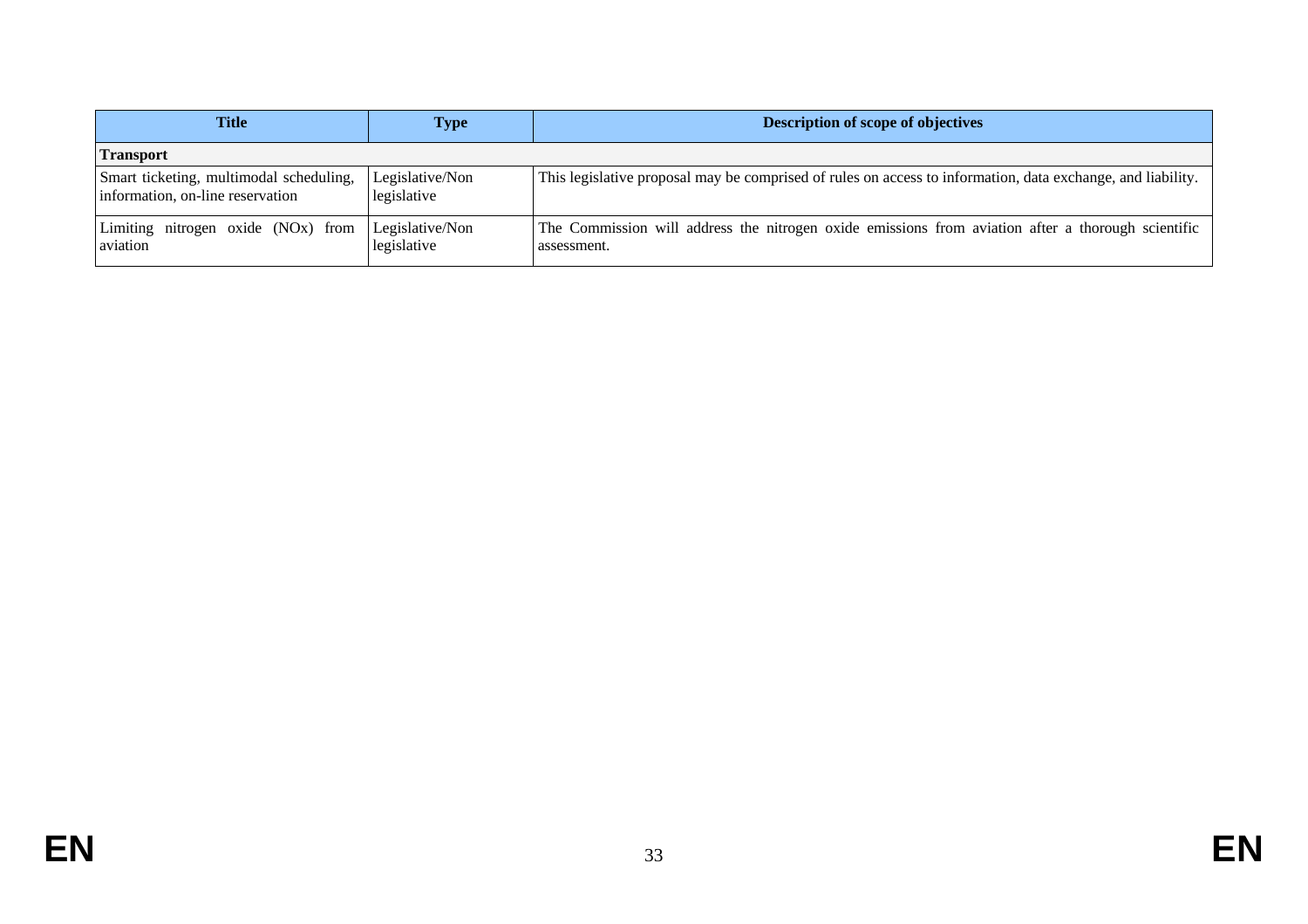## **Annex II: Simplification and Administrative Burden Reduction initiatives**

| Nr | <b>Title</b>                                                                            | <b>Type of</b><br>initiative | Simplification and administrative burden reduction aspects of<br>the initiative                                                                                                                                                                                                                                                                                                                                                                                                                                                                                                                                                                                                                                                                                                       | <b>Stakeholder benefitting from</b><br>the simplification or<br>administrative reduction | <b>Adoption</b><br>date |  |  |  |
|----|-----------------------------------------------------------------------------------------|------------------------------|---------------------------------------------------------------------------------------------------------------------------------------------------------------------------------------------------------------------------------------------------------------------------------------------------------------------------------------------------------------------------------------------------------------------------------------------------------------------------------------------------------------------------------------------------------------------------------------------------------------------------------------------------------------------------------------------------------------------------------------------------------------------------------------|------------------------------------------------------------------------------------------|-------------------------|--|--|--|
|    | <b>Agriculture</b>                                                                      |                              |                                                                                                                                                                                                                                                                                                                                                                                                                                                                                                                                                                                                                                                                                                                                                                                       |                                                                                          |                         |  |  |  |
|    | Implementation rules for CAP<br>payments which are subject to<br>cross compliance       | Legislative                  | According to the current legislation, Regulations (EC) No 1122/2009<br>and No 65/2011, Member States may decide not to apply sanctions<br>under cross compliance where the non-compliance committed by a<br>farmer is considered as minor or where the amount of cross<br>compliance sanctions does not exceed 100 EUR. In both cases, the<br>administration must check subsequently in 100 % of cases if the<br>situation of non-compliance has been remedied. Adaptation to the<br>Lisbon Treaty and simplification by abandoning the obligation to<br>perform follow-up checks for minor infringements and to reduce the<br>rate of follow-up checks to 20% on the basis of a risk analysis for<br>farms where the amount of cross compliance sanction does not<br>exceed 100 EUR. | Member State authorities and<br>farmers                                                  | 2012                    |  |  |  |
|    | <b>Digital Agenda</b>                                                                   |                              |                                                                                                                                                                                                                                                                                                                                                                                                                                                                                                                                                                                                                                                                                                                                                                                       |                                                                                          |                         |  |  |  |
| 2. | PanEuropean framework for<br>electronic identification,<br>authentication and signature | Legislative                  | Increase the usability of eSignatures and to ensure the possibility of<br>true cross-border interoperability through mutual recognition and<br>acceptance of national eIDs. eSignature should become as easy to<br>use as hand written signature, to facilitate better electronic<br>transactions between citizens, businesses and administrations. The<br>mutual recognition and acceptance of national eIDs throughout the<br>EU would enable all citizens and businesses to use their national<br>eIDs in all Member States to access online services of national<br>public administrations and public authorities and speed up<br>procedures significantly.                                                                                                                       | Businesses, citizens and public<br>authorities                                           | 2012                    |  |  |  |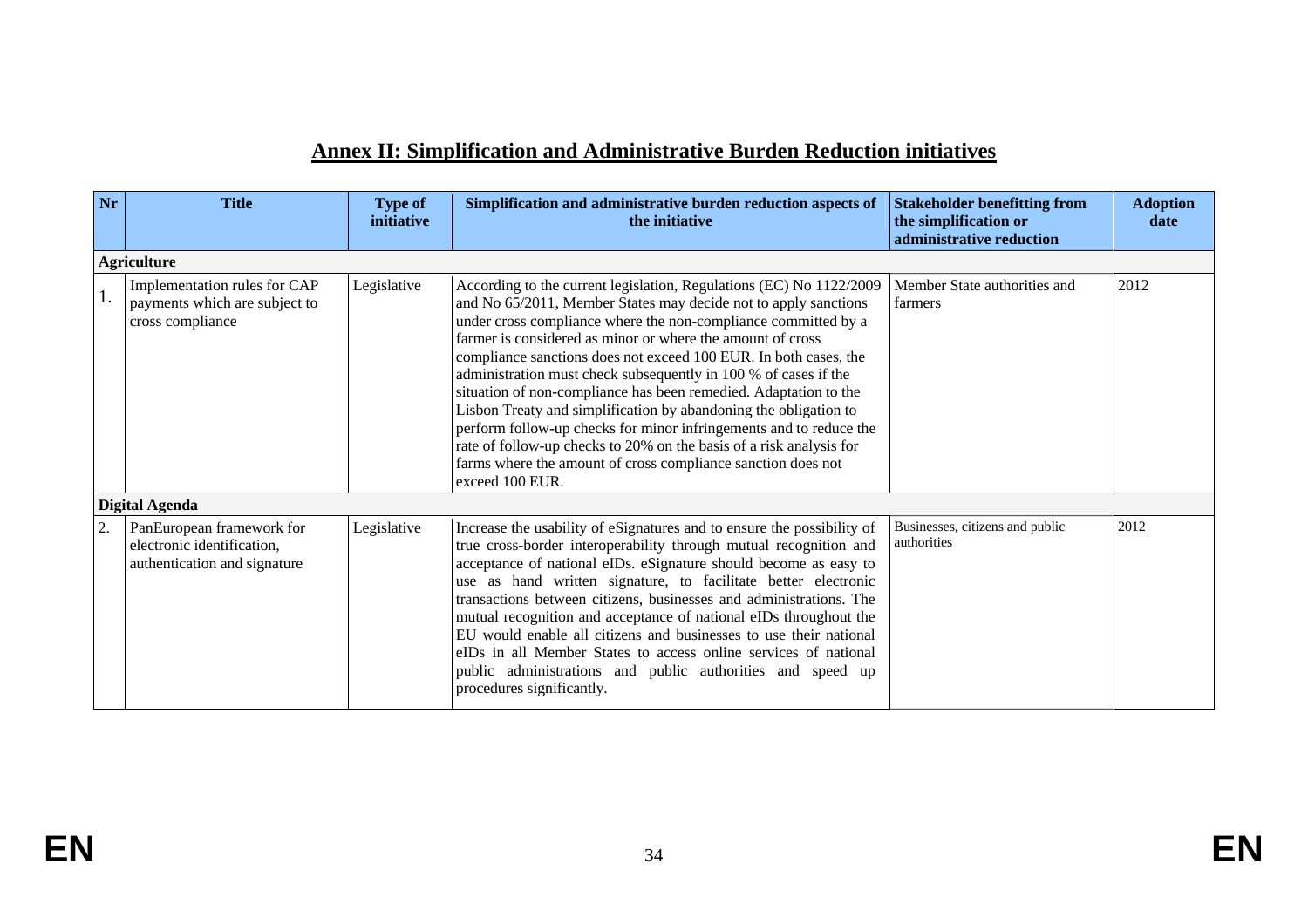| Nr            | <b>Title</b>                                                                                                             | <b>Type of</b><br>initiative | Simplification and administrative burden reduction aspects of<br>the initiative                                                                                                                                                                                                                                                                                                                                                                                                                                                                                                                                                                                                                  | <b>Stakeholder benefitting from</b><br>the simplification or<br>administrative reduction | <b>Adoption</b><br>date |  |  |
|---------------|--------------------------------------------------------------------------------------------------------------------------|------------------------------|--------------------------------------------------------------------------------------------------------------------------------------------------------------------------------------------------------------------------------------------------------------------------------------------------------------------------------------------------------------------------------------------------------------------------------------------------------------------------------------------------------------------------------------------------------------------------------------------------------------------------------------------------------------------------------------------------|------------------------------------------------------------------------------------------|-------------------------|--|--|
|               | <b>Employment, Social Affaires and Inclusion</b>                                                                         |                              |                                                                                                                                                                                                                                                                                                                                                                                                                                                                                                                                                                                                                                                                                                  |                                                                                          |                         |  |  |
| 3.            | Supplementing the Statute for a<br>European company with regard<br>to the involvement of employees                       | Legislative                  | Identify possible improvements of the Council Directive<br>2001/86/EC of 8 October 2001 and thereby simplify the<br>arrangements for the involvement of employees in the SE (Societas<br>Europea). Subject to the results of the consultation of the Social<br>Partners, possible changes will simplify i.a. employee involvement<br>in case of changes after registration of the SE, the relationship<br>between the national and transnational level of involvement and<br>participation at group level.                                                                                                                                                                                       | Businesses and workers.                                                                  | 2013                    |  |  |
| 4.            | Supplementing the Statute for a<br><b>European Cooperative Society</b><br>with regard to the involvement of<br>employees | Legislative                  | Identify possibilities for simplification of Council Directive Businesses and workers.<br>2003/72/EC. Subject to the results of the consultation of the<br>European Social Partners, possible changes include, i.a., reliance on<br>standard rules at the moment where the European Cooperative<br>Society is established, improved mechanisms to adapt employee<br>involvement in case of changes in the SCE, establishment of a<br>minimum threshold of number of employees in each Member State<br>for the right to participate in the Special Negotiating Body and/or<br>shorten the period of negotiations and better link between European<br>and national levels of employee involvement. |                                                                                          | 2013                    |  |  |
| <b>Energy</b> |                                                                                                                          |                              |                                                                                                                                                                                                                                                                                                                                                                                                                                                                                                                                                                                                                                                                                                  |                                                                                          |                         |  |  |
| 5.            | Reporting of intra-Community<br>transfers of nuclear items                                                               | Legislative                  | Ensure that the European nuclear sector can fully benefit from the Member State authorities and<br>single market. The current prior authorisation system for intra- business<br>community transfers of non-sensitive nuclear items is a<br>disproportionate means of gathering the necessary information for<br>fulfilling Member States' obligations towards the IAEA under the<br>Additional Protocol (AP). Some of the possible options would<br>replace an authorisation procedure by a reporting procedure. The<br>chosen approach should reduce administrative burden for the<br>Member State administrations and business.                                                                |                                                                                          | 2012                    |  |  |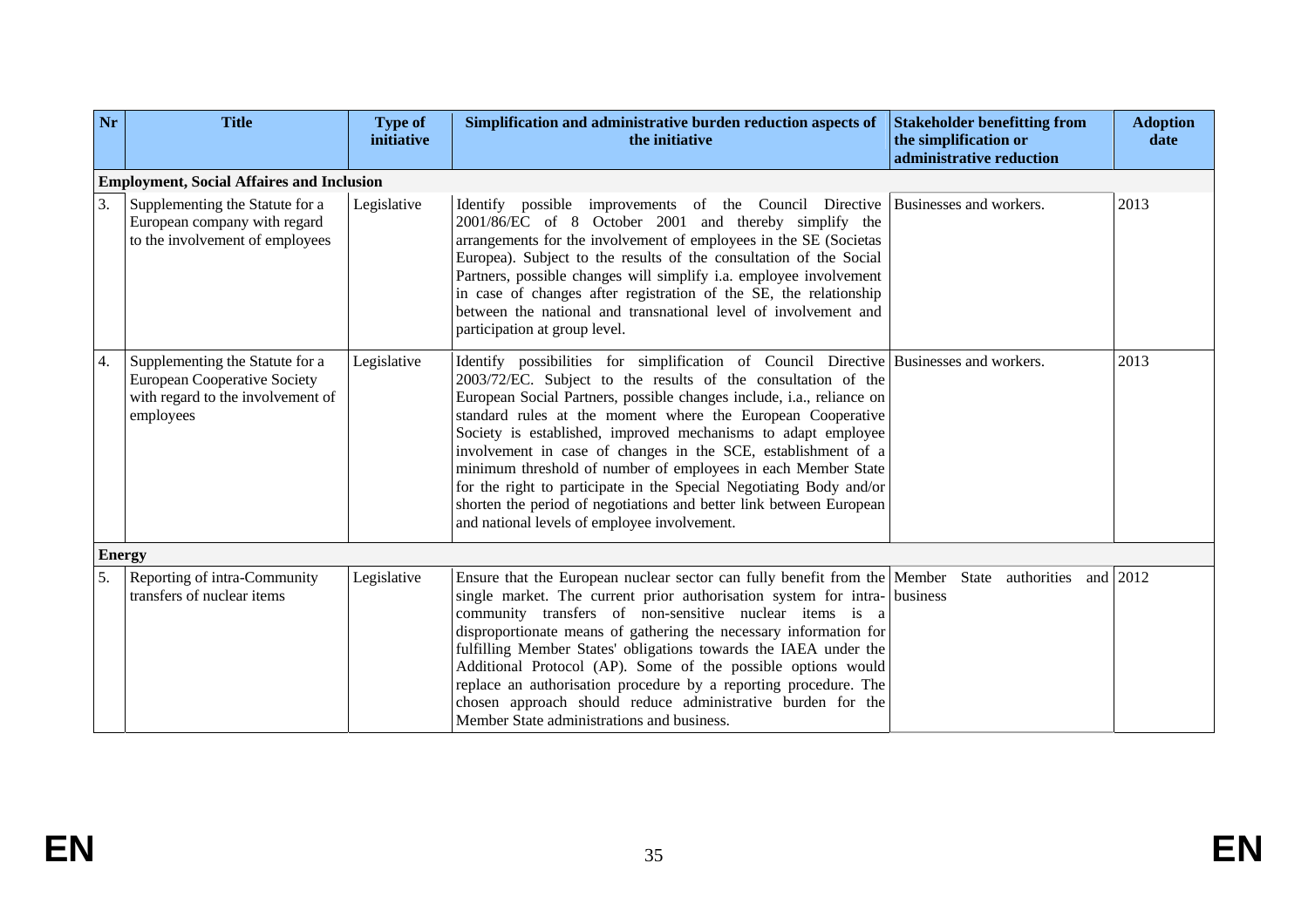| Nr  | <b>Title</b>                                                                                  | <b>Type of</b><br>initiative | Simplification and administrative burden reduction aspects of<br>the initiative                                                                                                                                                                                                                                                                                                                                                                                                                                                                                                                                                                                                                                                                        | <b>Stakeholder benefitting from</b><br>the simplification or<br>administrative reduction | <b>Adoption</b><br>date |  |  |
|-----|-----------------------------------------------------------------------------------------------|------------------------------|--------------------------------------------------------------------------------------------------------------------------------------------------------------------------------------------------------------------------------------------------------------------------------------------------------------------------------------------------------------------------------------------------------------------------------------------------------------------------------------------------------------------------------------------------------------------------------------------------------------------------------------------------------------------------------------------------------------------------------------------------------|------------------------------------------------------------------------------------------|-------------------------|--|--|
|     | <b>European Statistics</b>                                                                    |                              |                                                                                                                                                                                                                                                                                                                                                                                                                                                                                                                                                                                                                                                                                                                                                        |                                                                                          |                         |  |  |
| 6.  | Quarterly non-financial accounts<br>for general government                                    | Legislative                  | Decrease the reporting burden on Member State authorities as Member State authorities<br>quarterly non-financial accounts (Regulation 1221/2002) for general<br>government will only be collected in one table and not 2 different<br>reporting tables as is currently the case                                                                                                                                                                                                                                                                                                                                                                                                                                                                        |                                                                                          | 2012                    |  |  |
| 7.  | Farm structure surveys (post<br>2013)                                                         | Legislative                  | Reduction of burden in Regulation 1166/2008 on respondents<br>through: (a) design of the surveys; (b) possibility to use existing<br>appropriate sources and farm registers.                                                                                                                                                                                                                                                                                                                                                                                                                                                                                                                                                                           | Farmers<br>Member<br>and<br>State<br>authorities                                         | 2012                    |  |  |
|     | <b>Health and Consumer</b>                                                                    |                              |                                                                                                                                                                                                                                                                                                                                                                                                                                                                                                                                                                                                                                                                                                                                                        |                                                                                          |                         |  |  |
| 8.  | Official controls along the food<br>chain                                                     | Legislative                  | The aim of the proposal for a revision of Regulation $882/2004$ is to Member<br>simplify and streamline the existing legal framework, in order to operators<br>improve the efficiency of official controls performed by the Member countries<br>States along the food chain while minimizing burden for operators. A<br>more efficient use of control resources will contribute to preventing<br>crisis, whilst limiting the costs thereof for compliant economic<br>operators and ensuring a level-playing field. Directives 96/23/EC,<br>97/78/EC and 91/496/EEC are also concerned.                                                                                                                                                                 | authorities, 2012<br>State<br>and exporting third                                        |                         |  |  |
| 9.  | Marketing of seed and<br>propagating materials to foster<br>innovation in seeds               | Legislative                  | The initiative aims to foster innovation and seeks to reduce overall Breeders of varieties, suppliers of $\left 2012\right $<br>administrative burden and introduce flexibility within the regulatory seed and plant<br>framework with a view to globalisation, specialisation and material (S&PM), farmers and<br>development of new uses of agricultural commodities, together with other users of S&PM, processors<br>changes in the societal expectations on the interplay of agriculture of agricultural raw products, final<br>and the natural environment. It will modernise and simplify the consumers,<br>legislation by replacing 12 Directives on seed and plant propagating authorities and the Community<br>material with one single act. | propagating<br>Member<br><b>State</b><br>Plant Variety Office                            |                         |  |  |
| 10. | Clinical trials to foster clinical<br>research and innovation in the<br>pharmaceutical sector | Legislative                  | The objective of the proposal for a revision of the directive on Businesses (manufacturers) and $2012$<br>clinical trials $(2001/20/EC)$ is to strengthen knowledge and Member State authorities<br>innovation in clinical research. Issues likely to be addressed are:<br>reduction of administrative delays, overcoming divergent decisions<br>throughout the EU and streamlining of reporting procedures.                                                                                                                                                                                                                                                                                                                                           |                                                                                          |                         |  |  |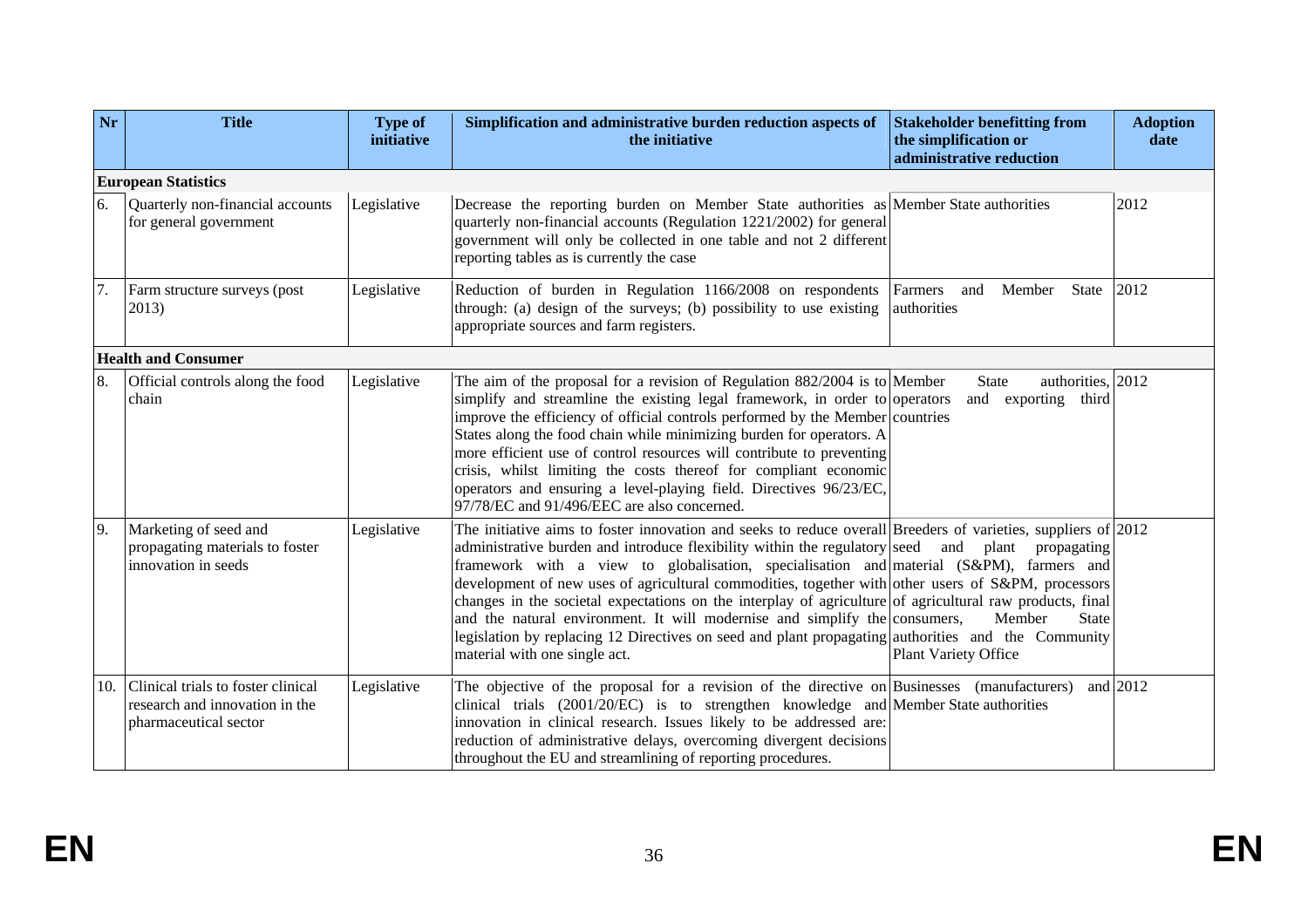| Nr  | <b>Title</b>                                                        | <b>Type of</b><br>initiative | Simplification and administrative burden reduction aspects of<br>the initiative                                                                                                                                                                                                                                                                                                                                                                                                                                                                                                                                           | <b>Stakeholder benefitting from</b><br>the simplification or<br>administrative reduction                                | <b>Adoption</b><br>date |
|-----|---------------------------------------------------------------------|------------------------------|---------------------------------------------------------------------------------------------------------------------------------------------------------------------------------------------------------------------------------------------------------------------------------------------------------------------------------------------------------------------------------------------------------------------------------------------------------------------------------------------------------------------------------------------------------------------------------------------------------------------------|-------------------------------------------------------------------------------------------------------------------------|-------------------------|
| 11. | Package containing:<br>(1) Veterinary pharmaceutical<br>legislation | Legislative                  | Increase the availability of medicines on the market, in particular to Farmers, manufacturers of VMPs, 2012<br>treat diseases of minor animal species or those occurring rarely. distributors,<br>Decrease the burden on enterprises by streamlining the authorisation authorities<br>processes of veterinary medicines while respecting public health,<br>animal health as well as the environment.                                                                                                                                                                                                                      | Member<br><b>State</b>                                                                                                  |                         |
| 12. | (2) Medicated feed legislation                                      | Legislative                  | The revision of the medicated feed legislation(90/167/EEC) aims to Farmers, manufacturers of MF, $\vert$ 2012<br>clarify the scope with respect to other parts of the feed law and with distributors,<br>the legislation on veterinary medicinal products, to address the authorities<br>relationship between administration via medicines and via medicated<br>feed, and to address the different methods of administering<br>veterinary medicines in terms of cost, safety and efficacy. The<br>initiative seeks to establish a level playing field in the EU that<br>ensures safe and efficient use of medicated feed. | Member<br><b>State</b>                                                                                                  |                         |
| 13. | Composite products and meat<br>inspection. (Hygiene Package)        | Legislative                  | Composite products<br>Align the current animal health rules on import of composite<br>products with the rules for public health and improves competition Commission<br>between third countries and Member States. Introducing one<br>certificate for both public health and animal health certification and<br>for all types of food of animal origin (simplification of<br>administrative burden).                                                                                                                                                                                                                       | internal 2012<br><b>Business</b><br>operators,<br>traders,<br>importers,<br>consumers.<br>Member State authorities, the |                         |
|     |                                                                     |                              | Meat inspection<br>Review meat inspection to adapt to epidemiological trends of certain<br>zoonoses. New emerging risks should be better covered while<br>attention to limited risks may be reduced in a more risk-based<br>approach, thereby simplifying the process and reducing the burden<br>on administration. The initiative will be developed in consultation<br>with major trade partners in third countries, to facilitate export.                                                                                                                                                                               |                                                                                                                         |                         |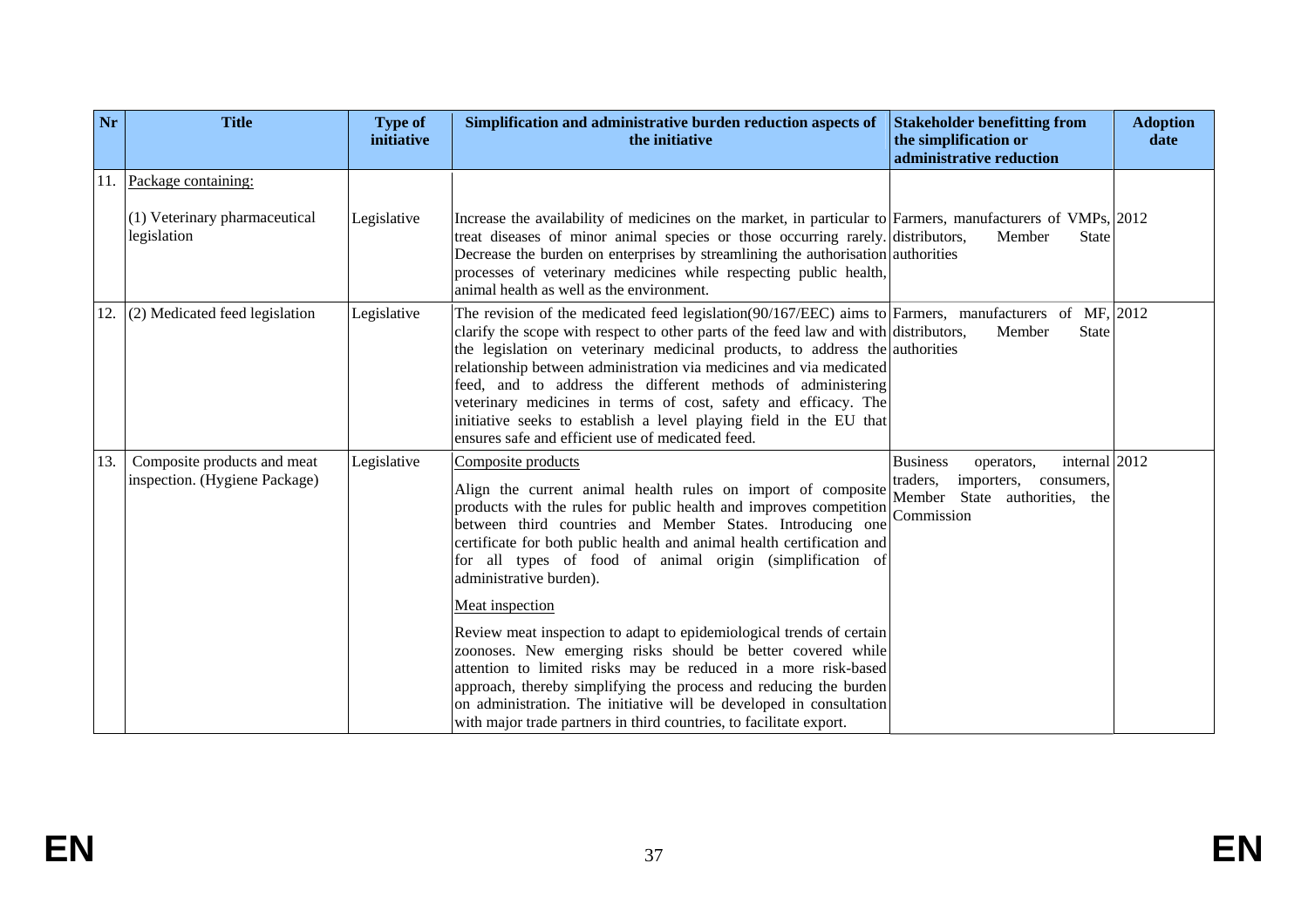| Nr  | <b>Title</b>                                                                                                                                                | <b>Type of</b><br>initiative | Simplification and administrative burden reduction aspects of<br>the initiative                                                                                                                                                                                                                                                                                                           | <b>Stakeholder benefitting from</b><br>the simplification or<br>administrative reduction                                                                                                         | <b>Adoption</b><br>date |  |  |
|-----|-------------------------------------------------------------------------------------------------------------------------------------------------------------|------------------------------|-------------------------------------------------------------------------------------------------------------------------------------------------------------------------------------------------------------------------------------------------------------------------------------------------------------------------------------------------------------------------------------------|--------------------------------------------------------------------------------------------------------------------------------------------------------------------------------------------------|-------------------------|--|--|
|     | <b>Home Affairs</b>                                                                                                                                         |                              |                                                                                                                                                                                                                                                                                                                                                                                           |                                                                                                                                                                                                  |                         |  |  |
| 14. | <b>EU Immigration Code</b><br>Directive 2009/50/EC, Directive<br>2005/71/EC, Directive<br>2004/114/EC, Directive<br>2003/019/EC and Directive<br>2003/86/EC | Legislative                  | Consolidation of all legislation in the area of immigration, starting<br>with the 5 existing Directives on legal migration. Improved<br>coherence between the instruments, increased transparency and<br>identification of any gaps. Account will be taken of the results of<br>the forthcoming application reports on the Directives.                                                    | Member State authorities, third 2013<br>country<br>nationals who<br>have<br>already migrated to the EU, and<br>those who are considering doing<br>employers,<br>research<br>SO.<br>institutions. |                         |  |  |
|     | 15. Revision of the Schengen<br>Borders Code (81/2009)                                                                                                      | Legislative                  | Compilation of several amendments into one legal text, including<br>that on the use of the Visa Information System and the 2011<br>amendments.                                                                                                                                                                                                                                            | Member State authorities                                                                                                                                                                         | 2013                    |  |  |
|     | <b>Industry and Entrepreneurship</b>                                                                                                                        |                              |                                                                                                                                                                                                                                                                                                                                                                                           |                                                                                                                                                                                                  |                         |  |  |
|     | 16. Personal protective equipment                                                                                                                           | Legislative                  | Review and align Directive 89/686/EC with the new legal Businesses (manufacturers)<br>framework for the marketing of products. Clarification of the scope<br>of the Directive to facilitate its application by manufacturers, market<br>surveillance authorities as well as Notified Bodies. Simplification of<br>health and safety requirements and conformity assessment<br>procedures. |                                                                                                                                                                                                  | 2012                    |  |  |
| 17. | Cableway installations designed<br>to carry persons                                                                                                         | Legislative                  | Review and align Directive 2000/9/EC with the new legal Businesses (manufacturers)<br>framework for the marketing of products. Simplifying the text of the<br>Directive clarifying major concepts, definitions and scope to make<br>the text more coherent and facilitate its application by<br>manufacturers, national authorities and all stakeholders.                                 |                                                                                                                                                                                                  | 2012                    |  |  |
|     | 18. Fertilizers                                                                                                                                             | Legislative                  | Simplify the procedures for allowing the marketing of fertilizers, Businesses (manufacturers)<br>including new fertilizers types, growing media and soil improvers,<br>and reduce administrative burdens on companies and authorities<br>repealing Regulation EC 2003/2003. This will also facilitate trade<br>with third countries.                                                      |                                                                                                                                                                                                  | 2012                    |  |  |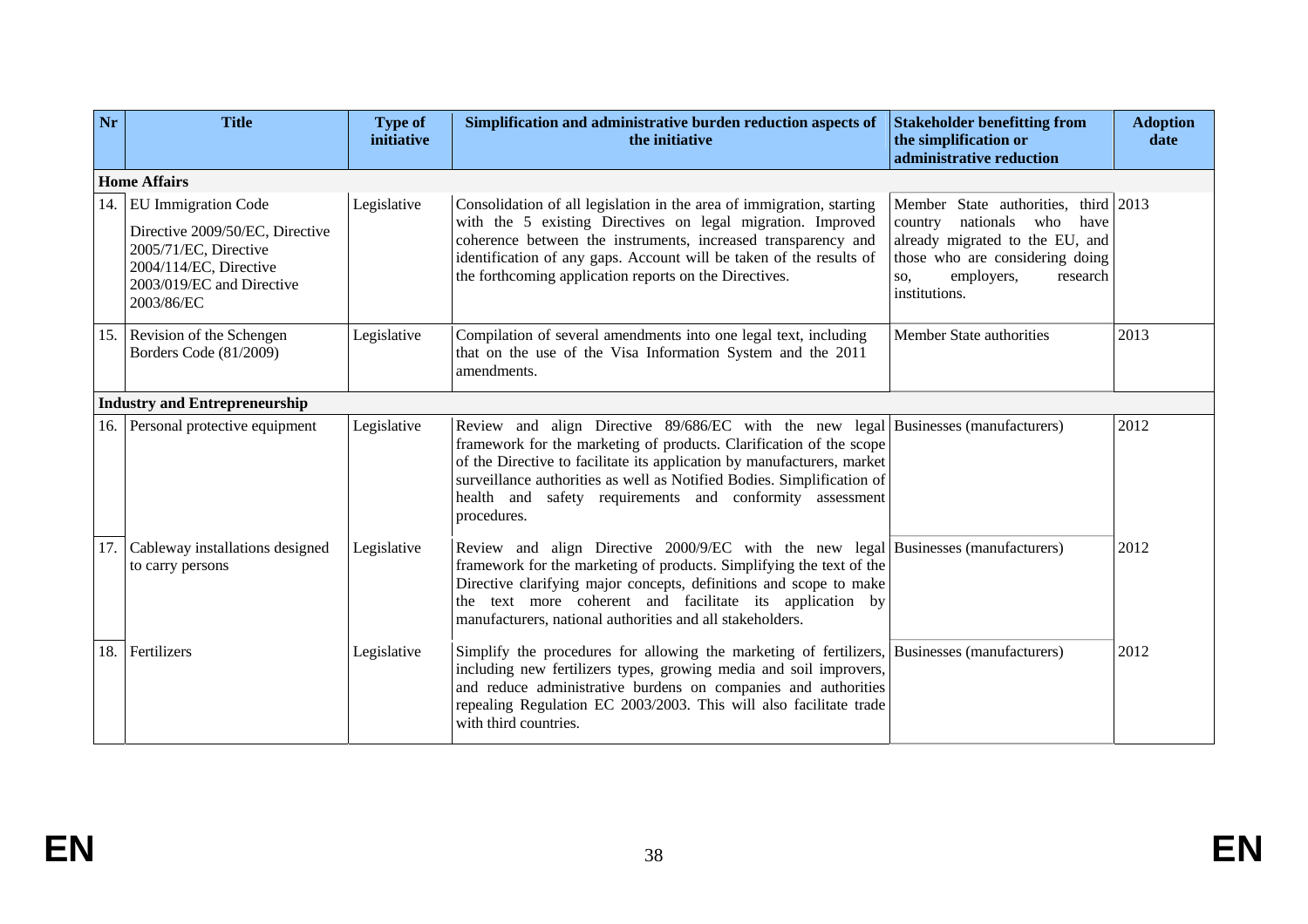| Nr  | <b>Title</b>                                          | <b>Type of</b><br>initiative | Simplification and administrative burden reduction aspects of<br>the initiative                                                                                                                                                                                                                                                                                                              | <b>Stakeholder benefitting from</b><br>the simplification or<br>administrative reduction              | <b>Adoption</b><br>date |
|-----|-------------------------------------------------------|------------------------------|----------------------------------------------------------------------------------------------------------------------------------------------------------------------------------------------------------------------------------------------------------------------------------------------------------------------------------------------------------------------------------------------|-------------------------------------------------------------------------------------------------------|-------------------------|
| 19. | Non-road mobile machinery<br>engines                  | Non-<br>legislative          | As from 1 January 2014 a new exhaust emission standard Stage IV<br>becomes mandatory for engines used in non-road machinery; one<br>year before type approvals can only be granted for Stage IV<br>compliant engines. New specifications for testing these engines to<br>be introduced in Directive 97/68/ECthrough this initiative.                                                         | <b>State</b><br>Member<br>authorities<br>(technical<br>services)<br>and<br>businesses (manufacturers) | 2012                    |
|     | <b>Internal Market and Services</b>                   |                              |                                                                                                                                                                                                                                                                                                                                                                                              |                                                                                                       |                         |
| 20. | Statute for a European Company<br>(SE)                | Legislative                  | Simplification of the Statute for a European Company $(SE)$ EU companies intending to set up<br>Regulation 2001/2157/EC, in the broader context of a possible an SE and companies with the<br>legislative review.<br>Reduction of the information obligations associated with reporting,<br>publication of information, use of independent experts and<br>requirements for meetings.         | legal form of an SE.                                                                                  | 2013                    |
|     | <b>Justice, Fundamental Rights and Citizenship</b>    |                              |                                                                                                                                                                                                                                                                                                                                                                                              |                                                                                                       |                         |
| 21. | EP elections                                          | Legislative                  | Reduction of administrative burden (Directive 93/109/EC) on<br>citizens and on national administrations in the electoral process and<br>improving efficiency of the current mechanism for enforcing the<br>prohibition of voting in two Member States in the same European<br>elections.                                                                                                     | Citizens<br>Member<br><b>State</b><br>and<br>authorities                                              | 2012                    |
| 22. | Package Travel, Package<br>Holidays and Package Tours | Legislative                  | Revision of Council Directive 90/314/EEC to modernise the current<br>rules for the protection of consumers buying package travel,<br>notably over internet and facilitate the purchase of package travel<br>from other Member States.<br>Application of the full regime to small and micro travel agents<br>organising packages in a single member state can be simplified and<br>lightened. | Citizens and consumers                                                                                | 2012                    |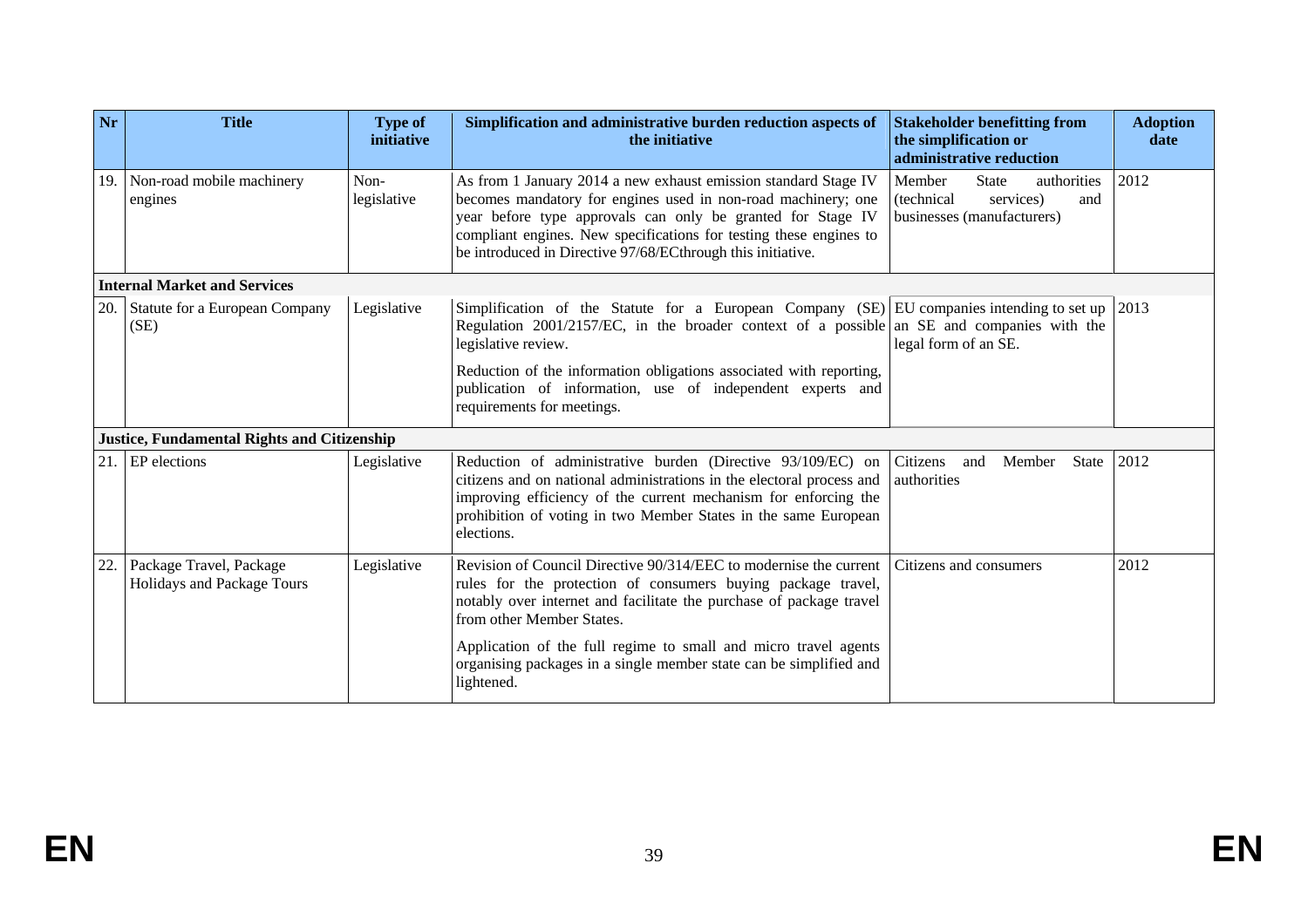| Nr  | <b>Title</b>                                                                                                  | <b>Type of</b><br>initiative | Simplification and administrative burden reduction aspects of<br>the initiative                                                                                                                                                                                                                                                                                                                                                                                                               | <b>Stakeholder benefitting from</b><br>the simplification or<br>administrative reduction | <b>Adoption</b><br>date |
|-----|---------------------------------------------------------------------------------------------------------------|------------------------------|-----------------------------------------------------------------------------------------------------------------------------------------------------------------------------------------------------------------------------------------------------------------------------------------------------------------------------------------------------------------------------------------------------------------------------------------------------------------------------------------------|------------------------------------------------------------------------------------------|-------------------------|
| 23. | Service in the Member States of<br>judicial and extrajudicial<br>documents in civil or<br>commercial matters  | Legislative                  | The revision of Regulation (EC) No 1393/2007 on the service of<br>documents in civil and commercial matters, focussing on the<br>effectiveness of the transmitting and receiving agencies and the<br>practical application of the execution of a request for service.<br>Possible establishment of common minimum standards.<br>Simplification from the introduction of the electronic mode (faster<br>processes, less paperwork) and of unified modes of service for<br>various instruments. | Citizens<br>and<br>Member<br>State<br>authorities                                        | 2013                    |
| 24. | Improving the consistency of<br>existing Union legislation in the<br>field of civil procedural law            | Legislative                  | To ensure that European civil procedures are coherent and to set<br>common minimum procedural standards for civil proceedings.                                                                                                                                                                                                                                                                                                                                                                | Citizens<br>State<br>and<br>Member<br>authorities                                        | 2014                    |
|     | <b>Maritime Affairs and Fisheries</b>                                                                         |                              |                                                                                                                                                                                                                                                                                                                                                                                                                                                                                               |                                                                                          |                         |
| 25. | Long term plans for certain<br>stocks and the fisheries<br>exploiting those stocks (multi-<br>species plans). | Legislative                  | Reduced number of legal texts for multi-species plans. Fishermen and Member State 2013<br>Simplification and clarity for fishermen improved. Control and administrations.<br>enforcement of the plans by the administration facilitated.                                                                                                                                                                                                                                                      |                                                                                          |                         |
| 26. | Conservation of fishery<br>resources through technical<br>measures for the protection of<br>marine organisms. | Legislative                  | Simplification achieved through the elimination of elements of the Fishing<br>current technical measures regime which are unnecessary or national administrations, control<br>unenforceable and the introduction of a target based approach into agencies and scientific research<br>elements of the new framework where the burden of proof will rest institutes.<br>with the stakeholders.                                                                                                  | (fishermen), $ 2013$<br>industry                                                         |                         |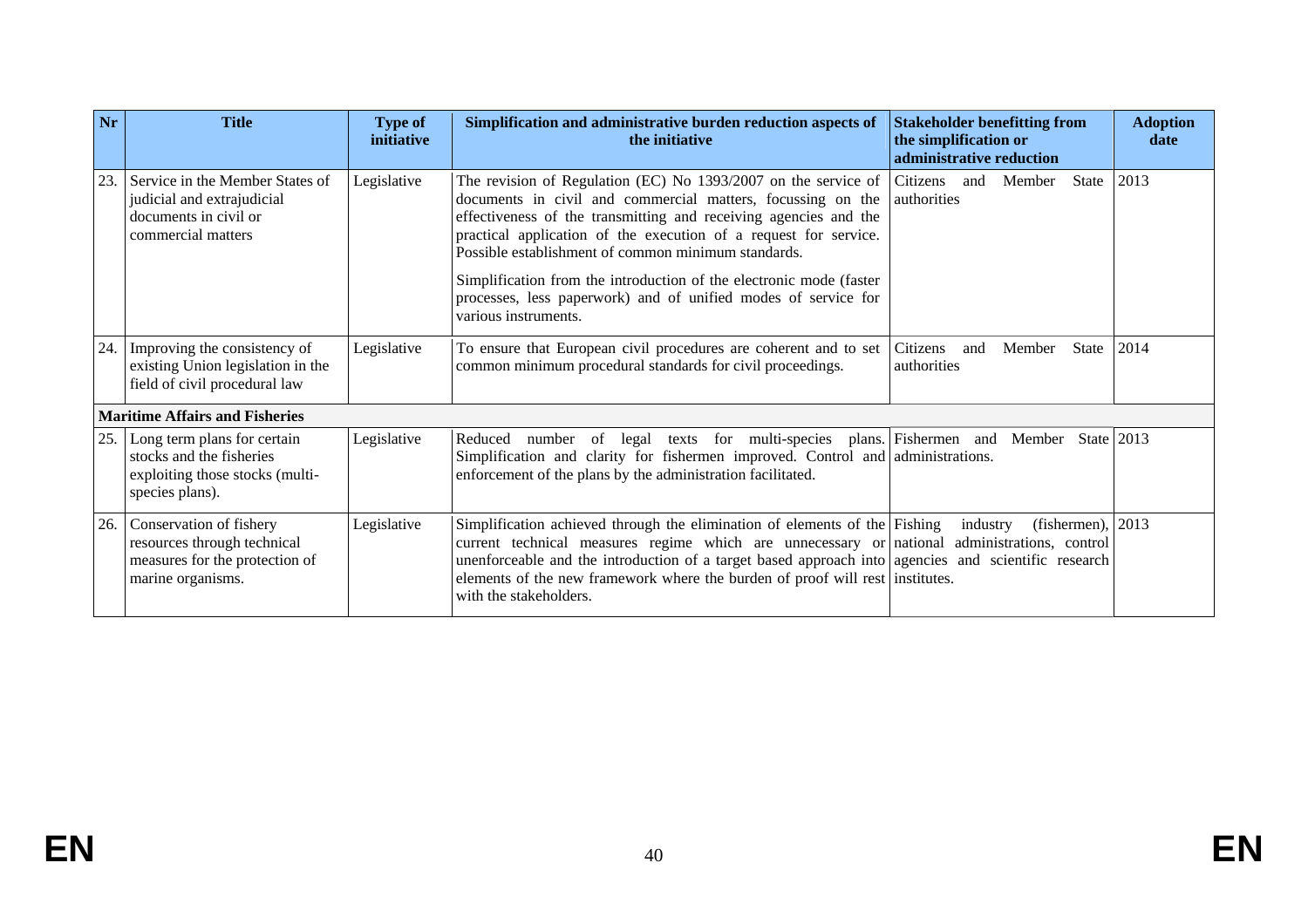| Nr  | <b>Title</b>                       | <b>Type of</b><br>initiative | Simplification and administrative burden reduction aspects of<br>the initiative                                                                                                                                                                                                                                                                                                                                                               | <b>Stakeholder benefitting from</b><br>the simplification or<br>administrative reduction                                                                                                                                                                                                                                | <b>Adoption</b><br>date |  |  |  |
|-----|------------------------------------|------------------------------|-----------------------------------------------------------------------------------------------------------------------------------------------------------------------------------------------------------------------------------------------------------------------------------------------------------------------------------------------------------------------------------------------------------------------------------------------|-------------------------------------------------------------------------------------------------------------------------------------------------------------------------------------------------------------------------------------------------------------------------------------------------------------------------|-------------------------|--|--|--|
|     | <b>Transport</b>                   |                              |                                                                                                                                                                                                                                                                                                                                                                                                                                               |                                                                                                                                                                                                                                                                                                                         |                         |  |  |  |
|     | 27. Revising passenger ship safety | Legislative                  | Improve safety and avoid distortion of competition for several All actors in the maritime chain:<br>passenger ship types engaged in international/domestic voyages. vessels,<br>Simplification and clarification of the current legislative framework companies, freight<br>by removing excessive provisions currently applicable to small ships ports' communities, a<br>and small transport companies.                                      | shipping<br>crews,<br>operators,<br>broad<br>Member<br>of<br><b>State</b><br>range<br>authorities (regulators, defence,<br>search and rescue services, anti-<br>pollution services, etc), coastal<br>regions, fishing vessels, marine<br>environment at large, citizens.<br>Commission<br>EU<br>The<br>and<br>Agencies. | 2012                    |  |  |  |
| 28. | Single European Sky                | Legislative                  | Better align the two regulatory frameworks on the Single European All actors in aviation sector<br>Sky (SES) (Regulations (EC) No 549-552/2004) and the regulation<br>establishing the European Aviation Safety Agency (EASA)<br>(Regulation (EC) No 216/2008). The 2009 SES2 package did not<br>revise the older SES regulations sufficiently, which caused a lack of<br>clarity on the regulatory approach with regard to technical issues. |                                                                                                                                                                                                                                                                                                                         | 2014                    |  |  |  |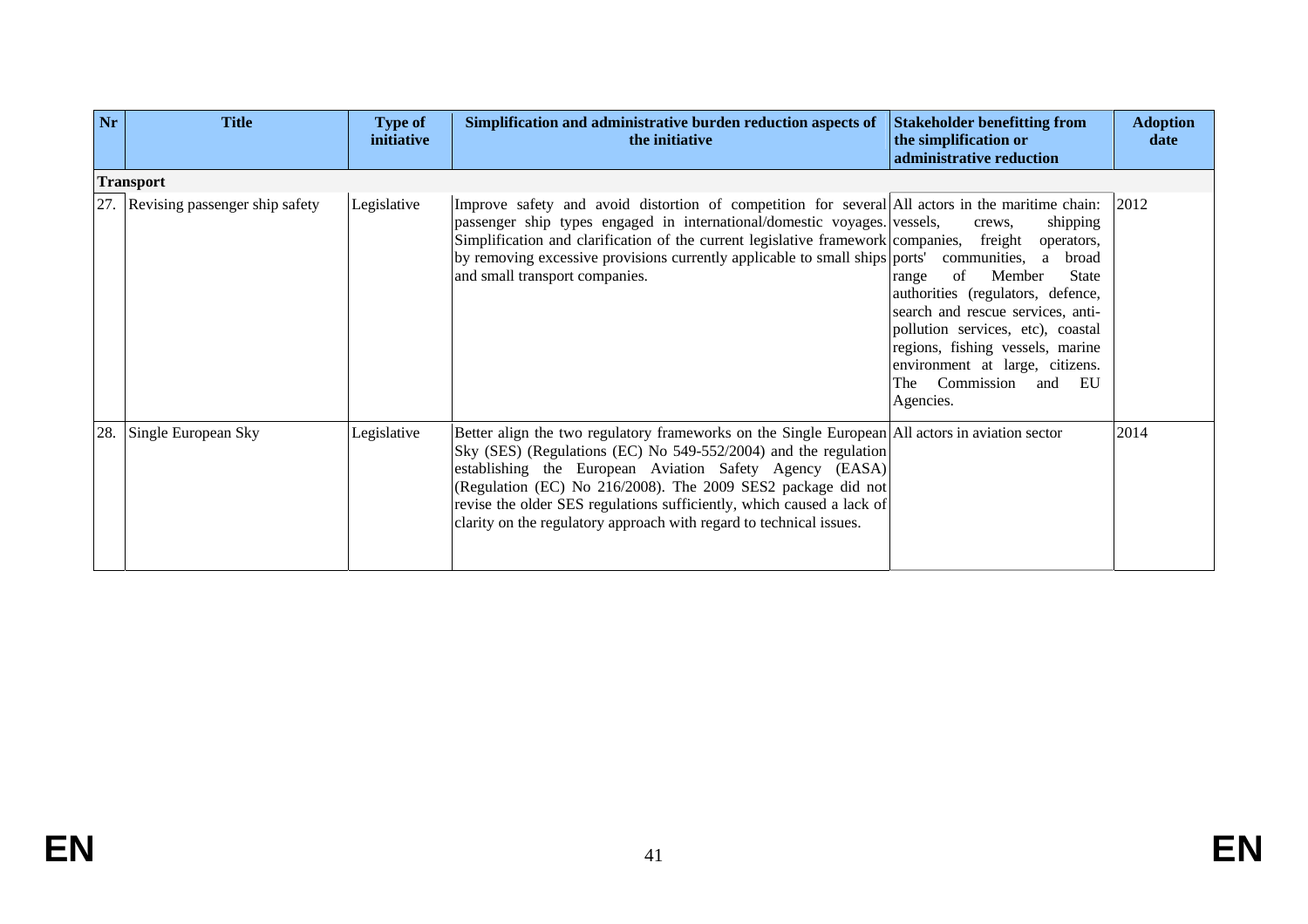# **Draft Annex III: List of withdrawals of pending proposals<sup>2</sup>**

| Nr | <b>COM/SEC/Inter-</b><br>institutional reference          | <b>Title</b>                                                                                                                        | <b>Justification for withdrawal</b>                                                                                                                                                                                                                                                                                                                                                                                                                                                                                                                                                                                                                                                 | Reference of the<br><b>Commission proposal in</b><br>O <sub>J</sub> |  |  |  |  |
|----|-----------------------------------------------------------|-------------------------------------------------------------------------------------------------------------------------------------|-------------------------------------------------------------------------------------------------------------------------------------------------------------------------------------------------------------------------------------------------------------------------------------------------------------------------------------------------------------------------------------------------------------------------------------------------------------------------------------------------------------------------------------------------------------------------------------------------------------------------------------------------------------------------------------|---------------------------------------------------------------------|--|--|--|--|
|    | <b>Enlargement and Neighbourhood Policy</b>               |                                                                                                                                     |                                                                                                                                                                                                                                                                                                                                                                                                                                                                                                                                                                                                                                                                                     |                                                                     |  |  |  |  |
|    | COM(2007) 0743-part 1<br>2007/0255/APP 2007/0255<br>(AVC) | of Serbia, of the other part                                                                                                        | Proposal for a Council Decision on the signing of Technical withdrawal. The signing took place on 29 Reference to adoption by<br>the Stabilisation and Association Agreement April 2008. This proposal was presented jointly with the EC in OJ C 55, 28.02.2008,<br>between the European Communities and its proposal COM(2007) 0743-2 concerning the conclusion $ p, 5 $<br>Member States, of the one part, and the Republic of the Stabilisation and Association Agreement between<br>the European Communities and its Member States, of<br>the one part and the Republic of Serbia, of the part,<br>which remains valid as the ratification procedure by MS<br>is still ongoing. |                                                                     |  |  |  |  |
|    | <b>Environment</b>                                        |                                                                                                                                     |                                                                                                                                                                                                                                                                                                                                                                                                                                                                                                                                                                                                                                                                                     |                                                                     |  |  |  |  |
|    | COM(2004) 532<br>2004/0183/COD                            | Parliament and of the Council introducing humane will consider other alternatives.<br>trapping standards for certain animal species | Proposal for a Directive of the European Rejected by the European Parliament. The Commission Reference to adoption by                                                                                                                                                                                                                                                                                                                                                                                                                                                                                                                                                               | EC in OJ C 13, 19.01.2005,<br>p. 6                                  |  |  |  |  |
|    | <b>Home Affairs</b>                                       |                                                                                                                                     |                                                                                                                                                                                                                                                                                                                                                                                                                                                                                                                                                                                                                                                                                     |                                                                     |  |  |  |  |
| 3. | COM(2009) 90<br>2009/0025/COD                             | Implementing<br>Convention<br>the<br>the Schengen Information System                                                                | Proposal for a Council Regulation amending the Technical withdrawal. Following a change of the legal Reference to adoption by<br>Schengen basis and procedure in December 2009, it was $\left  \text{EC in OJ C 076}, \right $<br>Agreement as regards long stay visa and alerts in incorporated in procedure COM(2009) 91. The new $\left  25.03.2010, p. 20 \right $<br>proposal was adopted as Regulation (EU) No 265/2010<br>25 March 2010<br>amending the Convention<br>of<br>Implementing the Schengen Agreement and Regulation<br>(EC) No 562/2006 as regards movement of persons with<br>a long-stay visa.                                                                  |                                                                     |  |  |  |  |

<sup>&</sup>lt;sup>2</sup> The withdrawals will take effect on the date of the publication in the Official Journal of the European Union.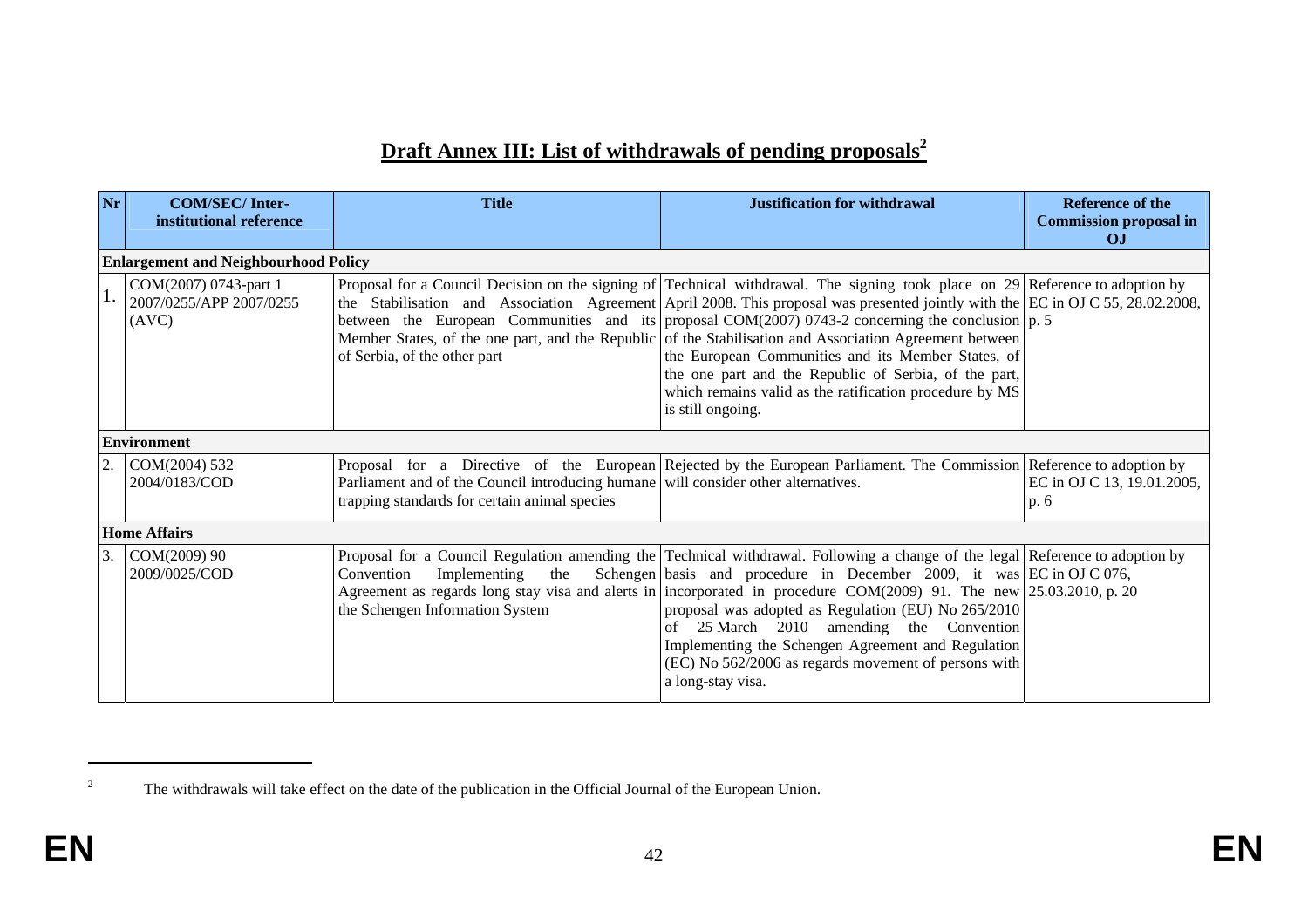| Nr | <b>COM/SEC/Inter-</b><br>institutional reference | <b>Title</b>                                                                                                                                                                                     | <b>Justification for withdrawal</b>                                                                                                                                                                                                                                                                                                                                                                                                                                                      | <b>Reference of the</b><br><b>Commission proposal in</b><br>O <sub>J</sub> |
|----|--------------------------------------------------|--------------------------------------------------------------------------------------------------------------------------------------------------------------------------------------------------|------------------------------------------------------------------------------------------------------------------------------------------------------------------------------------------------------------------------------------------------------------------------------------------------------------------------------------------------------------------------------------------------------------------------------------------------------------------------------------------|----------------------------------------------------------------------------|
| 4. | COM(2009) 554                                    | Parliament and of the Council on minimum<br>standards on procedures in Member States for<br>granting and withdrawing international protection<br>(Recast)                                        | Proposal for a Directive of the European Obsolete. Replaced by recast proposal COM(2011) 319.                                                                                                                                                                                                                                                                                                                                                                                            | Reference to adoption by<br>EC in OJ C 26, 28.01.2011,<br>p.16             |
| 5. | COM(2009) 618                                    | against Corruption, to be adopted in the 3rd<br>session of the Conference of the States Parties to<br>the United Nations Convention against Corruption<br>(Doha / Qatar, $9 - 13$ November 2009) | Proposal for a Council Decision establishing the Obsolete. At its third session, held in Doha from 9 to 13 Reference to adoption by<br>position to be adopted on behalf of the Community November 2009, the Conference of the States Parties to EC in OJ C 26, 28.01.2011,<br>concerning a mechanism for the review of the United Nations Convention against Corruption $ p. 14$<br>implementation of the United Nations Convention adopted resolution 3/1, entitled "Review mechanism". |                                                                            |
| 6. | COM(2008) 676                                    | (CIWIN)                                                                                                                                                                                          | Proposal for a Council Decision on a Critical The CIWIN system has now been defined as a non-<br>Infrastructure Warning Information Network compulsory system, which will not process personal data<br>or classified information. Under those conditions a legal<br>basis is not necessary to operate the system and<br>therefore the proposal must be withdrawn.                                                                                                                        |                                                                            |
|    | <b>Internal Market and Services</b>              |                                                                                                                                                                                                  |                                                                                                                                                                                                                                                                                                                                                                                                                                                                                          |                                                                            |
|    | COM(2000) 0412 final -<br>2000/0177/CNS          | Community patent                                                                                                                                                                                 | Proposal for a Council Regulation on the Replaced by more recent proposals: COM(2011) 0215 OJ C 337E, 28.11.2000, p.<br>Proposal for a Regulation implementing enhanced 278–290<br>cooperation in the area of unitary patent protection and<br>COM(2011) 0216 Proposal for a Regulation<br>implementing enhanced cooperation in the area of<br>unitary patent protection (translation arrangements).                                                                                     |                                                                            |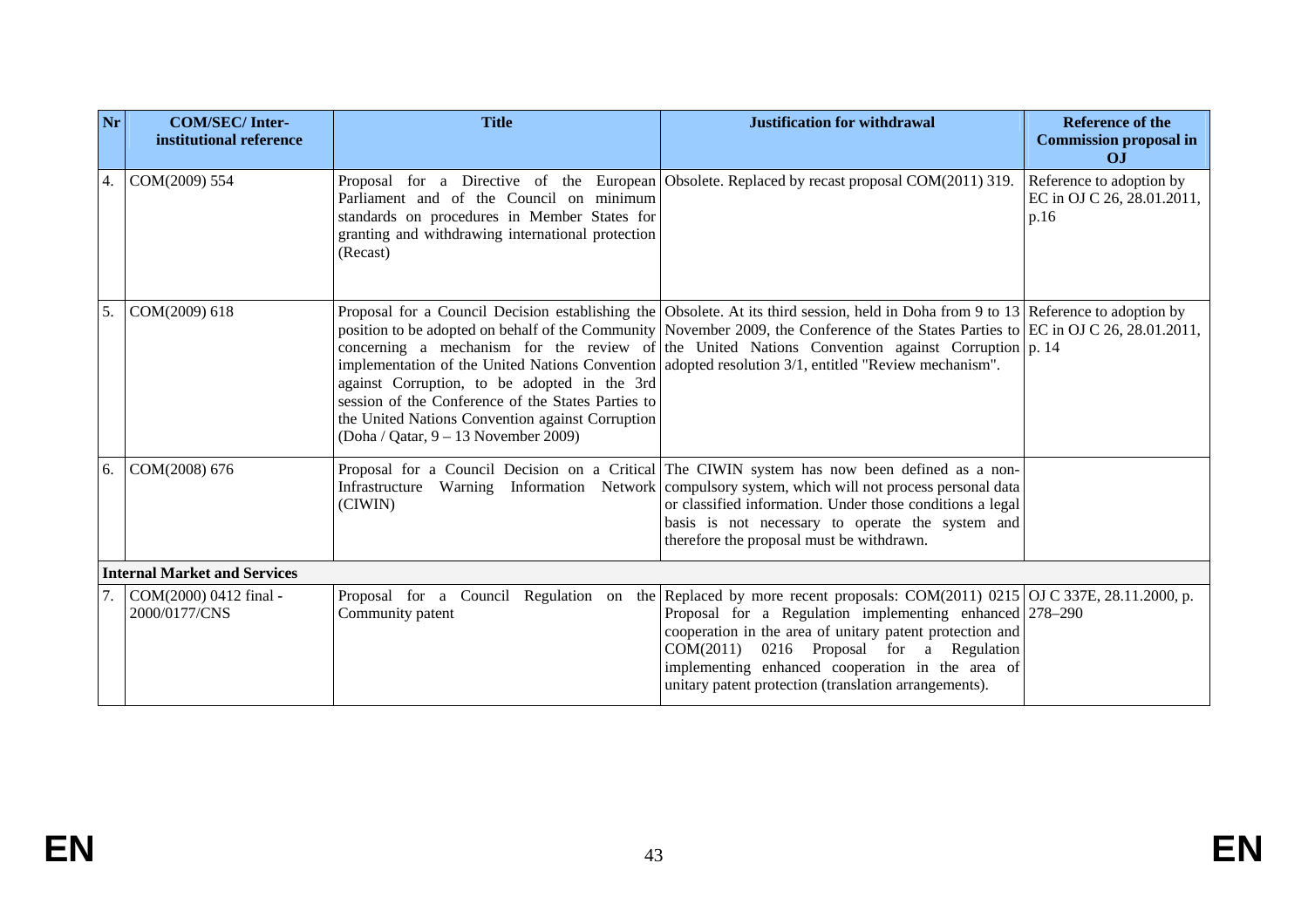| Nr | <b>COM/SEC/Inter-</b><br>institutional reference | <b>Title</b>                                                                                                                                                                                                                    | <b>Justification for withdrawal</b>                                                                                                                                                                                                                                                                                                                                                                                                                                                            | <b>Reference of the</b><br><b>Commission proposal in</b><br>O <sub>J</sub> |
|----|--------------------------------------------------|---------------------------------------------------------------------------------------------------------------------------------------------------------------------------------------------------------------------------------|------------------------------------------------------------------------------------------------------------------------------------------------------------------------------------------------------------------------------------------------------------------------------------------------------------------------------------------------------------------------------------------------------------------------------------------------------------------------------------------------|----------------------------------------------------------------------------|
| 8. | COM(2003) 827<br>2003/0326/CNS                   | relating to the Community patent                                                                                                                                                                                                | Proposal for a Council Decision conferring Outdated by more recent proposals - COM(2011) 0215 Reference to adoption by<br>jurisdiction on the Court of Justice in disputes Proposal for a Regulation implementing enhanced EC in OJ C 96, 21.04.2004,<br>cooperation in the area of unitary patent protection and $p.36$<br>COM(2011) 0216 Proposal for a Regulation<br>implementing enhanced cooperation in the area of<br>unitary patent protection (translation arrangements).              |                                                                            |
| 9. | COM(2003) 828<br>2003/0324/COD                   | before the Court of First Instance                                                                                                                                                                                              | Proposal for a Council Decision establishing the Outdated by more recent proposals - COM(2011) 0215 Reference to adoption by<br>Community Patent Court and concerning appeals Proposal for a Regulation implementing enhanced EC in OJ C 96, 21.04.2004<br>cooperation in the area of unitary patent protection and $ p. 36\rangle$<br>$COM(2011)$ 0216 Proposal for a Regulation<br>implementing enhanced cooperation in the area of<br>unitary patent protection (translation arrangements). |                                                                            |
|    | 10. COM(2008) 194<br>2008/0083/COD               | Directives 68/151/EEC and 89/666/EEC<br>regards publication and translation obligations of<br>certain types of companies                                                                                                        | Proposal for a Directive of the European No agreement reached on the proposal and absence of Reference to adoption by<br>Parliament and of the Council amending Council reasonable expectations for ever having a qualified EC in OJ C 76, 25.03.2010,<br>as majority on this proposal.                                                                                                                                                                                                        | p.1                                                                        |
|    | <b>Legal Issues</b>                              |                                                                                                                                                                                                                                 |                                                                                                                                                                                                                                                                                                                                                                                                                                                                                                |                                                                            |
|    | 11. COM(2007) 587<br>2007/0206/CNS               | tobacco (Codified version)                                                                                                                                                                                                      | Proposal for a Council Directive on the structure Replaced by amended proposal $COM(2010)$ 641, on the Reference to adoption by<br>and rates of excise duty applied to manufactured basis of which Council Directive 2011/64/EU of 21 June EC in OJ C 4, 09.01.2009,<br>2011 was adopted.                                                                                                                                                                                                      | p. 9                                                                       |
|    | 12. COM(2008) 691<br>2008/0206/CNS               | Proposal for a Council Directive on the common Replaced by recast proposal COM(2010) 784.<br>system of taxation applicable in the case of parent<br>companies and subsidiaries of different Member<br>States (Codified version) |                                                                                                                                                                                                                                                                                                                                                                                                                                                                                                |                                                                            |
|    | 13. COM(2009) 323<br>2009/0083/CNS               | introduction of the euro                                                                                                                                                                                                        | Proposal for a Council Regulation (EC) on the The legal basis has been repealed by the Lisbon Treaty; Reference to adoption by<br>a codified version of the act can therefore not be EC in OJ C 296,<br>adopted.                                                                                                                                                                                                                                                                               | 30.10.2010, p. 11                                                          |